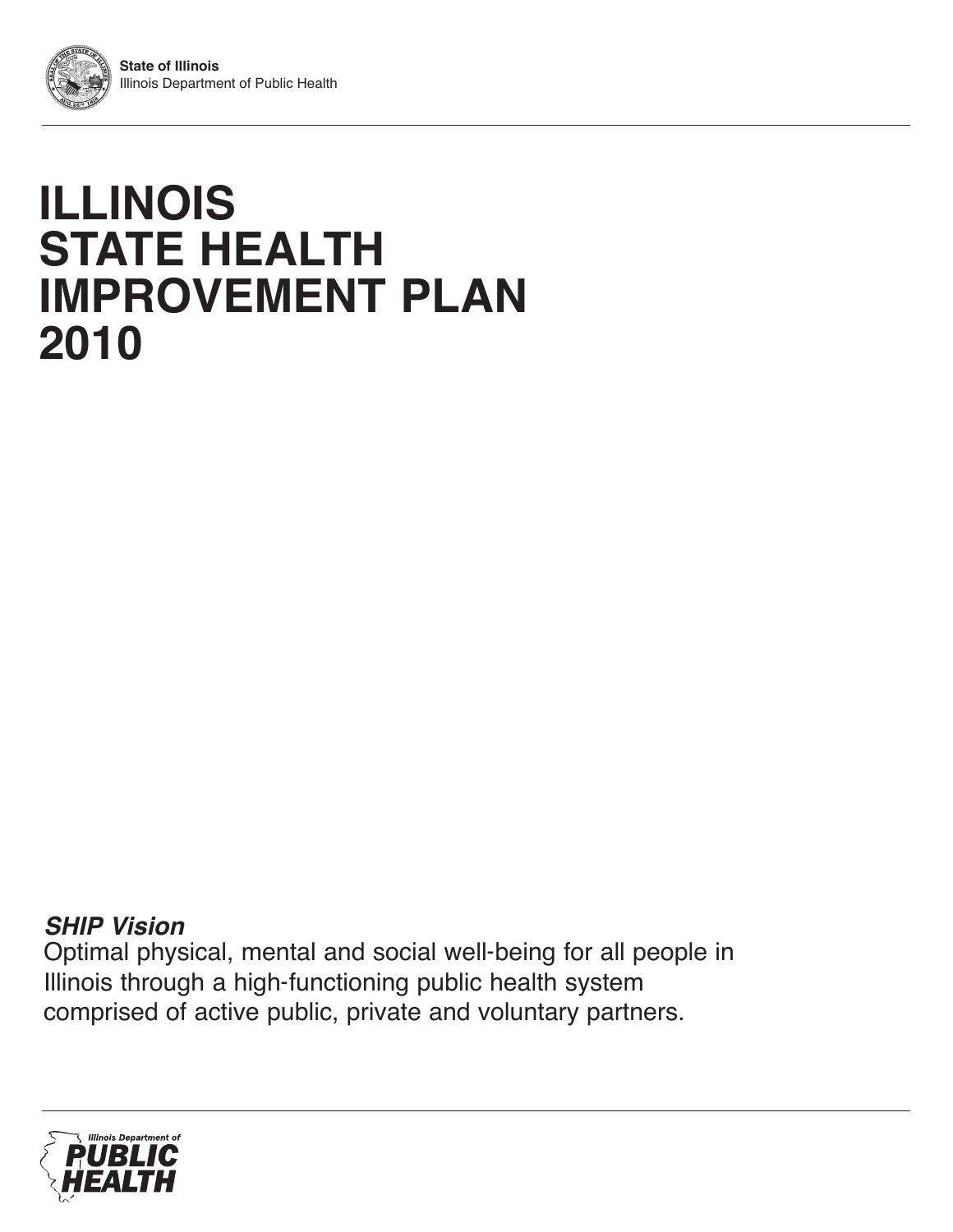### **Table of Contents**

| <b>Public Health System Priorities</b>                          |
|-----------------------------------------------------------------|
|                                                                 |
|                                                                 |
| Measure, Manage, Improve and Sustain the Public Health System18 |
|                                                                 |
| <b>Priority Health Concerns</b>                                 |
|                                                                 |
|                                                                 |
|                                                                 |
|                                                                 |
|                                                                 |
|                                                                 |
|                                                                 |
|                                                                 |
|                                                                 |
| Appendices                                                      |
|                                                                 |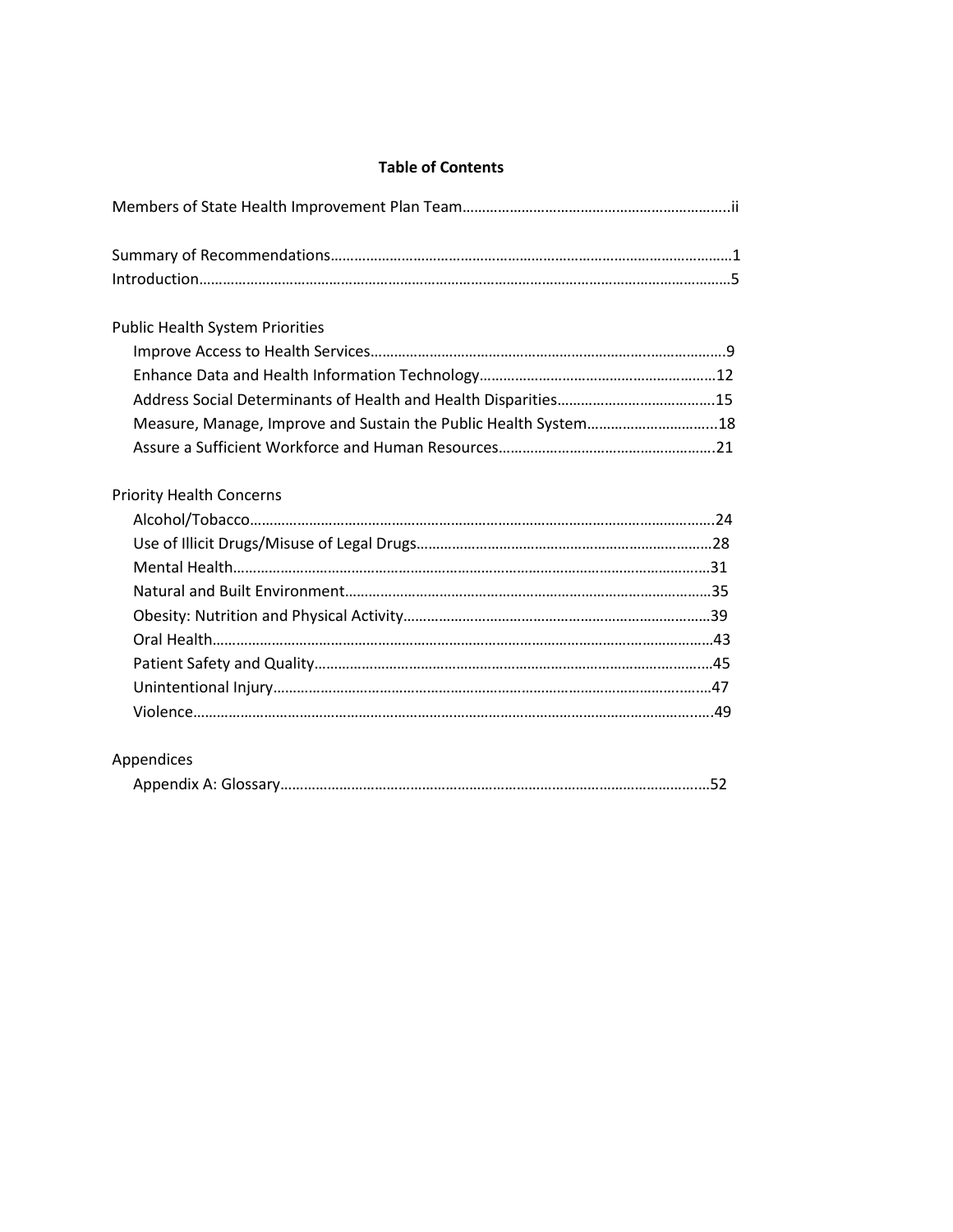### **State Health Improvement Planning Team**

*Co-Chairs:*

Robert Kieckhefer

Damon Arnold, M.D., M.P.H., Director, Illinois Department of Public Health

### *Team Members*

Joseph A. Antolin, J.D., Heartland Alliance for Human Needs and Human Rights Jeff Aranowski, M.A., Illinois State Board of Education Claudia Baier, M.P.H., VNA Foundation Adam Becker, Ph.D., M.P.H., Consortium to Lower Obesity in Chicago Children Larry Boress, Midwest Business Group on Health Patricia Canessa, Ph.D., Salud Latina/Latino Health Jenifer Cartland, Ph.D., Child Health Data Lab-Children's Memorial Hospital Greg Chance, LEHP, M.P.H., CPHA, Illinois Association of Public Health Administrators Sheri Cohen, M.P.H., Chicago Department of Public Health; Illinois Public Health Association State Rep. Elizabeth Coulson, M.B.A., R-Glenview Margaret Davis, RN, M.S.N., FNP, Healthcare Consortium of Illinois State Sen. William Delgado, D-Chicago Elmo Dowd, Illinois Environment Protection Agency Carol Elliot, Illinois Association Boards of Health Caswell Evans, D.D.S., M.P.H., University of Illinois, Chicago, College of Dentistry; Illinois State Board of Health State Rep. Robyn Gabel, B.A., M.S.P.H., MJ, Illinois Maternal and Child Health Coalition Carol Gall, M.A., Mental Health America Illinois Patrick Gallagher, M.B.A., Illinois State Medical Society Michael Gelder, M.H.A., Office of Governor Quinn Aida Giachello, Ph.D., University of Illinois, Chicago, Jane Addams College of Social Work Claire Gregoire, Chicagoland Chamber of Commerce Ann Guild, M.P.H., Illinois Hospital Association Martin Hatlie, J.D., Coalition for Quality and Patient Safety of Chicagoland Jill Hayden, Illinois Primary Health Care Association Roger Holloway, FACHE, Illinois Rural Health Association Kevin Hutchison, R.N., M.S., M.P.H., St. Clair County Health Department; Illinois State Board of Health Larry Ivory, Illinois Black Chamber of Commerce James James, M.D. Dr.Ph., M.H.A., American Medical Association Charles Johnson, Illinois Department on Aging Michael Jones, Illinois Department of Healthcare and Family Services Jerry Kruse, M.D., M.S.P.H., Southern Illinois University School of Medicine; Illinois State Board of Health Hong Liu, Ph.D., Midwest Asian Health Association Stephan Martin, Ph.D., M.P.H., Cook County Department of Public Health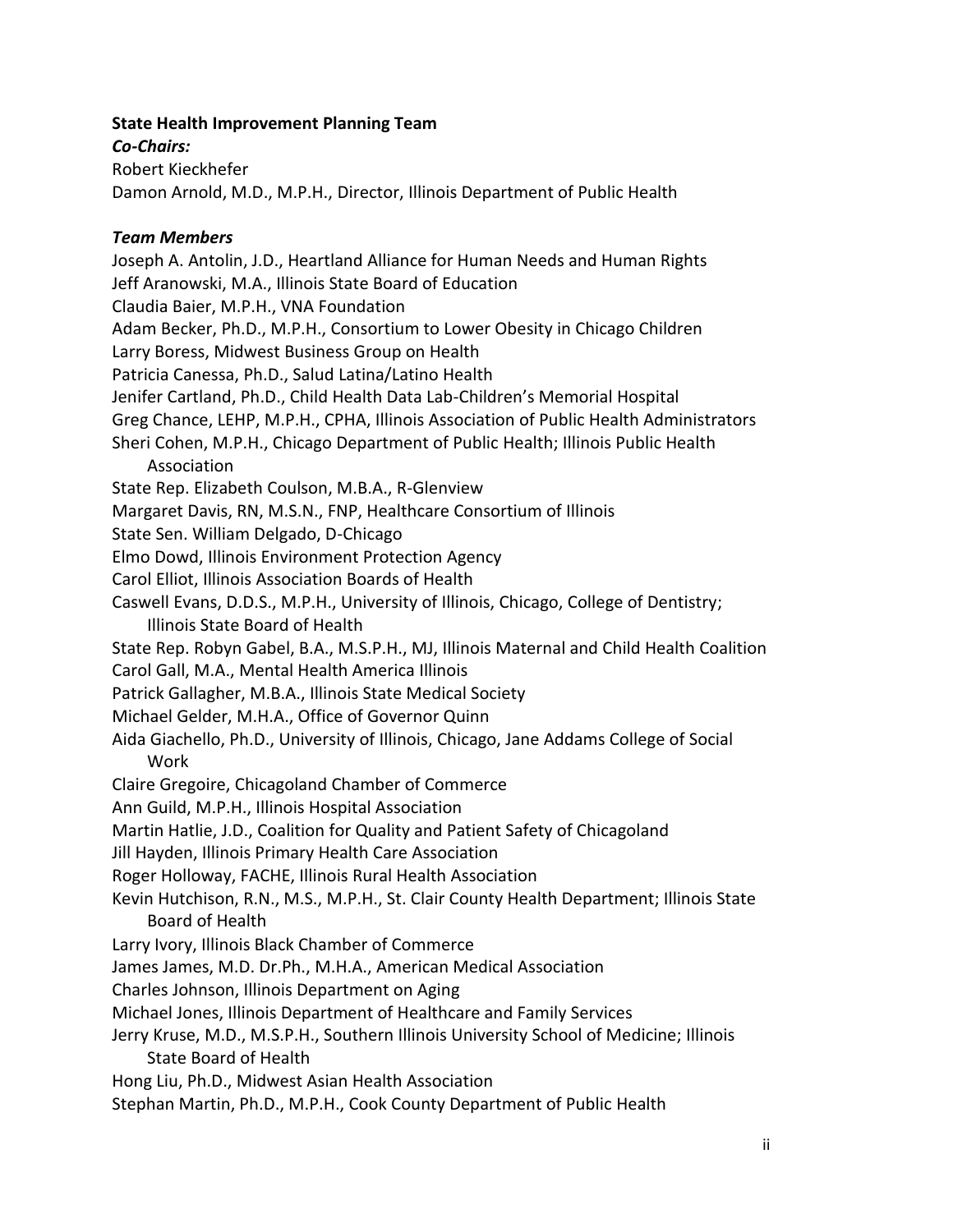- Laura Minzer, Illinois State Chamber of Commerce
- Soo Na, Lloyd A. Fry Foundation
- Malik Nevels, J.D., Illinois African-American Coalition for Prevention
- Javette Orgain, M.D., M.P.H., National Medical Association; Illinois State Board of Health
- Aurie Pennick, J.D., M.A., Field Foundation of Illinois
- Russ Pietrowiak, M.A., Chicago Metropolitan Agency for Planning
- Leslie Ramyk, M.A., Ravenswood Health Care Foundation
- Russ Robertson, M.D., Northwestern University-Department of Family Medicine
- Marsha Ross-Jackson, J.D., M.P.A, Asian Health Coalition of Illinois
- Clarita Santos, MPH, Blue Cross, Blue Shield of Illinois
- Margie Schaps, M.P.H., Health and Medicine Policy Research Group
- Hank Scheff, AFSCME-Council 31
- Richard Sewell, M.P.H., University of Illinois, Chicago, School of Public Health
- Mohammed Shahidullah, Ph.D., M.P.H., Illinois Department of Public Health, Center for Health Statistics
- Barbara Shaw, Illinois Violence Prevention Authority
- Myrtis Sullivan, M.D., M.P.H., Illinois Department of Human Services
- Michael Taylor, M.D., Caterpillar Inc.
- April Verrett, Service Employees International Union Healthcare Illinois/Indiana
- Cheryl Rucker-Whitaker, M.D., Chicago Community Trust
- Rev. Janette C. Wilson, M.A., J.D., International Sunday School Broadcast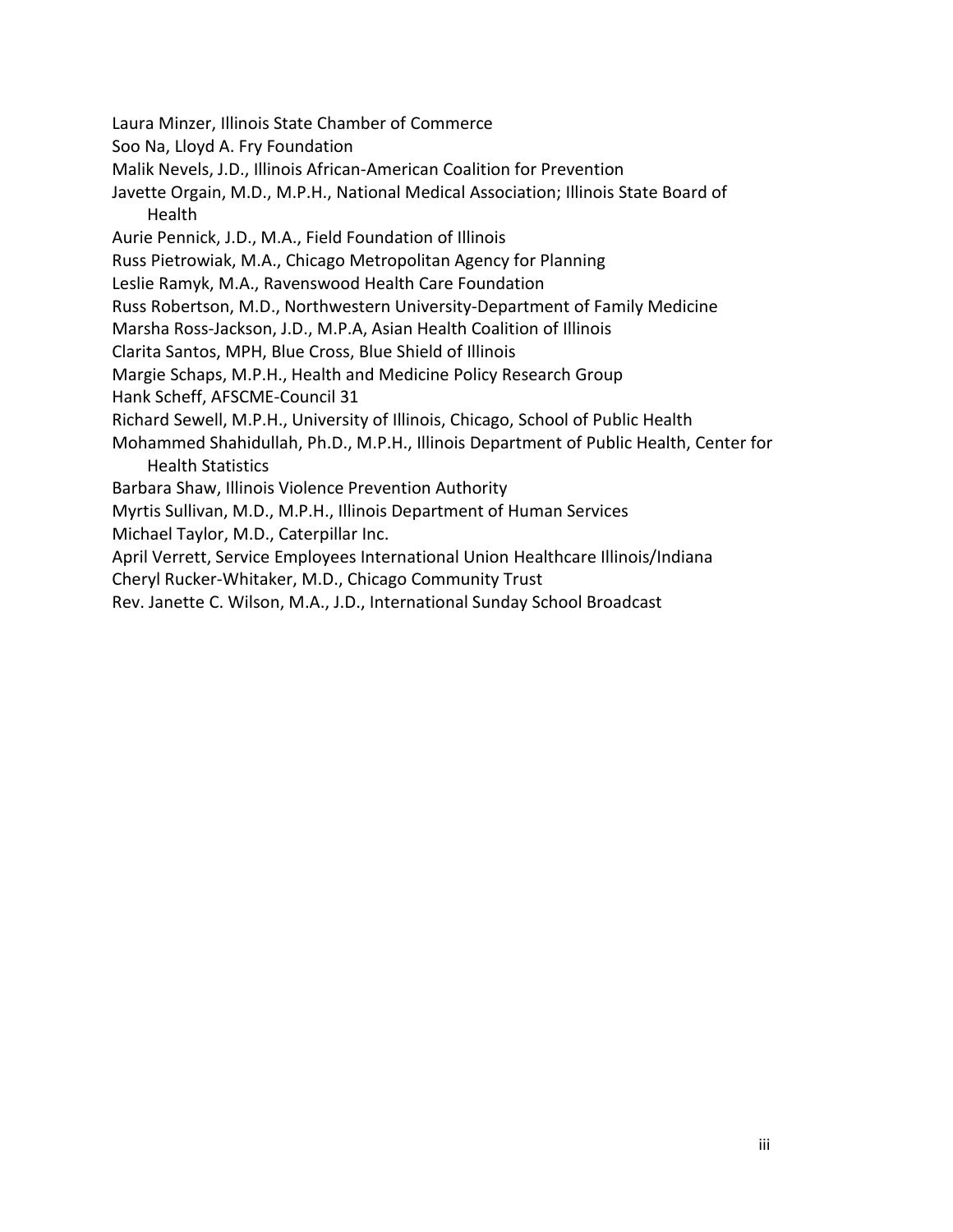# **2010 STATE HEALTH IMPROVEMENT PLAN Summary of Recommendations**

# **Public Health System Priorities**

### **1. Improve Access to Health Services**

Poor access to public health services and medical care are major determinants of poor health outcomes and high health care costs. The public health system should:

- Ensure that health services meet the needs of racially and ethnically diverse groups.
- Optimize integration of prevention and primary care through reform of payment and delivery systems, such as the development of a pervasive network of patient-centered medical homes.
- Assure universal health care access and coverage.

### **2. Enhance Data and Health Information Technology**

Highly functioning public data collection and management systems, electronic health records, and systems of health information exchange are necessary for understanding health problems and threats, and crafting policies and programs to combat them.

The public health system should:

- Effectively use the data that are currently collected.
- Develop effective, reliable, secure, and interoperable information systems for collecting, sharing, disseminating and exchanging of health information.

# **3. Address Social Determinants of Health and Health Disparities**

Health outcome disparities related to race, ethnicity, gender, geography, age, socio-economic status (education, income, and community assets), sexual orientation, and disability status are pervasive in Illinois, and social conditions significantly contribute to these disparities.

The public health system should:

- Improve the social determinants that underlie health disparities.
- Work to reduce health disparities.
- Increase individual and institutional capacity to reduce health disparities.

### **4. Measure, Manage, Improve and Sustain the Public Health System**

Performance measurement, continuous improvement, accountability, and sustainability of the public health system can help to ensure the Illinois population is served efficiently and effectively. Achieving the goals of Data and Health Information Technology are important to the success of this strategic issue.

The public health system should:

- Actively work to engage and align the work of public health system stakeholders.
- Promote coordination and integration of programs, policies, and initiatives.
- Convene public health system leadership to implement the SHIP and monitor results.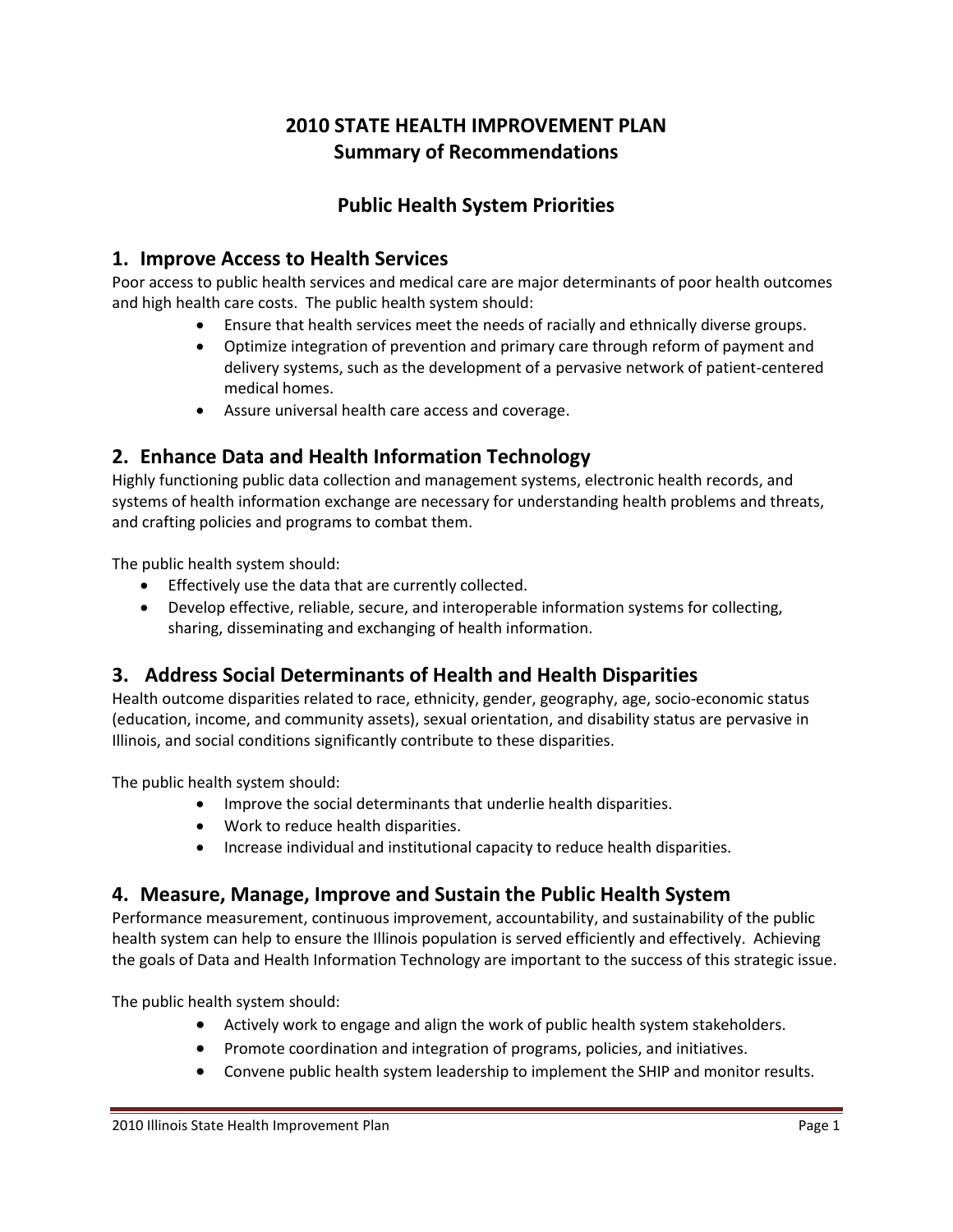Provide adequate resources to assure that the public health system can protect and promote the health of Illinois residents.

# **5. Assure a Sufficient Workforce and Human Resources**

A well-trained, appropriately compensated, and diverse health and health care workforce of adequate size is necessary for optimal health.

The public health system should:

- Assess and plan for future workforce needs, including addressing already identified shortages of health care providers such as physicians and nurses.
- Provide training and education to the current and future professional, para-professional, and non-professional workforce.
- Implement strategies to assure workforce diversity, cultural/linguistic/health literacy effectiveness.

# **Priority Health Concerns**

# **6. Alcohol/Tobacco**

Tobacco use causes chronic diseases, including lung, oral, laryngeal, and esophageal cancers, and chronic obstructive pulmonary disease (COPD), as well as diseases in non-smokers through exposure to secondhand smoke. Similarly, excessive alcohol use, either in the form of heavy drinking or binge drinking can lead to increased risk of health problems, such as liver disease or unintentional injuries. Alcohol or tobacco initiation and use by youth are of particular concern given their addictive properties and long-term health effects.

Therefore, the public health system should work to:

 Decrease tobacco and excessive alcohol use by adults, and prevent alcohol use and tobacco initiation among youth.

### **7. Use of Illicit Drugs/Misuse of Legal Drugs**

Use of illicit drugs cause harm to both the individuals through increased risk of injury, disease, and death and to communities through increasing injuries and decreasing community safety. Non-medical use of over-the-counter and prescription drugs is high, particularly among youth. Misuse of legal drugs can lead to injury, addiction, and death. Accidental misuse of legal/prescription drugs also poses a health threat, particularly among the elderly who may be using many prescriptions that interact and cause unintentional injury. Therefore, the public health system should work to:

- Decrease the use of illegal drugs among adults and adolescents.
- Decrease the unintentional and intentional misuse of legal drugs.

# **8. Mental Health**

There is a clear connection between mental and physical health. Mental health is fundamentally important to overall health and well-being. Mental disorders affect nearly one in five Americans in any given year. Mental disorders are illnesses that, when left untreated, can be just as serious and disabling as physical diseases, such as cancer and heart disease.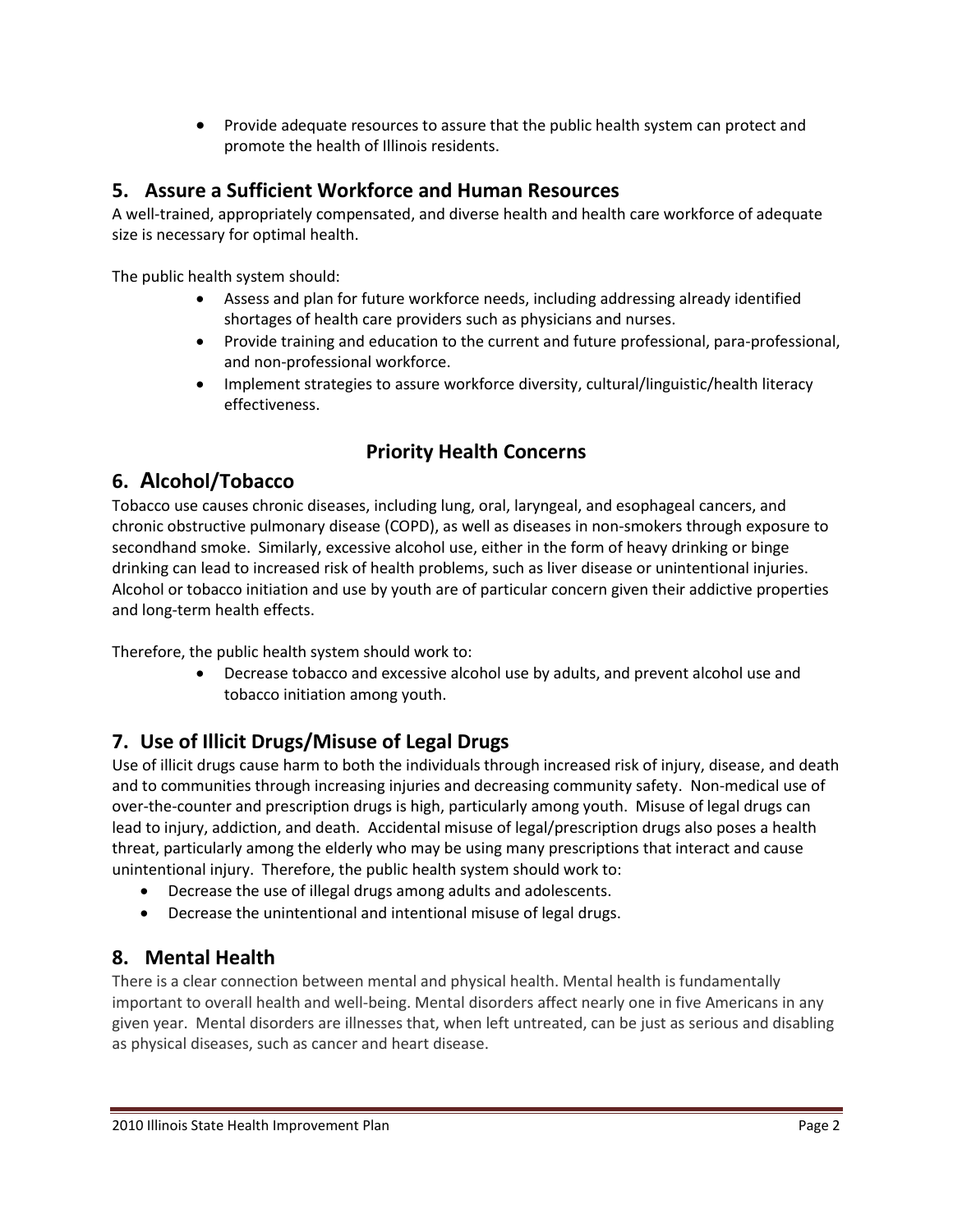Therefore, the public health system should work to:

- Prevent mental illness and intervene early with those at risk of mental health issues.
- Increase treatment of mental health issues in the most appropriate setting.

# **9. Natural and Built Environment**

The natural and built environment impact health both through exposure to pollutants, diseases, and toxins and by limiting or enhancing healthy lifestyles, such as walking and exercise.

The public health system should act to:

- Reduce outdoor and indoor environmental exposure to pollutants and infectious diseases.
- Improve the built environment to reduce pollution and promote healthy lifestyles.

### **10. Obesity: Nutrition and Physical Activity**

Obesity, sedentary lifestyle, and poor nutrition are risk factors for numerous chronic diseases and they exacerbate others, including heart disease, diabetes, hypertension, asthma, and arthritis. Obesity has reached an alarming rate in Illinois, with 62 percent of adults overweight; 21 percent of children are obese, the forth worst rate in the nation.

The Illinois public health system must act quickly to reverse this epidemic through:

- Implementation of individual, family, environmental, and policy initiatives to increase physical activity.
- Implementation of individual, family, environmental, and policy initiatives to improve nutrition.

# **11. Oral Health**

Good oral health is important to overall health. Poor oral health is a risk factor for chronic diseases such as heart disease and diabetes.

The public health system should ensure:

- Access to preventive oral health services.
- Screening and treatment for oral cancers and other oral health related conditions.

### **12. Patient Safety and Quality**

Patient injury in the health care system is preventable. The public health system should:

 Engage the health care system in implementing processes that promote safety and reduce errors.

### **13. Unintentional Injury**

The leading cause of death among children is injury. Unintentional injury is preventable. The public health system should:

 Promote personal safety devices and safe habits at work, in the home, and for automobiles, motorcycles, and bicycles. Identify mechanisms through which injury can be prevented.

### **14. Violence**

Violence is a health concern as both a source of injury and mortality and, particularly for children exposed to violence, is a risk factor for chronic disease and substance abuse in adults. Lack of safety in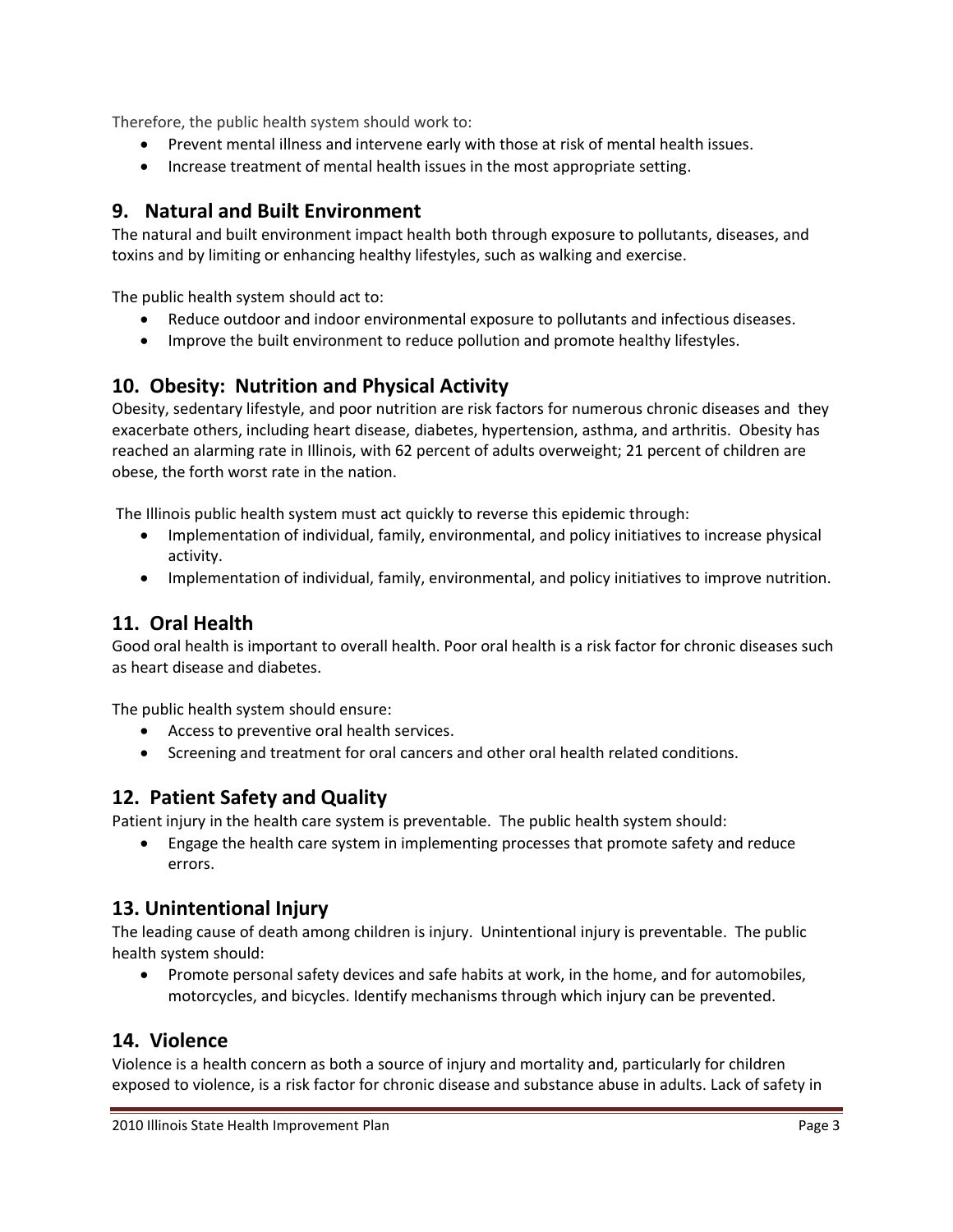communities is a social determinant associated with an array of health issues. The public health system should work to prevent all forms of interpersonal violence through:

- An increase in protective factors for safe and peaceful families and communities.
- A reduction of risk factors and implementation early interventions.
- Collaborative implementation of evidence-based violence prevention strategies.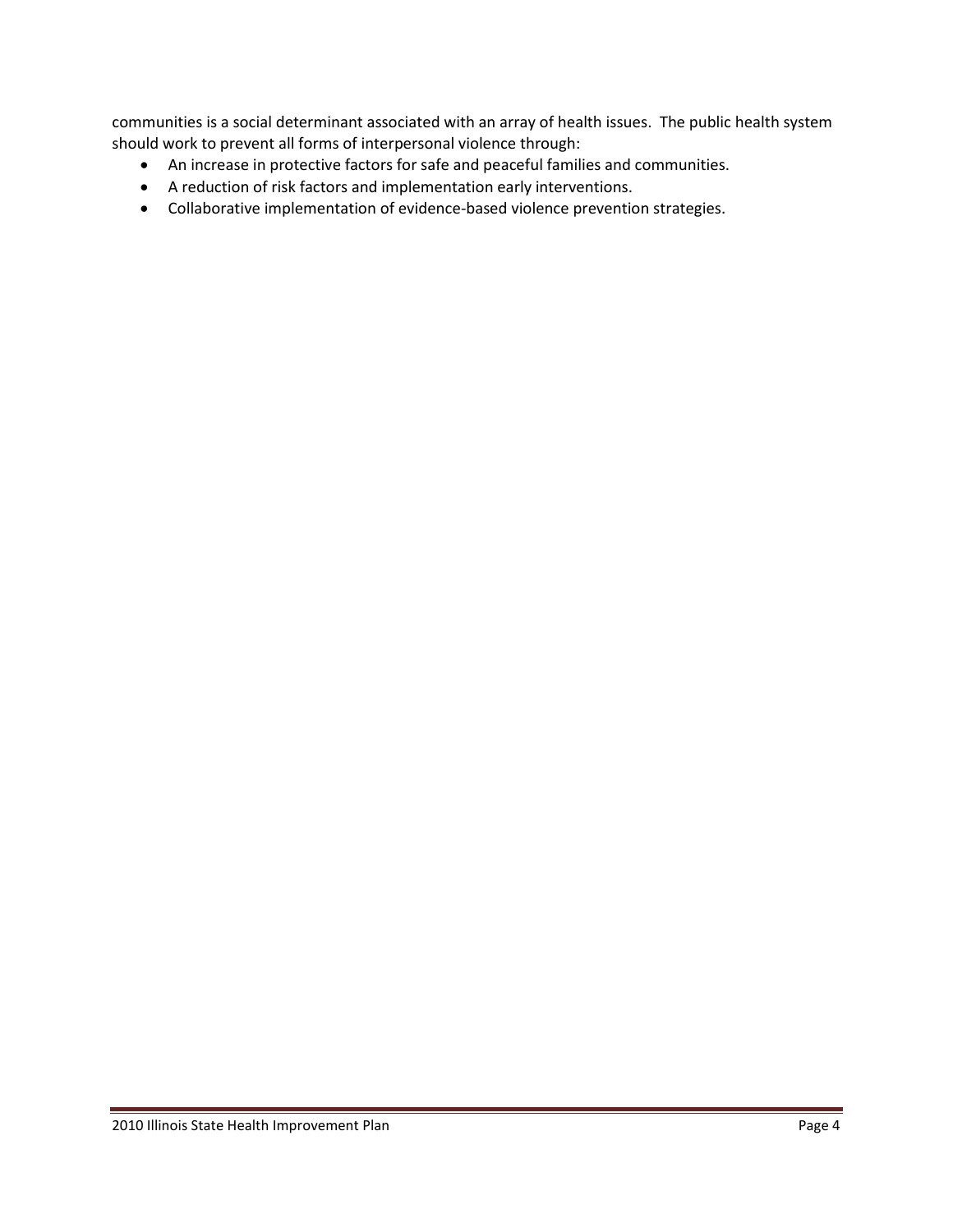### **INTRODUCTION**

### **State Health Improvement Plan Vision**

*Optimal physical, mental and social well-being for all people in Illinois through a high-functioning public health system comprised of active public, private and voluntary partners.*

### **Background**

Public Act 93-0975 requires the production of a State Health Improvement Plan (SHIP) every four years that is prevention-focused and includes priorities and strategies for health status and public health system improvement in Illinois. It also must address reducing health disparities.

Pursuant to this statute, the Illinois Department of Public Health convened a State Health Improvement Plan (SHIP) team, which met monthly between October 2009 and March 2010 to produce this draft plan. The team finalized the plan following public hearings and comment in April/May 2010.

Because the previous SHIP was fairly recent, the team was charged by the Director of the Illinois Department of Public Health to refine, focus and update the 2007 SHIP, and add emerging issues as necessary; this plan should be understood as building on, rather than replacing, the 2007 SHIP.

### **SHIP Planning Team**

The SHIP Planning Team is comprised of leaders of organizations and agencies that mirror the diversity and breadth of the public health system, including those that are traditionally understood to be part of "health" and the non-traditional sectors that also are impacting the health of Illinoisans. Consistency between the 2007 and 2009 planning teams was achieved by retaining many of the members. New members were selected to enhance and broaden that group. Team members were appointed by the director of the Illinois Department of Public Health.

### **The Public Health System**

Public health is the science and art of preventing disease, prolonging life, and promoting health through organized community efforts, and the public health system is the collection of public, private and voluntary entities as well as individuals and informal associations that contribute to the public's health within a jurisdiction.The Illinois State Health Improvement Plan is designed to be a public health *system* plan; it is crafted and designed to be carried out by the broad array of stakeholders and sectors that have an interest in, and impact on, the health of the public. As a *system plan* targeting this audience of stakeholders, the purpose of the SHIP is in large measure to decrease system fragmentation and promote collaboration, coordination, and efficiency that is particularly necessary now, given the current economic and fiscal reality. The system stakeholders envisioned in this plan include: state and local government, community organizations, health care providers, employers, the faith community, advocacy and public interest groups, and schools and universities. To decrease fragmentation and optimize collaboration, it is imperative that barriers between public health entities and health care delivery and educational systems be eliminated. While not addressed in detail in this SHIP, the SHIP team also considered the emerging discussion of "one health," reflecting the inextricable interconnectedness of human, animal and ecosystem health. As implementation of the SHIP goes forward, this concept should be further integrated into action steps. In addition, approaches that build on evidence of the multiple determinants of health should be encouraged.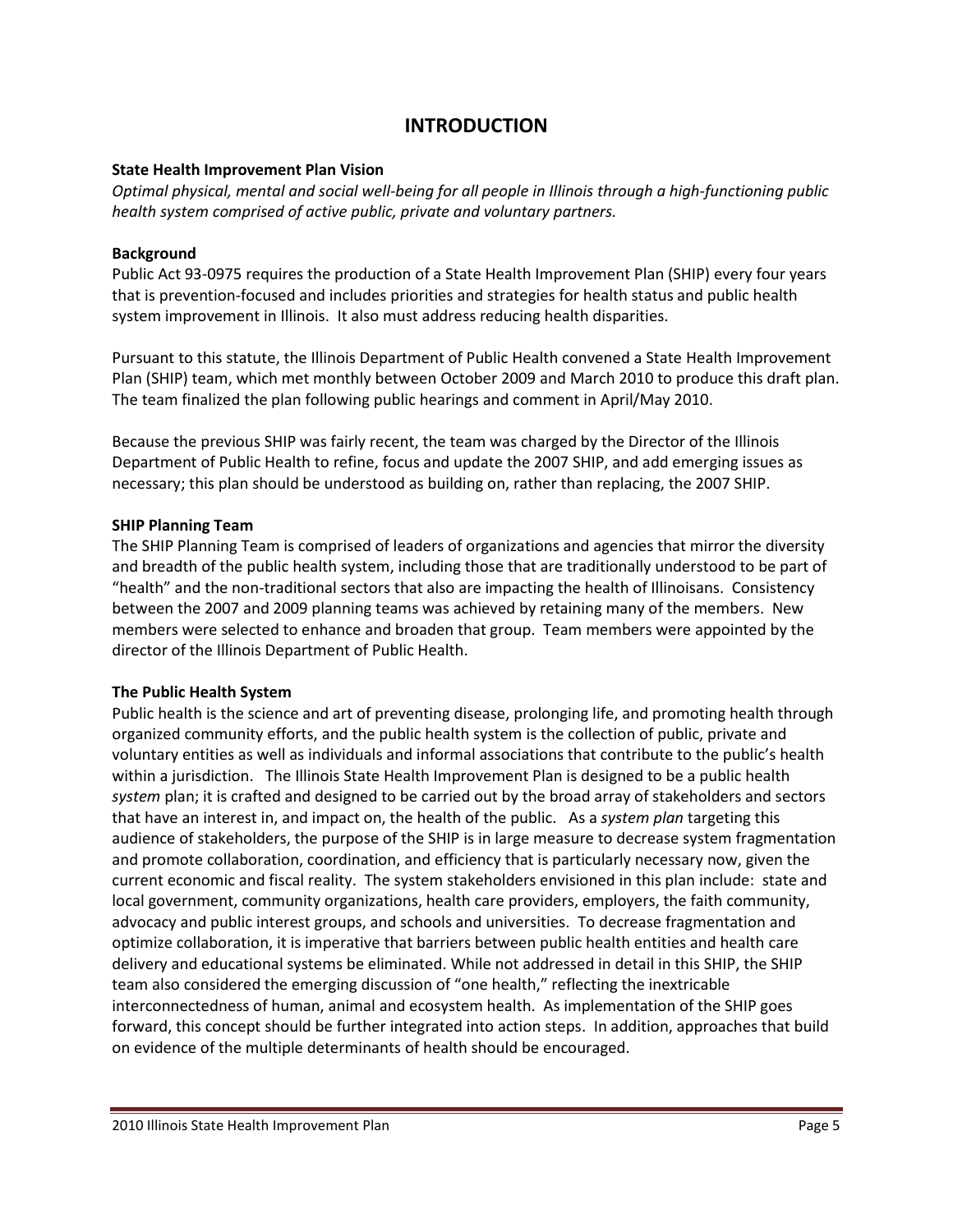### **Purpose and Implementation**

The State Health Improvement Plan is designed to identify high-impact strategic issues and desired health and system outcomes that are of concern to and amenable to, action by this broadly defined public health system. Many planning processes exist in Illinois at the local and state level, but these are often geographically-, subject-, and/or sector-specific. In the process of developing the SHIP, the team reviewed existing state and local plans (such as local IPLANs) and other data and identified crosscutting issues, priorities and themes. The SHIP seeks to elevate these common issues to the *strategic* level – that is, issues, which if addressed collaboratively by system stakeholders, have the potential to make the most impact on improving health and improving the system's capacity to act effectively on health issues. The SHIP is not intended to supplant other plans, but to provide a mechanism for the array of stakeholders in the system to come together around a set of strategic issues that transcend any one sector, community or health problem. The team encourages public health and health care system stakeholders to use the SHIP to inform their own strategic planning processes and align their planning and action across and among sectors. Local health departments are encouraged to use the SHIP to inform their local, community engaged planning processes (IPLANs). In addition to state-level strategic and coordinated action and local planning, communities should use the SHIP to promote coordination and reduce duplication of services and programs.

A recurring discussion and theme throughout the planning process was SHIP implementation. The team was determined that a process for next steps be in motion concurrent with the completion of the plan. A subcommittee met several times to review various mechanisms and precedents for ongoing plan implementation efforts, articulate the activities and purposes of an ongoing implementation leadership group, and think through the optimal structure for such a group. To that end, legislation was introduced and passed the Illinois General Assembly that creates an Implementation Coordination Council (HB5565), to be appointed by the Governor, to carry forward the SHIP. The Implementation Coordination Council will provide further definition of priorities and action steps engage stakeholders in collaborative approaches to achieving the SHIP objectives and promote the plan as a common agenda for health improvement across the public health system. The SHIP planning team also discussed the role of state and local governmental public health to act as leaders in promoting the SHIP to stakeholders as implementation moves forward.

### **Overarching Forces**

The SHIP team undertook a multi-pronged assessment process that resulted in the affirmation of and revision and additions to the 2007 State Health Improvement Plan. One of these, the Forces of Change Assessment, identified several overarching or contextual forces that affected the decision-making about the plan content and affect the plan's implementation:

- **Economy and the Recession –** There were many deficiencies before the recession that will now be exacerbated, particularly with respect to health status problems. All 2007 SHIP priority areas will be impacted by the state of the Illinois economy, and the 2010 action/implementation plan will need to address this. By promoting reduced fragmentation and promoting enhanced collaboration and integration, the SHIP can help Illinois be more efficient in addressing the health care and public health system challenges that face us.
- **Health Disparities and Changing Demographics:** Disparities in health outcomes for racial, ethnic and other minority groups drive deteriorating health trends and overall high rates of illness and death; similarly, changing demographics, including proportionately higher numbers of immigrants and elderly, are going to continue to impact health outcome trends. Therefore, in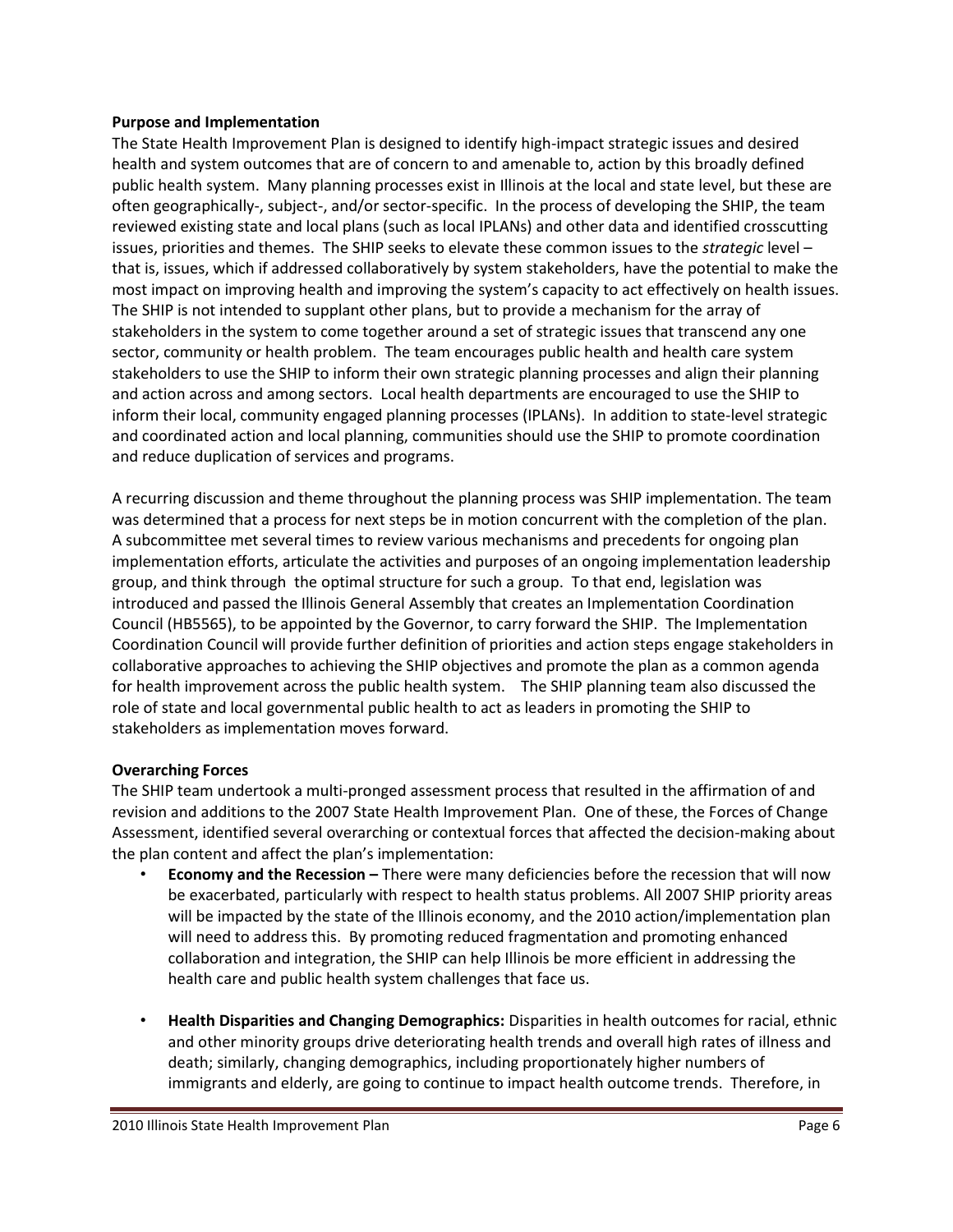order to improve health outcomes, special attention must be paid to these factors. Furthermore, poorer health outcomes for racial, ethnic and other special populations are social justice issues antithetical to America's values of equity and fairness. The 2009/10 SHIP team defined health disparities as disparities related to: race, ethnicity, gender, geography, age, socioeconomic status (education, income, and community assets), sexual orientation and disability status.

- **Health Care/Insurance Reform** The Patient Protection and Affordable Care Act was being debated during the 2010 SHIP planning process and signed into law on March 23, 2010, by President Obama. The 2010 SHIP priorities have been analyzed for their relationship to the act, as well as other federal and state health policies. The Illinois legislative process that will occur in response to the enacted federal health reform policy is an opportunity to implement relevant aspects of the 2010 SHIP.
- **Illinois Political Culture and Public Health Leadership –** The Governor and the Illinois General Assembly will have to address the rising costs of health care. The 2010 SHIP's prevention focus can help people be healthier, and relieve pressure for health care dollars. Therefore, the SHIP should be used to inform the political process and promote investment of public and private funds in prevention. Leadership for implementing the 2010 SHIP also will need to be specifically identified.
- **Funding and System Fragmentation** The goal of creating a more organized and effective public health system from across many state and local agencies and among many sectors is impeded by outdated funding mechanisms that focus on narrow categorical issues rather than the integrated and coordinated approaches that the SHIP vision promotes. Fragmentation of funding exacerbates system fragmentation. The 2010 SHIP recommends comprehensive, integrated funding to replace fragmented, categorical funding.

### **Plan Structure**

Consistent with the SHIP statutory requirements, this plan includes both public health system improvements and health status improvements. Public health system improvements focus on building and strengthening the public health infrastructure necessary for health improvement and protection, such as public health data collection and analysis, the coordination between local and state health departments, and building a capable workforce. Health status improvements focus on supporting and facilitating the development of programs and policies intended to directly address the health issues affecting Illinoisans, such as decreasing obesity and reducing the use of tobacco.

To develop the system and health status strategic priorities and outcomes, the SHIP team conducted and developed findings from four assessments. These were: 1) the Statewide Themes and Strengths Assessment, which reports on state assets, identified health priorities at the state and local levels, and the results and progress of the 2007 SHIP; 2) State Health Profile, which presents data on numerous health conditions and risk factors overall for the state, and on a number of demographic variables such as race and ethnicity, geography, and socio-economic status; 3) the Public Health System Assessment, which reports on the application and results of the National Public Health Performance Standards assessment that was conducted by system stakeholders in March 2009; and 4) the Force of Change Assessment, which reviews the contextual and environmental forces and trends affecting the public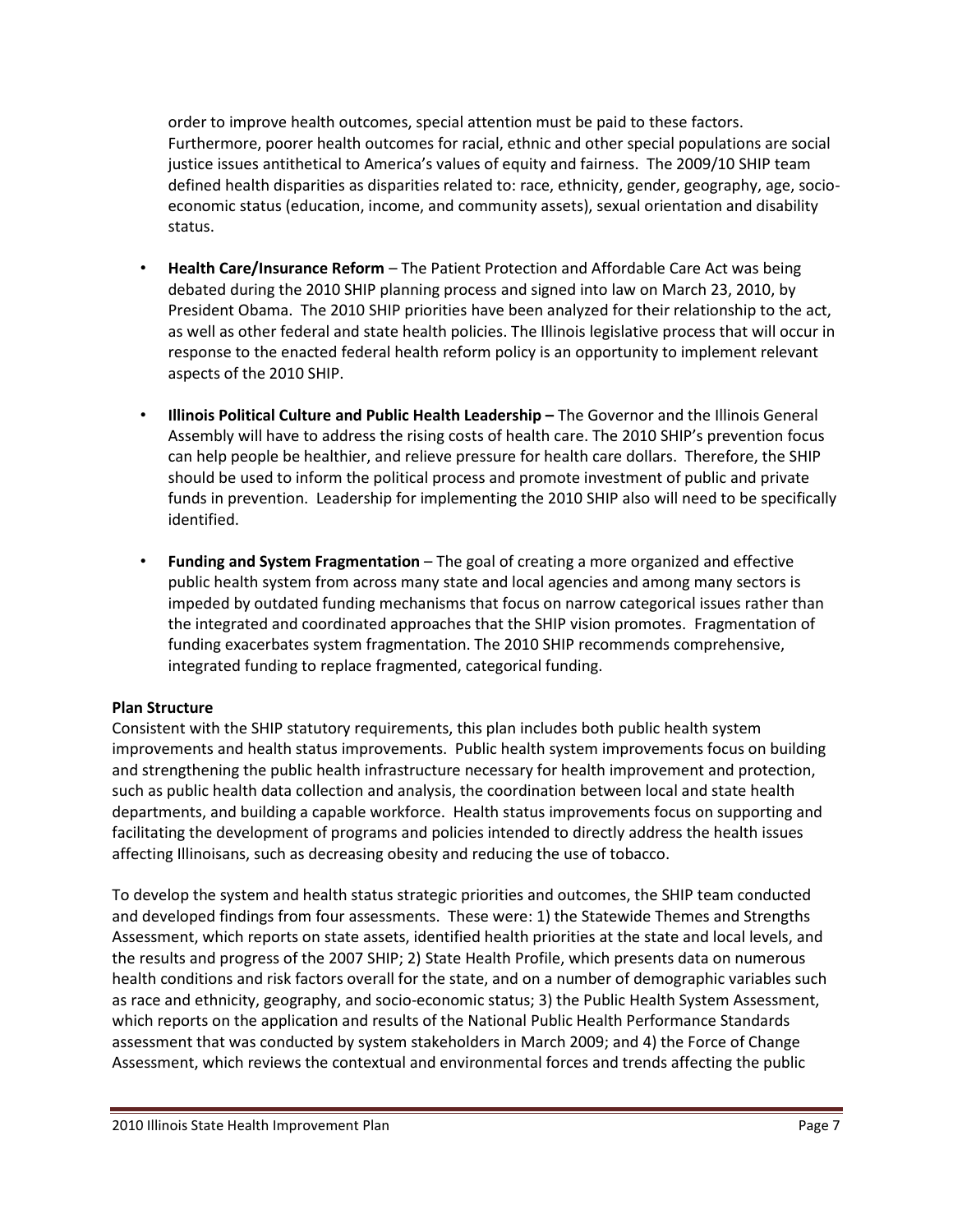health system and the public's health. The team synthesized the findings from these four assessments to select the plan's 13 strategic issues.

There are five **public health system** strategic issues in the SHIP Plan: 1) Improve Access to Health Services; 2) Enhance Data and Health Information Technology; 3) Address Health Disparities and Social Determinants of Health; 4) Measure, Manage, Improve, and Sustain the Public Health System; and 5) Assure a Sufficient Workforce and Human Resources. There are also nine **priority health concerns** addressed here: 1) Alcohol and Tobacco; 2) Use of Illegal Drugs/Misuse of Legal Drugs; 3) Mental Health; 4) Natural and Built Environment; 5) Obesity: Nutrition and Physical Activity; 6) Oral Health; 7) Unintentional Injury; 8) Violence; and 9) Patient Safety and Quality.

The team also identified five cross-cutting plan framing issues that must be used to guide action on and engagement in achieving the outcomes envisioned for each strategic issue:

- Health Care Reform/Policy: Changes in federal health policy and federal health care reform may be a mechanism to achieve the public health system goals in the 2010 SHIP.
- Health Across the Lifespan: Health should be considered across the lifespan, from preconception to old age, including a focus on maternal and child health and recognition of the impact on health and public health systems of the increasing older population. Action on the priority health conditions in SHIP should be designed to focus on affected groups by age.
- Social Determinants of Health: Health is driven by social determinants and achieving health improvement requires addressing the social circumstances that affect people's ability to be healthy.
- Community Engagement and Education: Health improvement efforts must recognize and support the role of the community in promoting and protecting public health through health communications, community education and health literacy, training, programs, and services.
- Leadership/Collaboration/Integration: Implementation of the SHIP requires leadership, collaboration and integration/coordination of systems, planning efforts, programs and sectors.

The current SHIP team recognizes there are many public health issues of concern to Illinoisans. The priorities above were selected based on the results of an assessment process that involved many stakeholder groups. With respect to the public health system priorities, the planning process gave many stakeholders the opportunity to weigh in on the strengths and weaknesses of the current system and to explore ways to optimize efforts in the coming years to build stronger partnerships and expand the capacity of the system to meet the complex health needs of Illinoisans. With respect to the health status priorities, the plan focuses on risk factors for disease and injury. The team believes that addressing and reducing risk factors is an upstream, promotion and prevention approach that can effectively reduce disease, disability, and preventable mortality. The team believes individuals and groups concerned with particular health issues or specific populations will find their concerns are addressed through this risk-factor based strategy combined with the framework focus on lifespan and multiple determinants of health such as social, economic and environmental determinants. The team recognized that, in particular, chronic disease is on the rise and is driving health care costs and reducing quality of life, and several of the selected priority health concerns are particularly aimed at reducing chronic disease.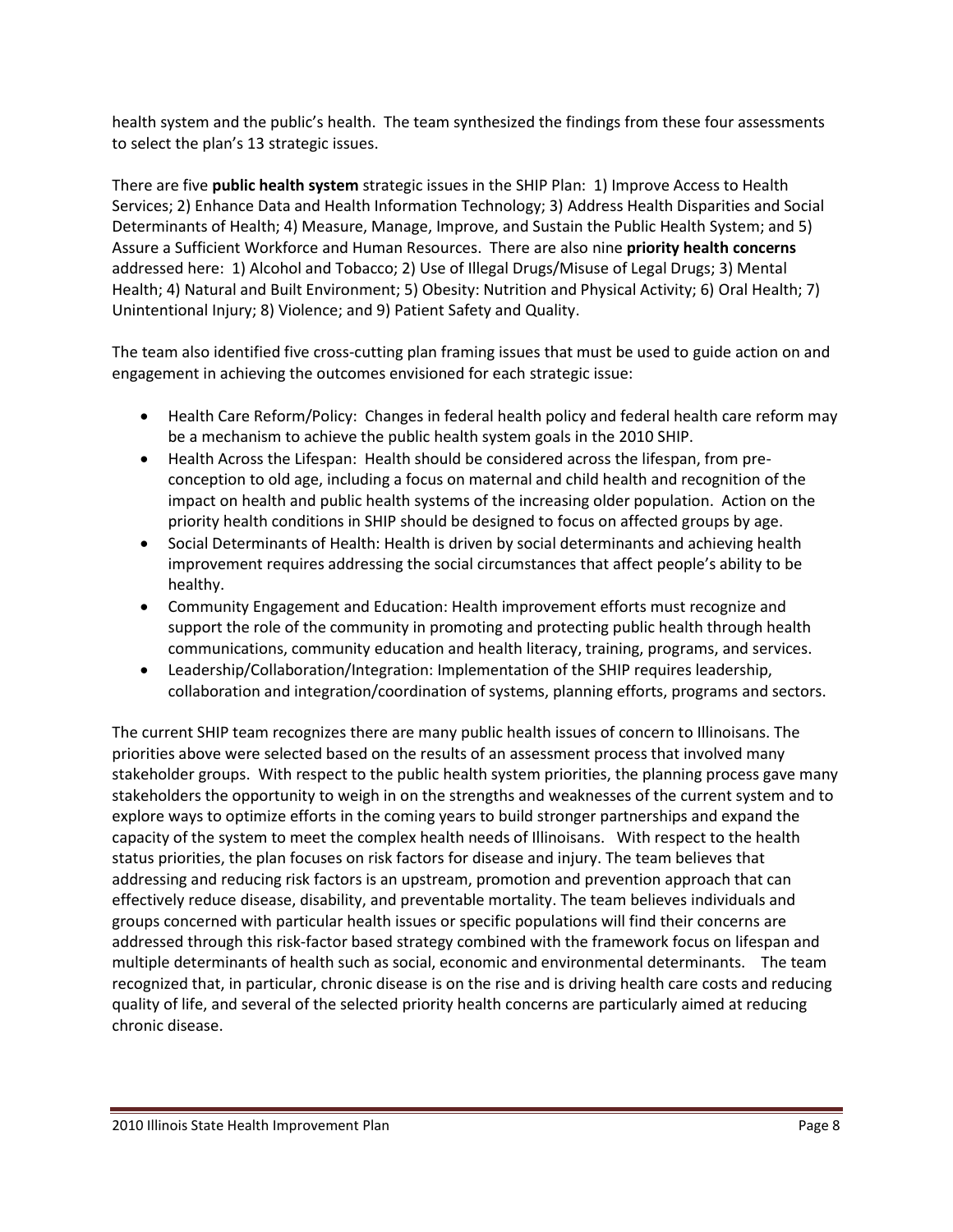# **IMPROVE ACCESS TO HEALTH SERVICES**

Poor access to public health services and medical care are major determinants of poor health outcomes and high health care costs. The public health system should:

- Ensure that health services meet the needs of groups affected by health disparities.
- Optimize integration of prevention and primary care through reform of payment and delivery systems, such as the development of a pervasive network of patient-centered medical homes.
- Assure universal health care access and coverage.

### **Strategic Issue**

How can the people of Illinois identify, gain access to, and effectively use quality affordable health care and public health services, including prevention programs, oral health, and vision care, and mental health, medical and long–term care?

### **Long-term Outcome**

1. A health care and public health system that is linguistically and culturally effective

### **Intermediate Outcomes**

- Institutional and legal biases that are barriers to access are eliminated.
- Individuals have needed information, motivation, and skills in prevention and self-management.
- Individuals have needed information and skills to navigate the health care system.

#### **Long-term Outcome**

2. A health care and public health system that emphasizes and integrates prevention, primary care, specialty care, and diagnostic services

### **Intermediate Outcomes**

- Financing systems and policies that support prevention in health care are in place (e.g., payer reimbursement of preventive services).
- Expand and promote the development of medical home systems as the preferred delivery system structure.
- Link local public health prevention and health promotion services to primary care for all residents in their primary care home (or medical home).
- Link primary care with specialty and diagnostic services.
- Explore and encourage emerging evidence-based models for health care delivery.

### **Long-term Outcome**

3. A health care and public health system that is universally available and affordable, particularly during difficult economic times

### **Intermediate Outcomes**

- Adequate funding for public health infrastructure to ensure effective prevention and health promotion programming is available to all residents.
- Immigrants and refugees, including those without documentation, have access to the full range of care.
- Transportation barriers are identified and overcome (including development of telemedicine options where appropriate).
- The Illinois General Assembly will pass state legislation in line with federal health reform legislation to ensure universal coverage.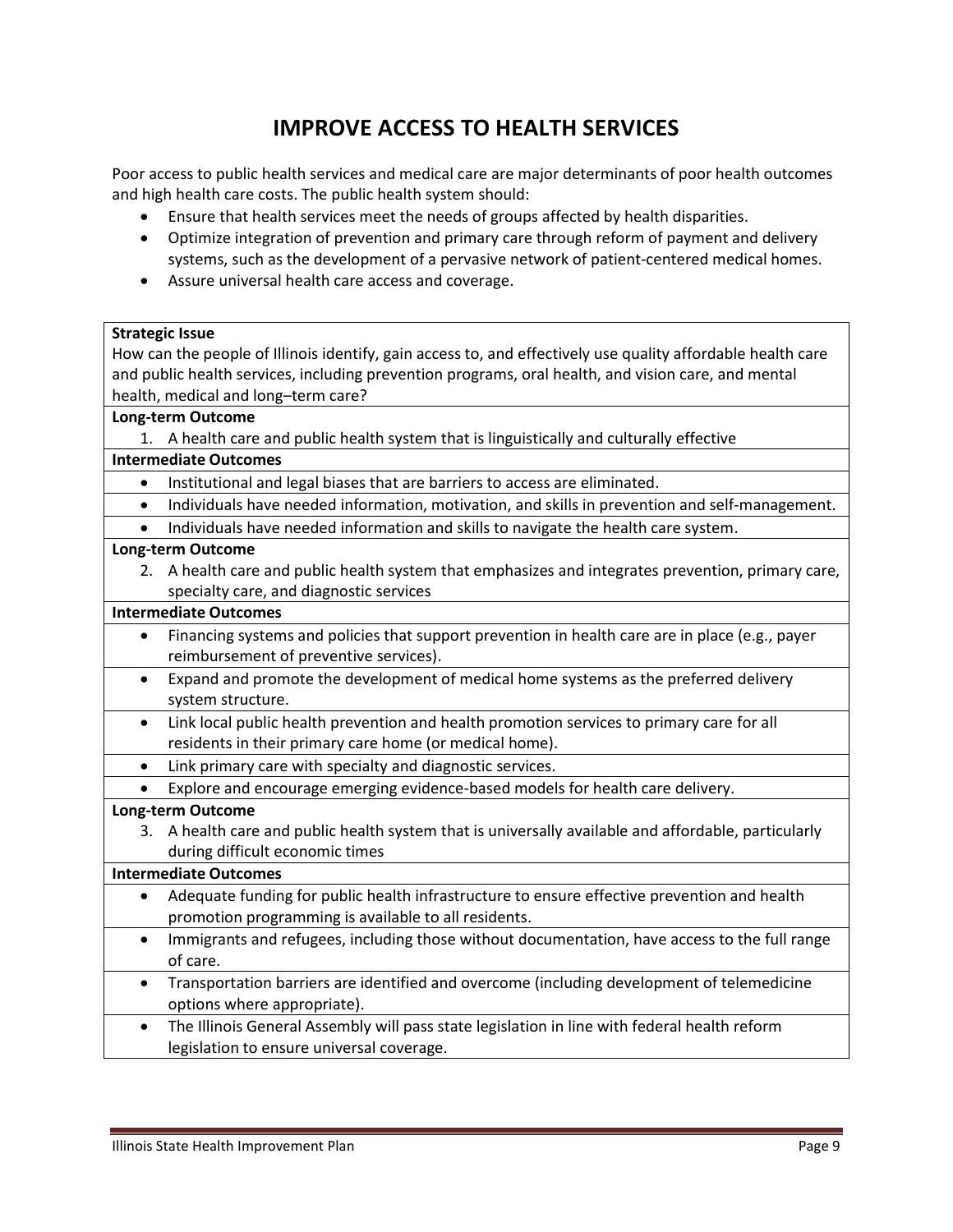### **Health Care Reform/Policy**

Health reform legislation provides a role for the federal and state government, as well as the public health system, to improve access to health services. Title I of the act, "Quality, and Affordable Health Care for all Americans" provides mechanisms for increased access through health insurance reforms and the establishment of health insurance exchanges, including coverage of dependent children until age 26. This section also provides an emphasis on linguistic and cultural competency. Title II "Role of Public Programs" will support increased access through expansion of Medicare and Medicaid. It also provides for an emphasis and integration of prevention, primary care, specialty care and diagnostic services through quality improvements. Title III "Improving the Quality and Efficiency of Health Care" supports integration through the establishment of patient-centered medical homes, which are also required to be culturally and linguistically competent. Title IV "Prevention of Chronic Disease and Improving Public Health" increases access to clinical preventive services and oral health care, supports prevention and public health innovation, and emphasizes cultural competency. Title V "Health Care Workforce" has a number of provisions to support increased access through addressing shortages and training of the workforce, while also emphasizing cultural competency and prevention. Increasing the supply of the health care workforce will occur through a combination of grants, student loans and training opportunities. Workforce expansion includes primary care physicians, physician assistants, mental health providers, nurses, dentists and community health workers are increased, along with the number of community health centers. Integration is specified for the co-location of primary and specialty care in community-based mental health settings. The legislation also notes a number of special populations, including a focus on low-income, the elderly, children, and maternal health. It also focuses on prevention, chronic disease, oral health, and mental health.

Health reform does not address all the SHIP Access objectives: undocumented immigrants and refugees are not covered by this act, and therefore, the SHIP objective to assure health care to immigrants including those without documentation will need to be achieved through state action. Enabling services have suffered from funding reductions (e.g. transportation), leading to under resourced components of the health care delivery system. There will be increased strain on these services with the expansion of access. Infrastructure issues are not fully addressed by the federal legislation and will need state action. Vision care is only noted in the essential health benefits requirements for the establishment of qualified health plans. It will be critical to monitor the impact of health reform in Illinois, both its intended and unintended aspects, to ensure that it achieves the goals of the SHIP.

### **Health Across the Lifespan**

Access to care initiatives should ensure that the particular needs of various age groups are met, especially those of children, women of childbearing age, and the elderly; including ensuring availability of services in locations convenient to the population, e.g., schools, child care, long-term care facilities, and adult day care.

### **Social Determinants of Health**

The health care and public health systems need to understand health is affected by social and economic conditions, including income, education, and race/ethnicity. Institutional racism has an impact on health outcomes. Health care and public health should be integrated with human services, education systems, environmental health, and economic development. Research has shown that disparities in health care and outcomes due to social and racial inequalities are drastically reduced in areas where there is a high supply/proportion of primary care physicians relative to the overall physician workforce in the area.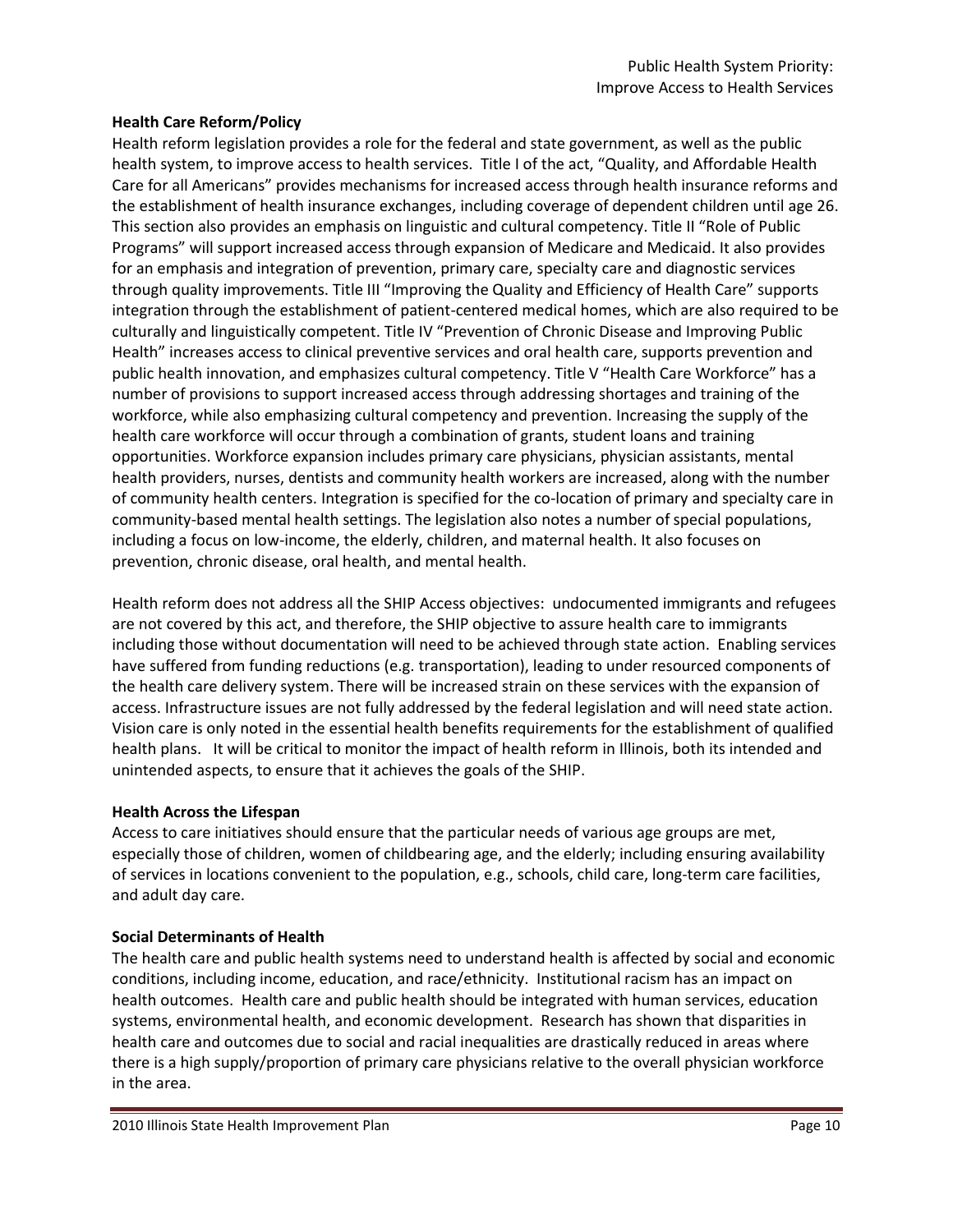It is important to develop mechanisms and strategies to recruit health care workers and providers from communities affected by disparities in order to reduce access barriers that result from differences in race, ethnicity, and cultural expectations and understanding.

### **Community Engagement/Education**

In order for access initiatives to be most effective, communities must be engaged in their development and implementation. Promotion of health literacy and capacity to navigate systems, particularly by vulnerable populations and age groups, will empower community residents to take charge of their health and promote healthier communities. Implementation of a statewide 211 referral system will enhance communities' ability to access the care they need when and where they need it.

### **Leadership/Collaboration/Integration**

Integration and coordination of systems, Electronic Health Records (EHR) and services are key to the success of access initiatives. Restructuring of the health care delivery system to ensure everyone has a medical home will promote prevention and reduce racial and ethnic health disparities. The coordination of care between in-patient and out-patient services is critical to achieving desired health outcomes.

In order to ensure a range of prevention needs are met and/or addressed in the primary care setting, such as oral health care, vision care, and mental health care, it is important to promote coordination between primary care providers and other health providers.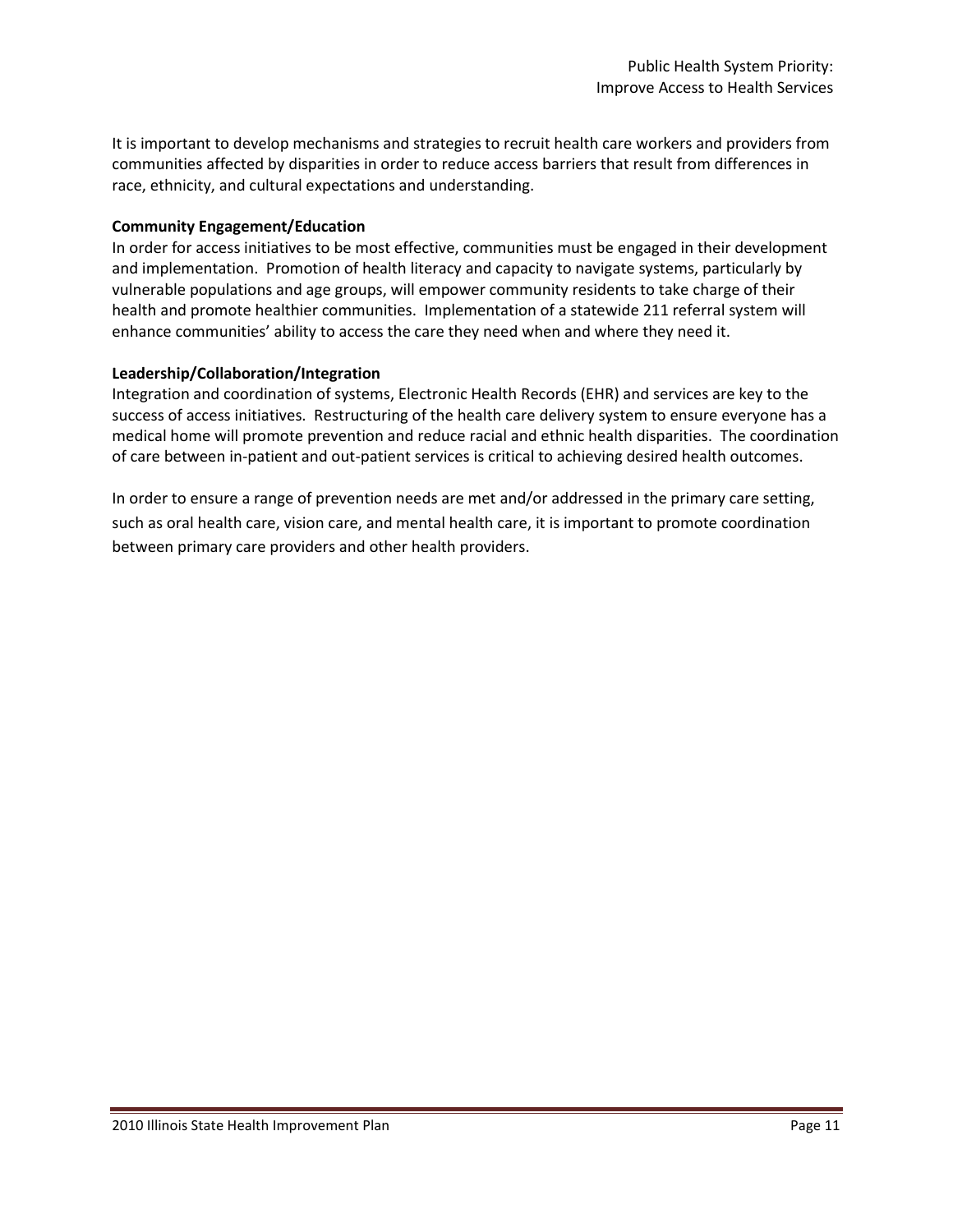# **ENHANCE DATA AND HEALTH INFORMATION TECHNOLOGY**

Highly functioning public data collection and management systems, electronic health records and systems of health information exchange are necessary for understanding health problems and threats, and crafting policies and programs to combat them. The public health system should:

- Effectively use the data that are currently collected.
- Develop effective, reliable, secure, and interoperable information systems for collecting, sharing, disseminating, and exchanging of health information.

### **Strategic Issue**

How can the Illinois public health system assure its data are complete, accurate, timely, and accessible, and data is utilized to inform statewide and community-level policy and program development?

### **Long-term Outcome**

1. Enhanced ability of communities, the public health and health care workforce, and policymakers to analyze and utilize data to guide policy decisions, health program development, and quality improvement

### **Intermediate Outcomes**

- Build an accessible data dissemination system with timely, standardized population data that integrates data from relevant public and private sources, including data on populations impacted by health disparities and the social and economic determinants of health.
- Provide training, technical assistance, and capacity building for communities, public health, and health care workforce to understand and use data.
- Provide and maintain publicly available data resources that report on health outcomes and information, promote informed consumer choice, and improve performance in health care and public health.
- Develop, enhance, and support consumer access to and use of personal health information to promote self-management and healthy behaviors.

### **Long-term Outcome**

2. Identify high priorities for public health surveillance (population groups, geographic areas, emerging health conditions) and build a plan to expand and strengthen data collection, data integrity, and data accessibility for these high priority areas.

### **Intermediate Outcomes**

- Develop standards for data set development, requisite support, including support required for analysis and dissemination, and expectations concerning timeliness, accuracy, and accessibility.
- Leverage electronic health records (EHR) and the Health Information Exchange (HIE) to expand the capacity to understand population-level health status and identify public health needs.
- Support existing and develop and implement new public health surveillance systems, such as the Illinois Health Survey and the Child Health Examination Surveillance System, to expand health surveillance for children and youth.

### **Health Care Reform/Policy**

Health care reform offers numerous opportunities for increasing health data. The Health Information Technology for Economic and Clinical Health (HITECH) Act, part of the stimulus package (ARRA), promotes conversion to electronic health records and concurrent development of health information exchange that will enable opportunities to capture this data; the public health system should vigorously pursue collection and capture of EHR data to be interoperable with public health data systems.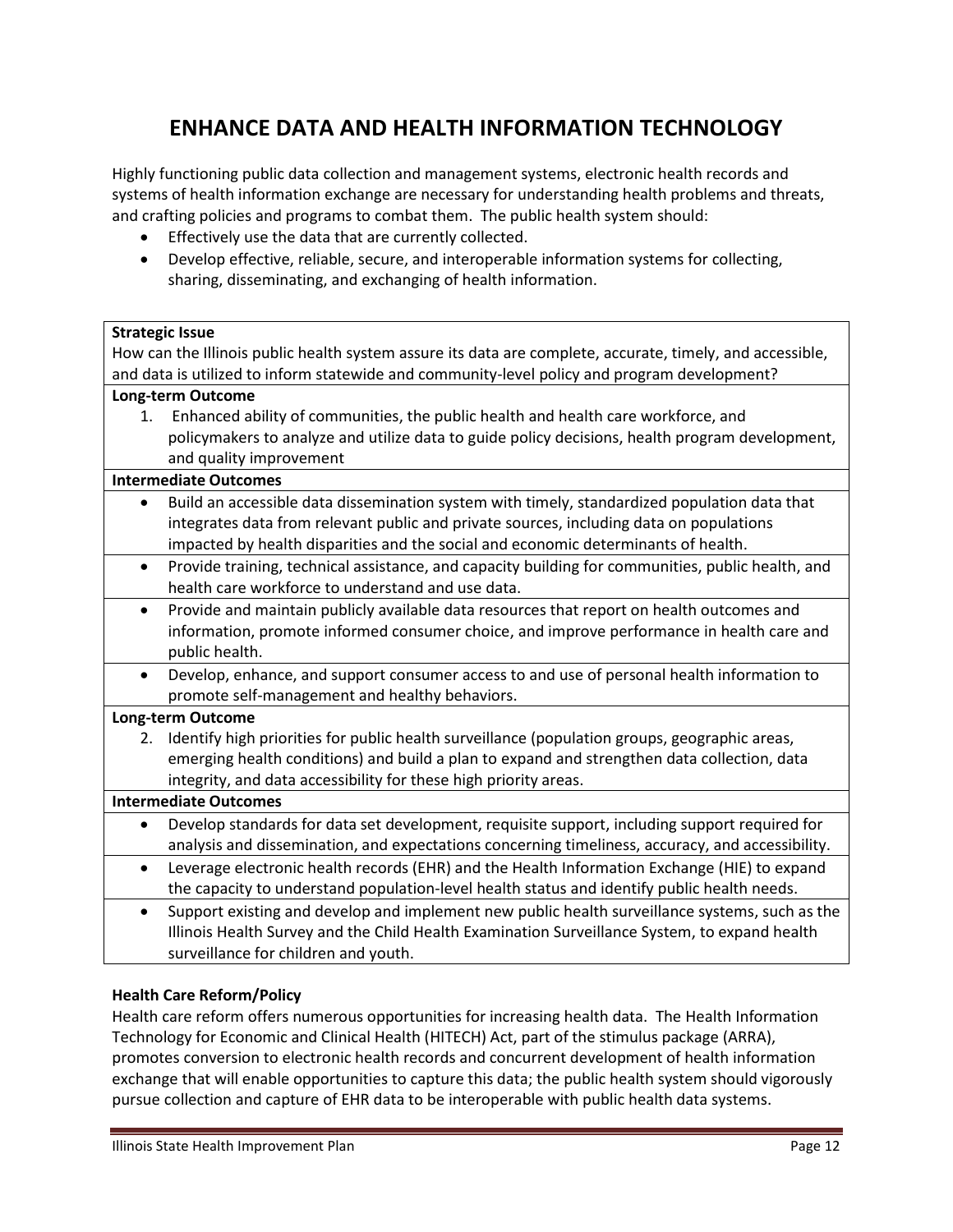The state should facilitate the adoption and meaningful use of EHR technology as defined in the HITECH Act to help all eligible providers qualify for incentive payments.

The health reform legislation emphasizes data collection and the use of health information technology throughout the act. In particular, Title I develops interoperable and secure standards and protocols that facilitate enrollment of individuals in federal and state health and human services programs. Title III amends the Public Health Service Act to establish a Center for Quality Improvement and Public Safety with linkage to HIT activities. Data on quality and resource use is addressed specifically in Title III, providing grants to support new or improved efforts to collect and aggregate measures from information systems used to support health care delivery and to implement the public reporting of performance information; that includes expanded public and community access to data that can be a foundation for the education of communities and stakeholders. Title IV ensures that any federally conducted or supported health care or public health program, activity, or survey collects and reports on race, ethnicity, sex, primary language, and disability status, in order to better address health disparities.

To enhance capacity to collect, integrate, analyze, and use data across systems, the state should develop a universal identifier in data systems, while protecting patient identity.

### **Health Across the Lifespan**

Data on children's health and integration of that data with data regarding indicators of long-term developmental and health outcomes, such as educational attainment, is minimal. New surveillance systems must be developed on children's health status and childhood conditions that have an impact on adult health outcomes.

### **Social Determinants of Health**

Health data collection systems must include collection of socio-economic indicators to ensure health disparities are adequately identified and described and social determinants are considered in the implementation of prevention efforts.

It is critical to promote improved collection of all factors of health disparities: race, ethnicity, gender, geography, age, socio-economic status (education, income, and community assets), sexual orientation, and disability status.

It is important to note "safety-net" providers may have difficulty purchasing and implementing health information technology systems that can improve quality and link to statewide health information exchange. This gap in capacity and resources may exacerbate health disparities because disadvantaged populations will not reap the quality improvement benefits of EHR and HIE, and documenting disparities also will remain a challenge to be addressed. In addition, other public health system partners, such as schools, that serve disadvantaged populations, also are challenged to obtain and use information technology to collect, to share and, to use data effectively.

It is important to create and/or utilize existing surveillance systems that track social concerns, such as food security and hunger surveillance systems, and link them to health data systems to better understand and address social determinants of health.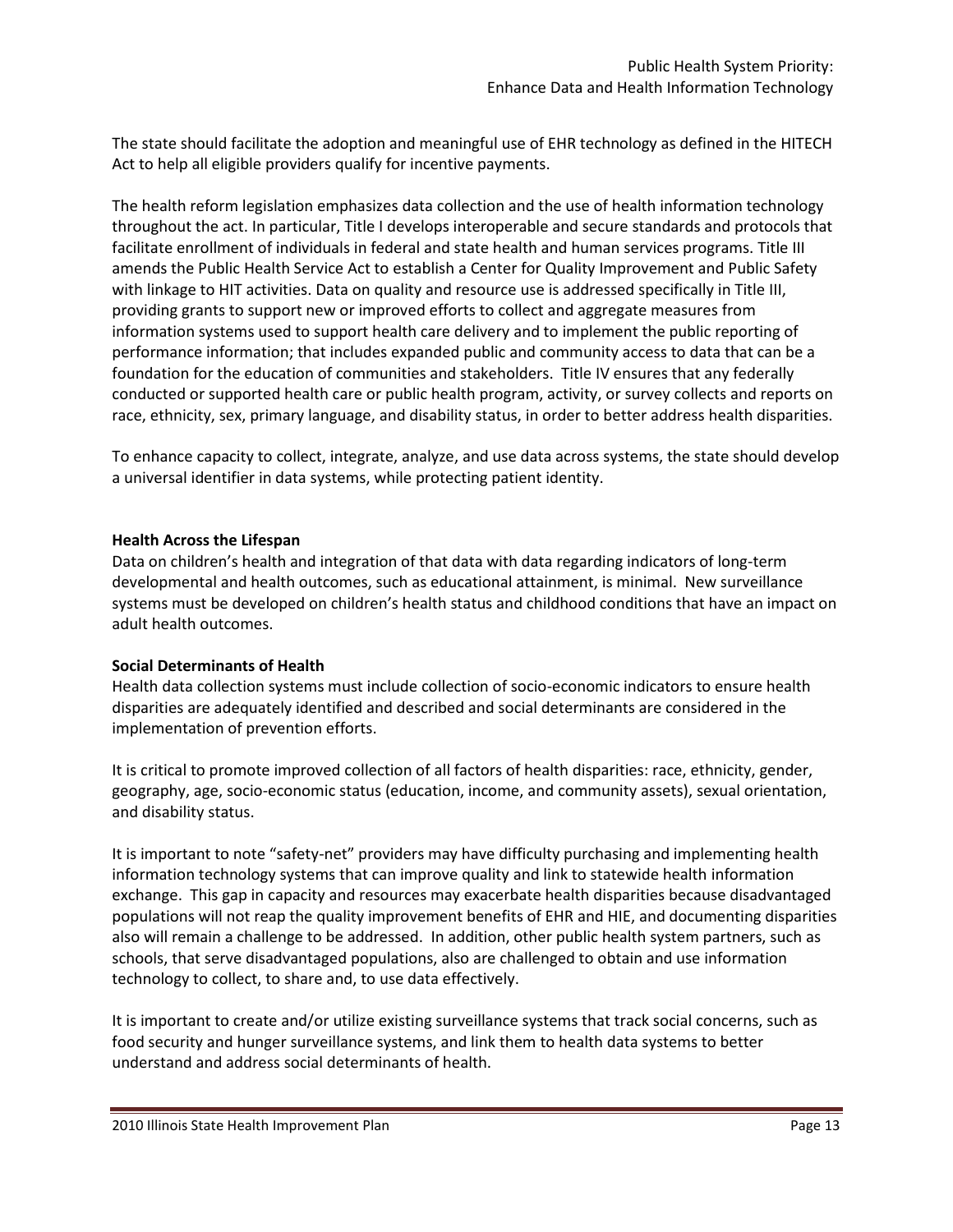### **Community Engagement/Education**

Data and information, and the ability to use them, are tools that can empower communities to identify and act on health issues affecting them. Community access to and capacity to understand data can be used to support interventions and advocacy for necessary resources. Health data dissemination efforts must be culturally and linguistically appropriate.

Communities also are sources of data and information, and community systems and resources should be leveraged to produce information that can increase the public health system's understanding of and capacity to act on community concerns.

### **Leadership/Collaboration/Integration**

Effective leadership and resources should be provided to state agencies for data analysis and dissemination. This leadership may be supplied through partnerships with universities with an expertise in data analysis.

Many state agencies collect extensive health related data through program administration and health surveillance efforts that could support improved public health planning. Numerous barriers prevent sharing data across agencies. The barriers may be addressed by setting standards for interdepartmental data collection and data sharing in partnership with experts inside and outside of state government.

Illinois should move toward the development of a universal identifier for clients/patients, so that the public health system is better able to understand the health of individuals and groups across systems and agencies.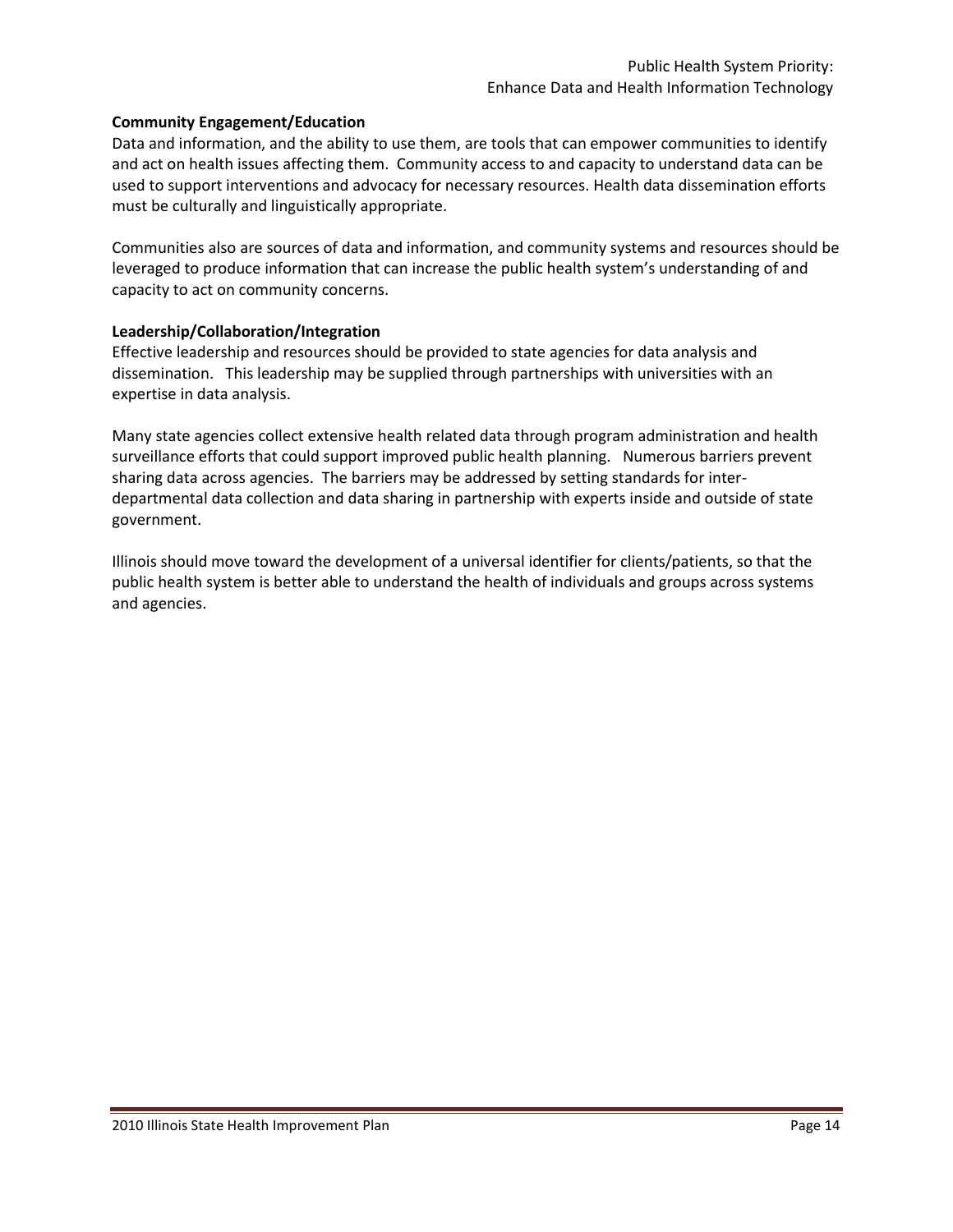# **ADDRESS SOCIAL DETERMINANTS OF HEALTH AND HEALTH DISPARITIES**

Health outcome disparities related to race, ethnicity, gender, geography, age, socio-economic status (education, income, and community assets), sexual orientation, and disability status are pervasive in Illinois, and social conditions significantly contribute to these disparities. The public health system should:

- Improve the social determinants that underlie health disparities.
- Work to reduce health disparities.
- Increase individual and institutional capacity to reduce health disparities.

### **Strategic Issue**

How can the Illinois public health system acknowledge and address the social determinants of health that perpetuate health disparities?

### **Long-term Outcome**

1. A public health system that integrates health improvement efforts with efforts that address the social determinants that affect health outcomes.

#### **Intermediate Outcomes**

- Public health system partners incorporate strategies to reduce poverty, adverse childhood events and unequal environmental exposure, and increase educational equity, support independent living; improve housing; eliminate racism, ethnocentrism, and class distinctions; mitigate geographical distance and other health system factors; improve accessibility for lessabled persons; and address other social determinants of health.
- Promote and utilize data that integrates health and social indicators to help identify and promote action on social determinants of health.
- Promote system initiatives across traditional and non-traditional sectors to reduce barriers to health care and public health services due to the built environment, including transportation and other access issues facing rural and low-income populations.

### **Long-term Outcome**

2. A public health system that is actively engaged in improving the health of populations that experience disparate health outcomes across the lifespan.

### **Intermediate Outcomes:**

- Increase the cultural and linguistic effectiveness of the public health and health care workforce.
- Reduce institutional, resource, system barriers, and discrimination based on race, ethnicity, gender, geography, age, socio-economic status (education, income, and community assets), sexual orientation, and disability status that prevent equitable provision of health care and public health services.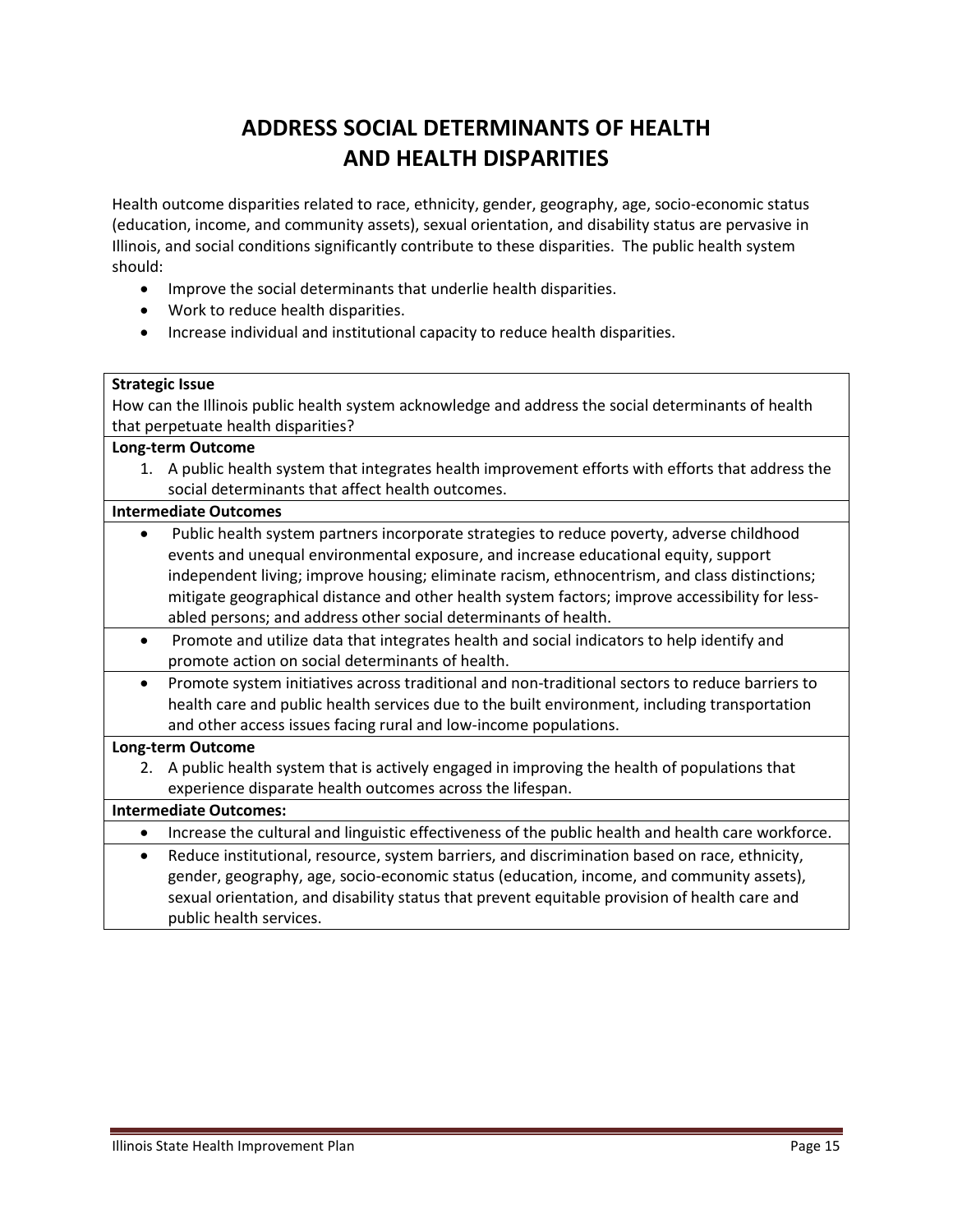### **Health Care Reform/Policy**

Health care reform offers opportunities to reduce disparities by expanding access, but access to medical care is only one component of overall health.

As noted in the Access priority area, health reform provides numerous opportunities to address health disparities, including the promotion of medical homes, cultural, and linguistic competency, and prevention. Title IV has three distinct sections emphasizing health disparities and the social determinants that underlie the disparities: creation of a Community Preventive Services Task Force; provision of grants for community preventive activities; and data collection to address health care disparities in Medicare, Medicaid, and CHIP. Title V identifies the importance of addressing health disparities through cultural competency, prevention, and public health training of the workforce. Grants to promote the community health workforce will allow for an increase in culturally competent community-based lay health workers and health promoters. The importance of addressing and eliminating health disparities also is noted in relationship to home visitation programs and health care quality.

### **Health Across the Lifespan**

Age and age-related discrimination and prejudice can be a factor in the quality of health services and prevention efforts, particularly for the elderly and youth.

The United States ranks last among wealthy nations in maternal and child health outcomes (38 out of 38) and below some second world nations. Recent data suggest that Illinois is below average when compared to the United States as a whole. In order to improve overall health outcomes in Illinois, particular attention must be paid to maternal and child health issues.

In particular, while there have been measurable improvements in reducing infant mortality, driving these overall poor outcomes is the fact that black infants are twice as likely to die within the first year of life as white infants, even after controlling for socioeconomic factors. Research suggests that in addition to maternal, family, and community characteristics related to this disparity, individual and institutional racism and the ways in which it permeates the lives of black women is linked to and underlies the seeming intractability of this disparity. This knowledge should inform how interventions are developed and should drive the public health system to directly address racism as a social determinant of health.

It is also important to note that racism and other social determinants of health have a tremendous impact on health outcomes throughout the life course. Therefore it is imperative to address interventions from a Life Course Perspective (LCP) (Lu and Halfon 2002). LCP focuses on understanding how early life experiences can shape health across the entire lifetime and potentially across generations.

Health literacy and health information is age-related. It is important to assure people receive the health information they need, when they need it.

Education and social supports are key health determinants that are highly correlated with health outcomes, yet there are deep inequities in funding for these programs across the state. Fairer and more equitable school funding policies are needed.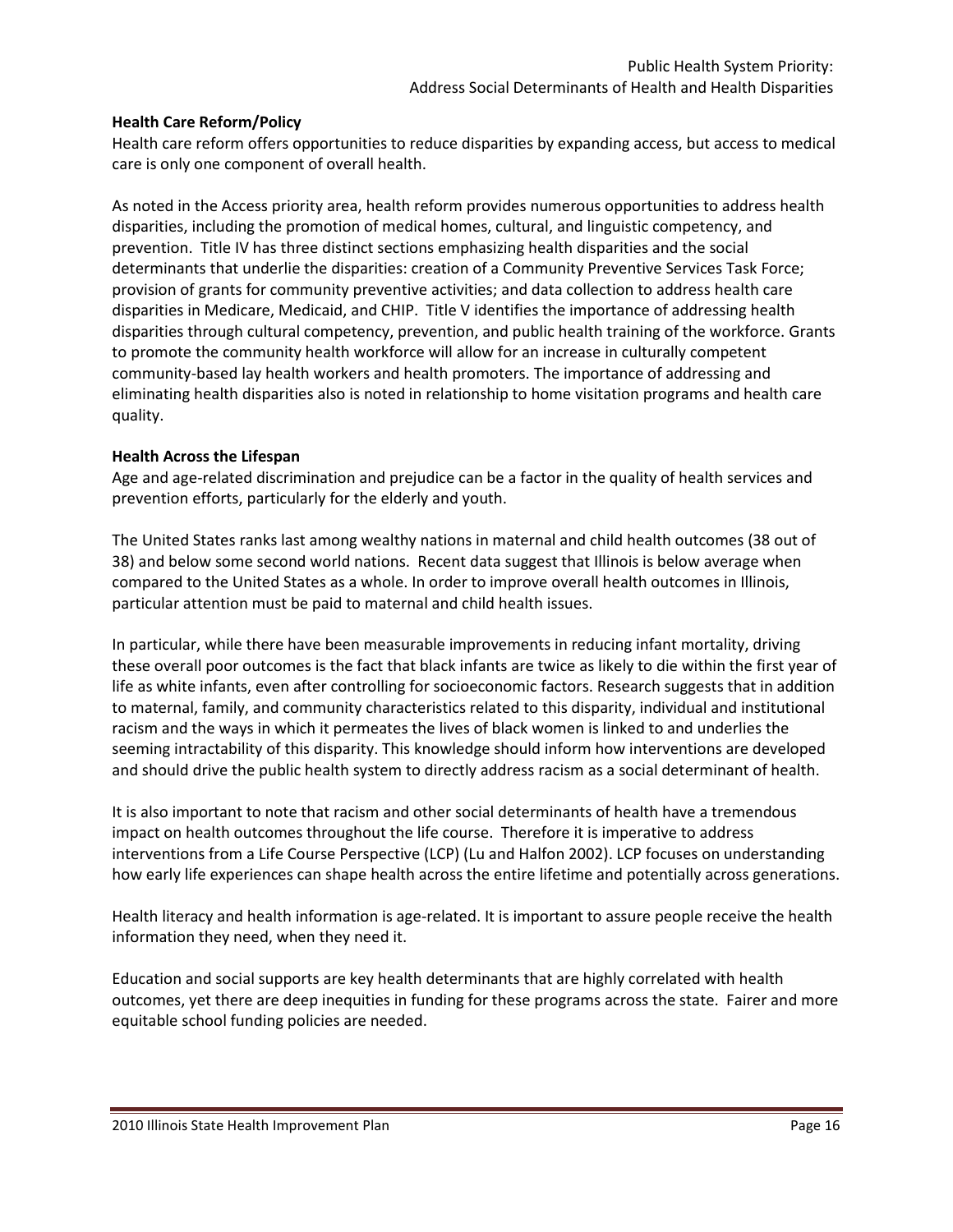### **Social Determinants of Health**

Social determinants of health are the conditions in which people are born, grow, live, work, and age, including the health system that lead to inequities in health outcomes. The intermediate outcomes in the SHIP should be addressed using evidence about related social determinants. The interventions should be designed to eliminate or reduce the negative aspects of these social determinants as a strategic component of the set of solutions.

### **Community Engagement/Education**

Communities must be engaged in promoting health literacy and capacity to navigate health systems as the flip side of the need for increased cultural and linguistic effectiveness in the health and public health system. Support for and development of community health worker initiatives (e.g., *promotores*) can help empower communities and community members to take charge of their health. Existing service delivery and service payment systems need to be reformed to encourage the role of community health workers.

The social capital and assets of communities, including informal systems of community support and health, should be leveraged and strengthened by the public health system to improve health.

Local initiatives to minimize negative social determinants should be supported and encouraged.

The public health system should draw on the extensive knowledge generated directly by communities to help define and address social determinants of health. Building community models that consider the individual in their context and environment are critical to addressing the social determinants of health.

### **Leadership/Collaboration/Integration**

Community economic development, educational improvement initiatives, and other socio-economic initiatives in communities and populations experiencing disparate outcomes should be integrated with health improvement activities, and health improvement/public health efforts should link to social/economic improvement initiatives.

Government agencies and leaders should identify and implement multi- agency initiatives to develop comprehensive and cross-cutting solutions to reducing health disparities that stem from social determinants.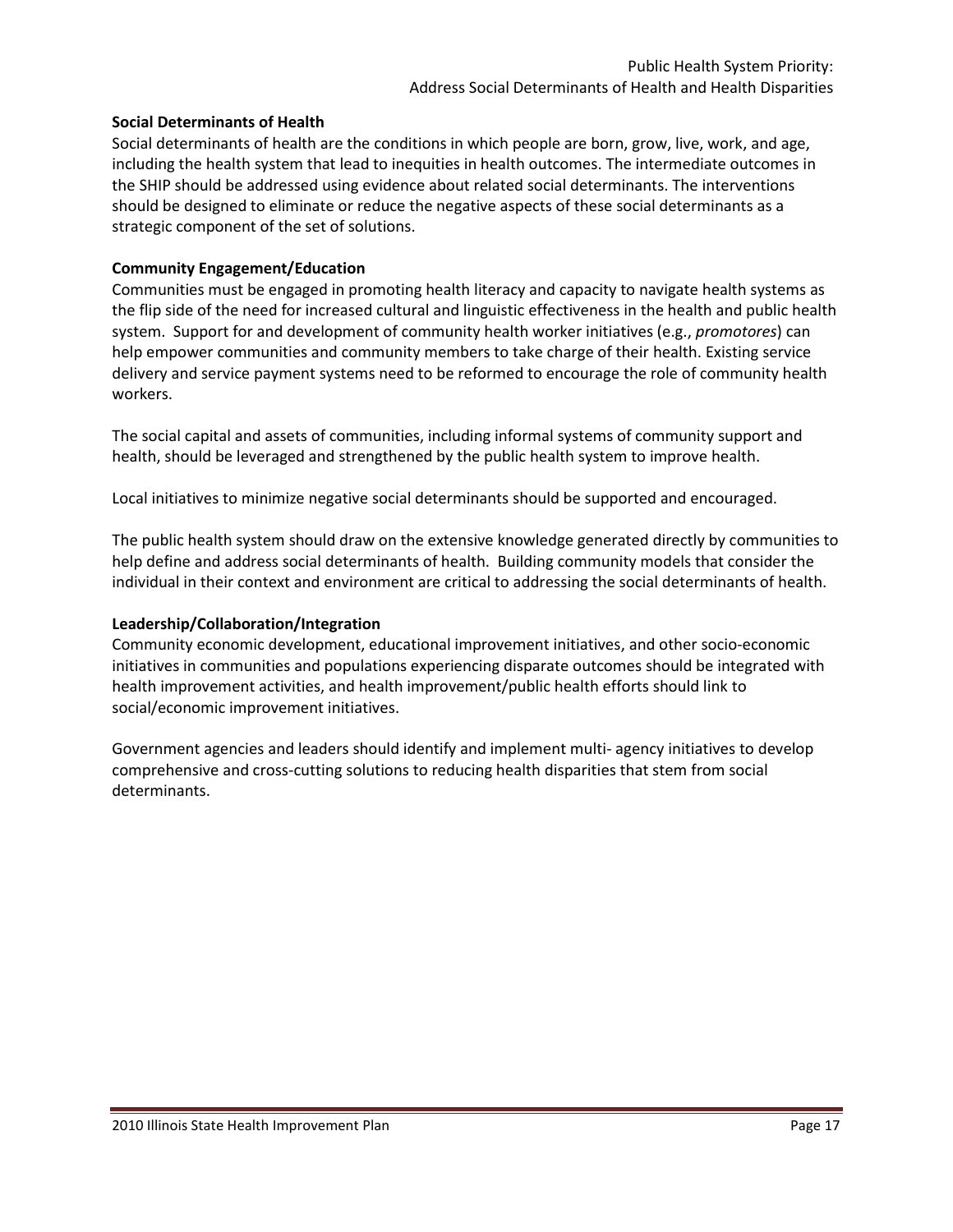# **MEASURE, MANAGE, IMPROVE, AND SUSTAIN THE PUBLIC HEALTH SYSTEM**

Performance measurement, continuous improvement, accountability, and sustainability of the public health system can help to ensure the Illinois population is served efficiently and effectively. Achieving the goals of Data and Health Information Technology are important to the success of this strategic issue. The public health system should:

- Actively work to engage and align the work of public health system stakeholders.
- Promote coordination and integration of programs, policies, and initiatives.
- Convene public health system leadership to implement the SHIP and monitor results.
- Provide adequate resources to assure that the public health system can protect and promote the health of Illinois residents.

| <b>Strategic Issue</b>                                                                                                          |  |  |  |  |
|---------------------------------------------------------------------------------------------------------------------------------|--|--|--|--|
| How can the Illinois public health system assure ongoing assessment and planning, accountability,                               |  |  |  |  |
| quality improvement and performance management?                                                                                 |  |  |  |  |
| <b>Long-term Outcome</b>                                                                                                        |  |  |  |  |
| A high performing public health system comprised of informed and engaged public, private, and<br>1.<br>voluntary partners       |  |  |  |  |
| <b>Intermediate Outcomes</b>                                                                                                    |  |  |  |  |
| Convene, maintain, and train ongoing multi-stakeholder leadership to promote system<br>$\bullet$                                |  |  |  |  |
| alignment on SHIP initiatives and identify opportunities for coordinated action to implement<br>SHIP.                           |  |  |  |  |
| Promote policies, programs, and initiatives that include coordination and integration as primary<br>$\bullet$                   |  |  |  |  |
| components; remove or ameliorate barriers to coordination and integration, e.g., unnecessary<br>rules and program requirements. |  |  |  |  |
| Develop public and private resources to maintain and promote multi-stakeholder, aligned and<br>$\bullet$                        |  |  |  |  |
| coordinated action on public health system priorities, e.g., SHIP.                                                              |  |  |  |  |
| <b>Long-term Outcome</b>                                                                                                        |  |  |  |  |
| 2. SHIP priorities are measured and improvement strategies implemented to ensure results.                                       |  |  |  |  |
| <b>Intermediate Outcomes</b>                                                                                                    |  |  |  |  |
| Resources are provided for SHIP implementation leadership. Implementation leadership will<br>$\bullet$                          |  |  |  |  |
| report on progress toward SHIP objectives at a biennial summit and through annual reports to                                    |  |  |  |  |
| the Governor and Legislature.                                                                                                   |  |  |  |  |
| Resources are provided to SHIP implementation leadership to create and to act on revised<br>$\bullet$                           |  |  |  |  |
| action plans to improve progress toward SHIP objectives.                                                                        |  |  |  |  |
| Resources are provided for Illinois Department of Public Health and SHIP implementation<br>$\bullet$                            |  |  |  |  |
| leadership to produce an annual State Health Profile that is in a searchable, Web-based format.                                 |  |  |  |  |
| <b>Long-term Outcome</b>                                                                                                        |  |  |  |  |
| Adequate resources and action are provided to sustain and improve essential public health<br>3.                                 |  |  |  |  |
| infrastructure and services.                                                                                                    |  |  |  |  |
| <b>Intermediate Outcomes</b>                                                                                                    |  |  |  |  |
| Educate state and local policy-makers on the importance of core public health services and<br>$\bullet$                         |  |  |  |  |
| infrastructure as the foundation for achieving a healthy population.                                                            |  |  |  |  |
| Develop tax, fee, and other policies designed to affect health behaviors and also raise revenues<br>$\bullet$                   |  |  |  |  |
| that can be dedicated to health promotion and prevention efforts and infrastructure to support                                  |  |  |  |  |
|                                                                                                                                 |  |  |  |  |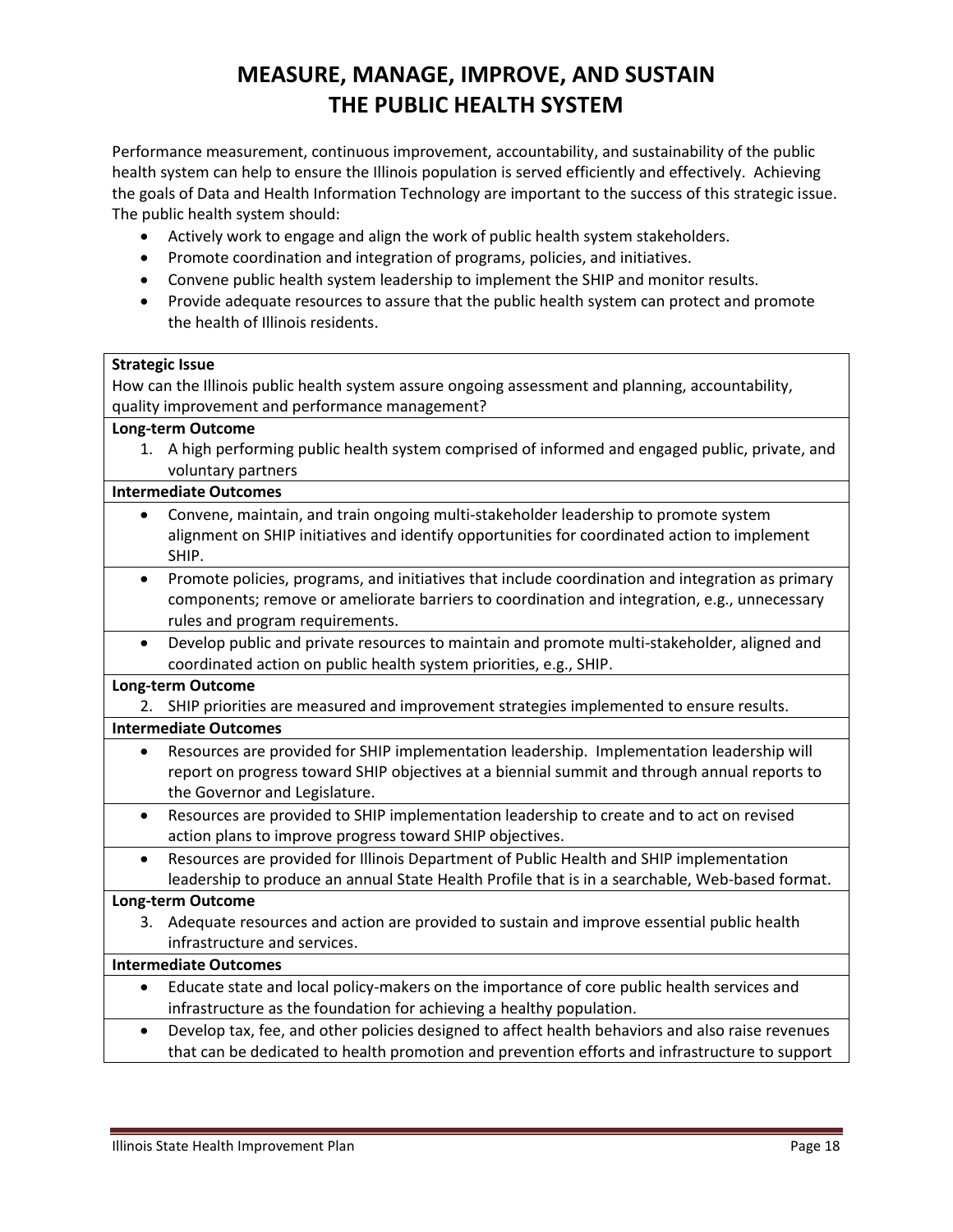an improved public health system. • Increase core funding for local public health departments and programs and fund local public health programs, infrastructure, and capacity to support priorities for disease prevention and health promotion. Utilize performance measurement and continuous quality improvement methodologies, tools, and resources to examine sector-specific and system activities, such as H1N1 response, for the ongoing benefit and strengthening of the public health system. Routinely conduct the National Public Health Performance Standards assessment at the state and local levels. Routinely conduct public health system planning for effective use of health programs and services. Conduct research on effective public health system strategies to inform and to support public health system action.

### **Health Care Reform/Policy**

Implementation of health care reform should not only increase access to health care coverage, but also include measures to leverage and bolster traditional public health services at the community level. HR3590 amends the Public Health Service Act and references the public health system throughout. Title I and II will significantly increase access to health care, while also transforming the private and public payment programs. Title III will improve the quality and efficiency of health care delivery. Within Title III, there are multiple opportunities to support prevention and public health innovation, including research to optimize the delivery of public health services and grants for epidemiology laboratories. Accountable care organizations are also allowed to manage and coordinate care for Medicare recipients as a mechanism for shared savings as well as high quality and efficient services. Title IV creates mechanisms to prevent chronic disease and improve public health, including the establishment of the National Prevention, Health Promotion and Public Health Council, as well as the Prevention and Public Health Fund. Community Transformation grants will be given to organizations for the implementation, evaluation, and dissemination of evidence-based community preventive health activities to reduce chronic disease, to prevent the development of secondary conditions, to address health disparities, and to develop a stronger evidence-base of effective prevention programming. Title V provides support for the health care workforce with particular focus on public health workforce recruitment, retention, and training.

The current state budget crisis poses a potentially devastating threat to the health care and public health systems over the next few years. Underlying the crisis is a long-term structural budget deficit. The state of Illinois needs a modern, adequate revenue system.

### **Health Across the Lifespan**

The priority health concerns in the SHIP should be monitored and reported on recognizing that health is a continuum that manifests differently at different stages of life.

### **Social Determinants of Health**

Many sectors within the public health system have an impact on the social circumstances in which health occurs. These groups often don't understand they are part of the public health system (e.g., housing, economic development, transportation, etc.). Every effort should be made to educate these "non-traditional" public health partners on their role in the public's health and to engage them in implementing and promoting SHIP.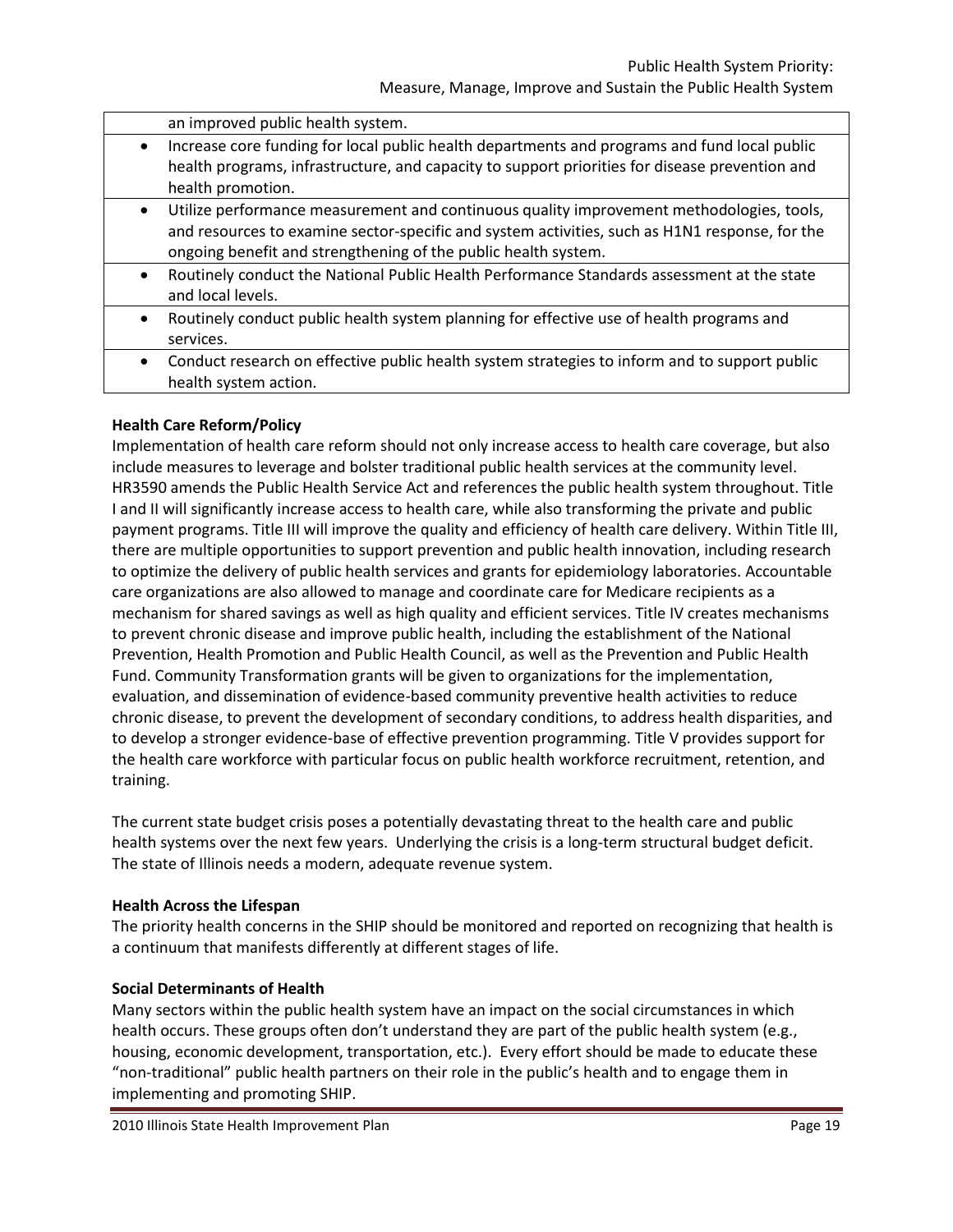### **Community Engagement/Education**

Communities and the individuals that comprise them must be recognized as full partners in the public health system, and engaged in a meaningful way in understanding their role in and implementing and monitoring SHIP priorities.

### **Leadership/Collaboration/Integration**

Leadership and vision are needed to enable the development of collaborative, silo-busting, initiatives called for in the SHIP. Effectively integrating systems and promoting collaboration can improve the efficiency and effectiveness of the public health system. Alignment between local and state health priorities must be promoted. Employers, including health care employers, can be engaged in developing workplaces that promote and support the health of employees.

Identify and coordinate related prevention, health promotion, and health protection programs across state agencies at the state level, and through the administration of programs and projects at the local level.

Mechanisms are needed to promote and share evidence-based and innovative public health strategies and interventions, disease prevention, and health promotion efforts.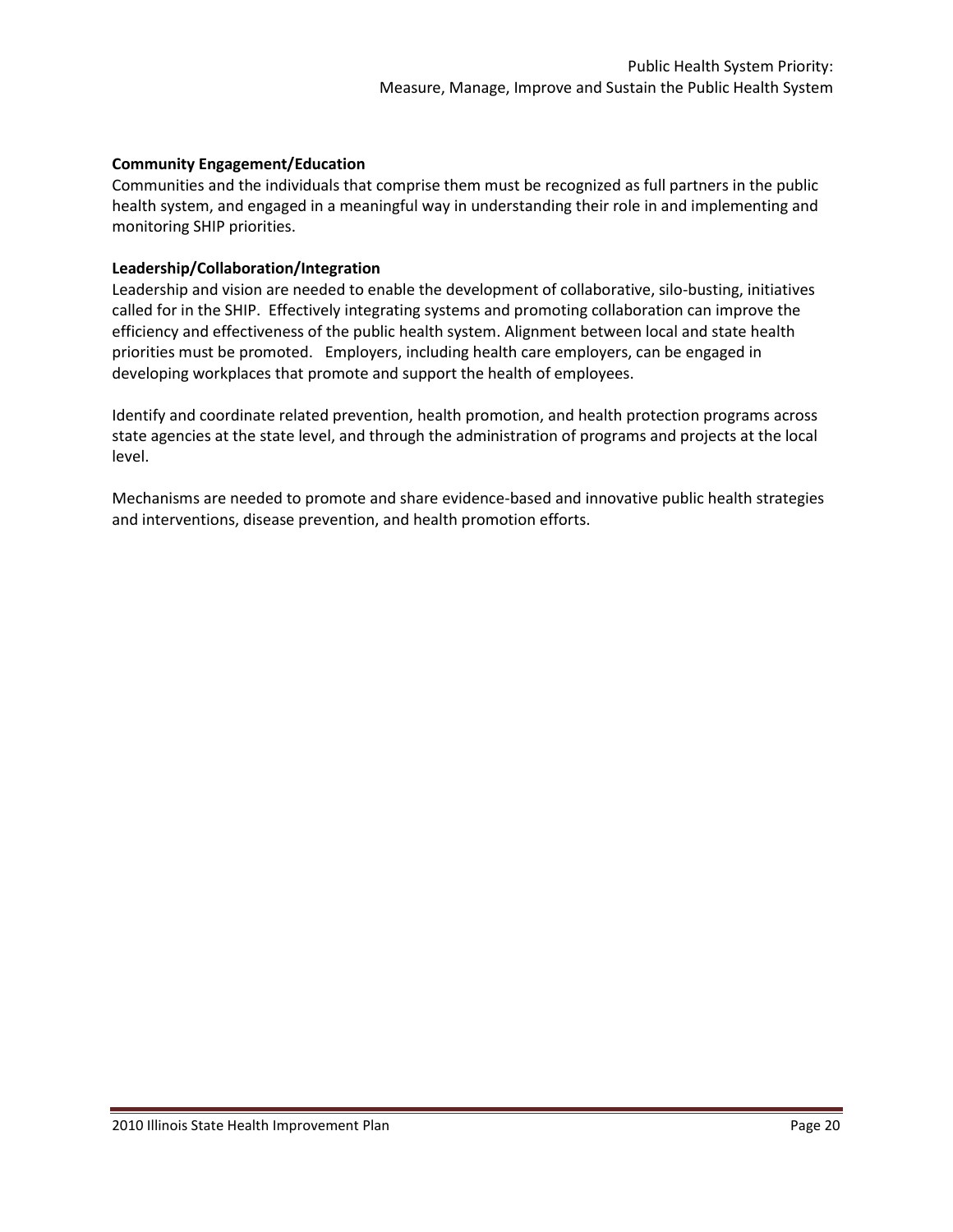# **ASSURE A SUFFICIENT WORKFORCE AND HUMAN RESOURCES**

A well-trained, appropriately compensated, and diverse health and health care workforce of adequate size is necessary for optimal health. The public health system should:

- Assess and plan for future workforce needs, including addressing already identified shortages of health care providers such as physicians and nurses.
- Provide training and education to the current and future professional, para-professional, nonprofessional workforce.
- Implement strategies to assure workforce diversity and cultural/linguistic/health literacy effectiveness.

| <b>Strategic Issue</b>                                                                                       |  |  |  |  |
|--------------------------------------------------------------------------------------------------------------|--|--|--|--|
| How can the Illinois public health system assure it has an optimal, diverse and competent workforce          |  |  |  |  |
| supported by infrastructure to effectively protect and promote the health of the public?                     |  |  |  |  |
| <b>Long-term Outcome</b>                                                                                     |  |  |  |  |
| 1. A public health and health care workforce that is optimal in terms of preparation, distribution,          |  |  |  |  |
| and number.                                                                                                  |  |  |  |  |
| <b>Intermediate Outcomes</b>                                                                                 |  |  |  |  |
| A State Center for Health Workforce Analysis to develop and to promote a workforce planning                  |  |  |  |  |
| and development system that includes other partners; regularly and periodically assesses and                 |  |  |  |  |
| analyzes the preparation, distribution, numbers, and future needs for the public health and                  |  |  |  |  |
| health care workers; and develops plans for addressing identified gaps and needs.                            |  |  |  |  |
| Development of education and training systems and career ladders that promote identified skill<br>$\bullet$  |  |  |  |  |
| and capacity needs, professional development and certification, and reform of regulations and                |  |  |  |  |
| policies that lead to educational "silos."                                                                   |  |  |  |  |
| Recognition, integration, support, and training to maximize and enhance the skills and<br>$\bullet$          |  |  |  |  |
| contributions of community health workers and family members and friends who are engaged in                  |  |  |  |  |
| providing care.                                                                                              |  |  |  |  |
| Development of health and public health workforce "pipelines" in the K-12 and undergraduate<br>$\bullet$     |  |  |  |  |
| education systems.                                                                                           |  |  |  |  |
| Development of health and health care faculty "pipelines" to improve capacity of training and<br>$\bullet$   |  |  |  |  |
| education programs for health care and public health professionals.                                          |  |  |  |  |
| <b>Long-term Outcome</b>                                                                                     |  |  |  |  |
| A workforce that reflects the diversity of the state and is culturally and linguistically effective.<br>2.   |  |  |  |  |
| <b>Intermediate Outcomes</b>                                                                                 |  |  |  |  |
| Increased number/proportion of racial and ethnic minorities pursuing public health and health<br>$\bullet$   |  |  |  |  |
| care educational and career opportunities, including development of K-12 "pipeline" programs                 |  |  |  |  |
| in minority communities.                                                                                     |  |  |  |  |
| Increase health professional training opportunities for underrepresented racial and ethnic<br>$\bullet$      |  |  |  |  |
| groups, including opportunities for community health workers, physician assistants, and other                |  |  |  |  |
| community-based care providers.                                                                              |  |  |  |  |
| Education, training programs, tools, and initiatives are available to increase the cultural and<br>$\bullet$ |  |  |  |  |
| linguistic effectiveness of the current and future public health and health care workforce.                  |  |  |  |  |
|                                                                                                              |  |  |  |  |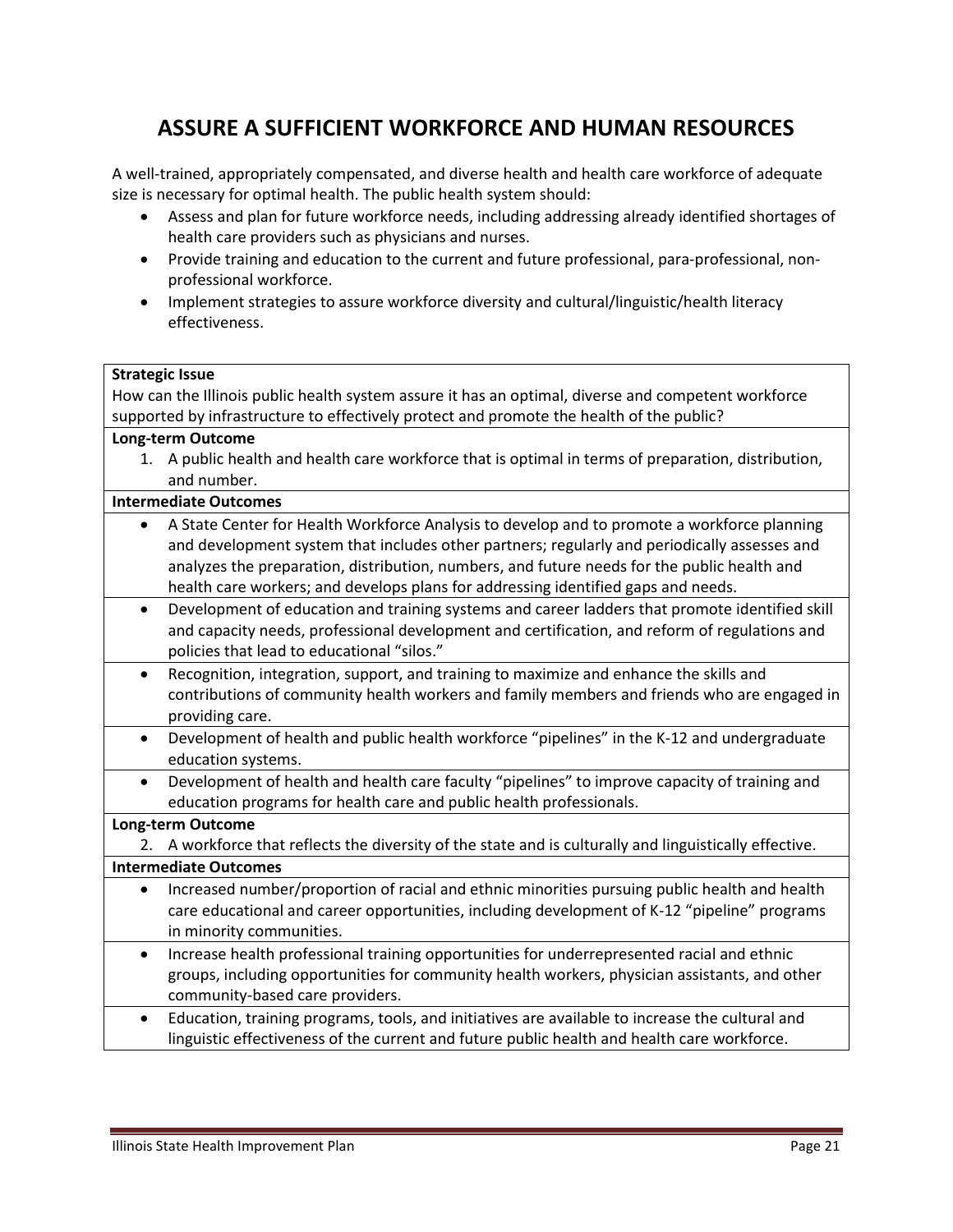### **Health Care Reform/Policy**

Expanded health coverage under federal health care reform will require a workforce adequate to and prepared to meet expanded need, especially for primary care services. Demands from health care reform will make workforce data and planning even more critical. Title V, Health Care Workforce, will improve access to and the delivery of health care services for all individuals, particularly low income, underserved, uninsured, minority, health disparity, and rural populations by: a) gathering and assessing comprehensive data for the health care workforce, including supply, demand, distribution, diversity and skills needed; b) increasing the supply of a qualified workforce; c) enhancing education and training; and d) providing support to the existing health care workforce. Funding is provided for the National Health Services Corps, as well as a Ready Reserve Corps, for service in time of national emergency. Funding to expand delivery systems and workforce training is included in Title V, with an emphasis on cultural competency. Increasing the supply of the health care workforce will occur through a combination of grants, student loans, and training opportunities. Workforce expansion includes primary care physicians, physician assistants, mental health providers, nurses, dentists, and community health workers are increased, along with the number of community health centers. New delivery systems, such as medical homes systems, more community-based care, and reduction in use of hospitals for ambulatory care, and management systems (such as EMRs) will require new and re-aligned skills and capacities in the health care and public health workforce. Implementation of federal health care reform in Illinois can be leveraged to promote cultural and linguistic effectiveness. Illinois must maintain its medical residency slots as health care reform provisions that impact graduate medical education are implemented.

### **Health Across the Lifespan**

Deficits of providers who serve specific age groups must be attended to and assessed. Special attention should be given to developing a workforce capable of meeting end-of-life care needs and geriatric care. An adequate workforce for pediatric specialty care also must be developed.

State and federal policies and programs, including proposals in federal health care reform legislation, are promoting "rebalancing" of long-term care to encourage more home- and community-based services and less institutional care, build community capacity to provide integrated services, and maintain and expand the home care workforce.

### **Social Determinants of Health**

The public health system workforce must develop knowledge of the powerful influence of social factors on health and the achievement of positive health outcomes. Health care administrators and leadership of other sectors impacting health must consider social determinants when crafting policies and programs that address health issues. Reducing and mitigating barriers to certification and licensing of foreign health care professionals can help to diversify the workforce and reduce language barriers.

It is important to integrate training and curricula to provide specific skills and education needed to serve people with disabilities for an array of health professionals, such as nurses and dentists.

### **Community Engagement/Education**

Communities should be engaged in promoting public health and health care careers. The health system can be enhanced by engaging community members as community health workers to promote healthy behaviors and act as health care navigators. Health care professionals also should be deployed more effectively and strategically in communities rather than hospitals and traditional medical facilities.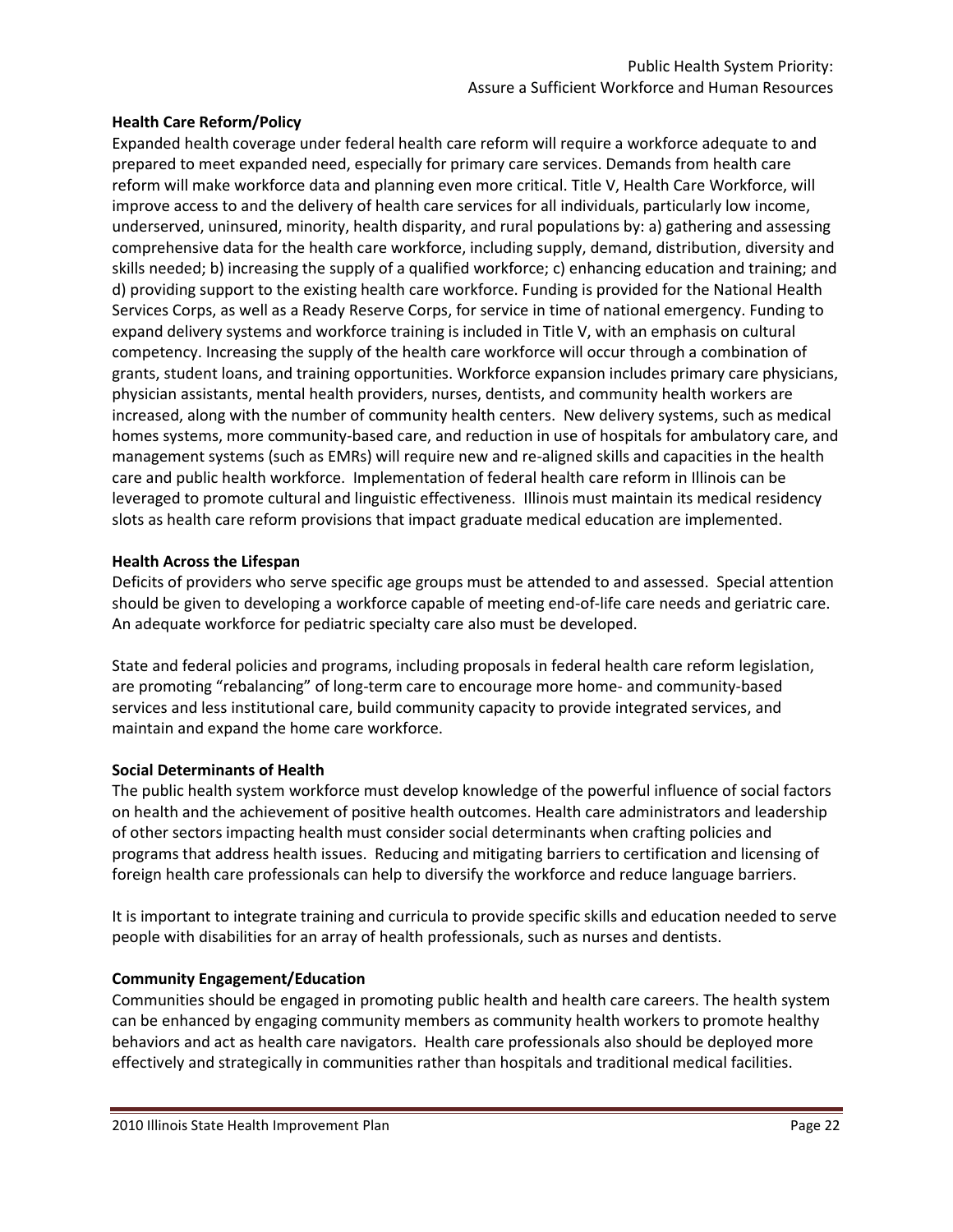Youth volunteer and youth employment strategies can be part of achieving community health improvement goals, for example through service learning programs, faith communities, and "green" job development.

### **Leadership/Collaboration/Integration**

Currently, workforce assessment and planning systems exist for some types/categories of public health and health care workers. The workforce assessment and planning systems need to be coordinated and integrated to develop comprehensive understanding of the workforce, coordinated plans, and the educational systems to support those plans. Employers need to recognize and support the role of families as a critical component of the health workforce, especially as the population ages.

The health and health care workforce is aging, and the public health system needs to plan for pending gaps in order to provide for the retention and transfer of institutional knowledge.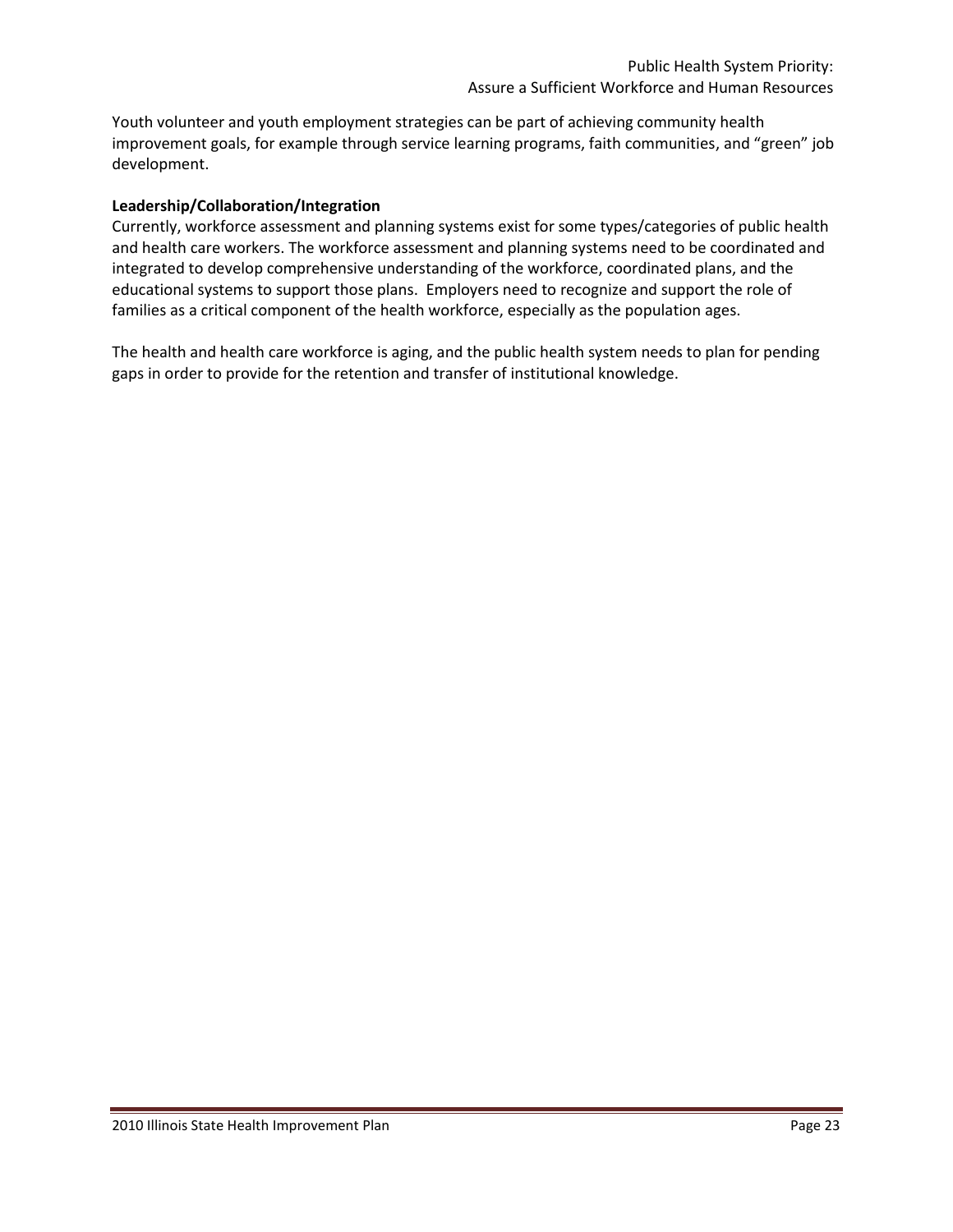# **PRIORITY HEALTH CONCERN – ALCOHOL/TOBACCO**

Tobacco use causes chronic diseases, including lung, oral, laryngeal, and esophageal cancers, and chronic obstructive pulmonary disease (COPD), as well as diseases in non-smokers through exposure to secondhand smoke. Similarly, excessive alcohol use, either in the form of heavy drinking or binge drinking can lead to increased risk of health problems such as liver disease or unintentional injuries. Alcohol or tobacco initiation and use by youth are of particular concern, given their addictive properties and long-term health effects.

Therefore, the public health system should work to:

 Decrease tobacco and excessive alcohol use by adults and prevent alcohol use and tobacco initiation among youth.

|                                                                                                 | <b>Strategic Issue</b>                                                                       |  |  |  |
|-------------------------------------------------------------------------------------------------|----------------------------------------------------------------------------------------------|--|--|--|
| How can the Illinois public health system monitor priority health concerns and risk factors and |                                                                                              |  |  |  |
| implement effective strategies to reduce them?                                                  |                                                                                              |  |  |  |
| <b>Long-term Outcome</b>                                                                        |                                                                                              |  |  |  |
|                                                                                                 | Decrease abuse of alcohol among adults and use of alcohol among adolescents.                 |  |  |  |
| <b>Intermediate Outcomes</b>                                                                    |                                                                                              |  |  |  |
| ٠                                                                                               | Reduce the proportion of persons engaging in binge drinking of alcoholic beverages.          |  |  |  |
| $\bullet$                                                                                       | Increase the proportion of adolescents who remain alcohol free and increase the age at which |  |  |  |
|                                                                                                 | adolescents try alcohol.                                                                     |  |  |  |
| $\bullet$                                                                                       | Increase alcohol abstinence during pregnancy.                                                |  |  |  |
| <b>Long-term Outcome</b>                                                                        |                                                                                              |  |  |  |
|                                                                                                 | 2. Decrease use of tobacco.                                                                  |  |  |  |
| <b>Intermediate Outcomes</b>                                                                    |                                                                                              |  |  |  |
| ٠                                                                                               | Reduce tobacco use by adults and adolescents.                                                |  |  |  |
| $\bullet$                                                                                       | Reduce initiation of tobacco use among children, adolescents, and young adults.              |  |  |  |
| $\bullet$                                                                                       | Reduce adolescents' access to alcohol and tobacco.                                           |  |  |  |
| $\bullet$                                                                                       | Increase smoking abstinence during pregnancy.                                                |  |  |  |

### **Health Care Reform/Policy**

Tobacco is addressed in numerous ways, with a particular focus on Medicaid coverage for tobacco cessation, cessation programs for pregnant women and families with small children, and prevention programs in conjunction with the creation of healthier communities. Title I and Title II requires the inclusion of behavioral health treatment for mental health and substance use disorder services in the health insurance essential health benefits. Group health plans must have mental health parity. Under Title IV, the newly established National Prevention, Health Promotion and Public Health Council will have as a primary goal the reduction of tobacco use, along with reducing sedentary behavior and poor nutrition, including the use of Community Transformation Grants. Alcohol is addressed in health reform in Title IV, Sec 4206, which creates a pilot program to test the impact of providing at-risk populations who utilize community health centers with individualized wellness plans. Risk factors are to include tobacco and alcohol use, with appropriate alcohol and smoking cessation counseling and services provided as needed.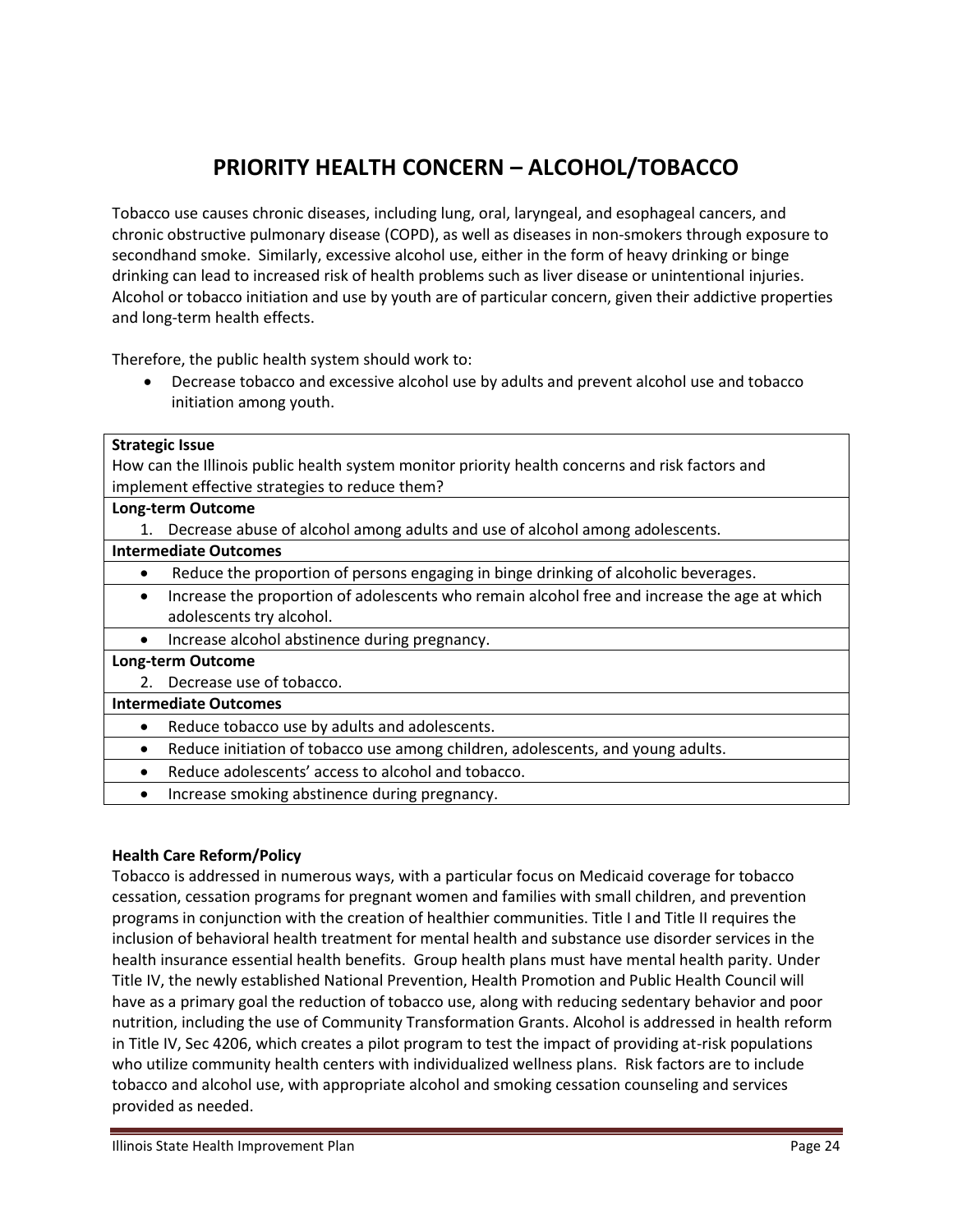Research has proven that raising cigarette prices, through excise taxes or other methods, increases the quit rate among adult smokers and is especially effective in discouraging children and young people from ever starting to smoke.

In addition, increasing the alcohol tax by drink and other alcohol related costs will reduce abuse of alcohol and use by youth who are underage. Increased revenues should be used to support alcohol prevention and treatment programs.

Evidence indicates that implementing policies that promote a change in social norms appear to be the most effective approach for sustained behavior change.

Consistent enforcement of local policies and laws that reduce youth access to alcohol and tobacco has proven to be an effective strategy to deter youth use of tobacco and alcohol.

The Public Health Service guideline stresses that health care system changes are needed (e.g., implementing a system of tobacco use screening and documentation, linking tobacco users to quitline services, and providing insurance coverage for proven treatments). Model programs in large managed care plans show that full implementation of the health care system changes, quitline services, comprehensive insurance coverage, and promotion of the services increases the use of proven treatments and decreases smoking prevalence.

### **Health Across the Lifespan**

Support and/or facilitate tobacco prevention and control and alcohol prevention coalition development, as well as links to other related coalitions (e.g., cancer control).

Ensure that funding formulas for the local public health infrastructure provide grantees (e.g., local and county health departments, nonprofit organizations) operating expenses commensurate with prevention program and evaluation efforts.

Establish a strategic plan for comprehensive tobacco control and alcohol prevention with appropriate partners at the state and local levels.

Implement evidence-based policy interventions to decrease tobacco and alcohol use initiation, to increase tobacco cessation, and to protect people from exposure to secondhand smoke.

Collect community-specific data and developing and implementing culturally appropriate interventions with appropriate multicultural involvement.

Sponsor local, regional, and statewide training, conferences, and technical assistance on best practices for effective tobacco use prevention and cessation programs, binge and youth drinking prevention programs, and drunk-driving prevention programs.

Monitor pro-tobacco and pro-alcohol influences to facilitate public discussion and debate among partners, decision makers, and other stakeholders at the community level. Support innovative demonstration and research projects to prevent youth tobacco and alcohol use, promote cessation, promote tobacco-free communities, and reach diverse populations.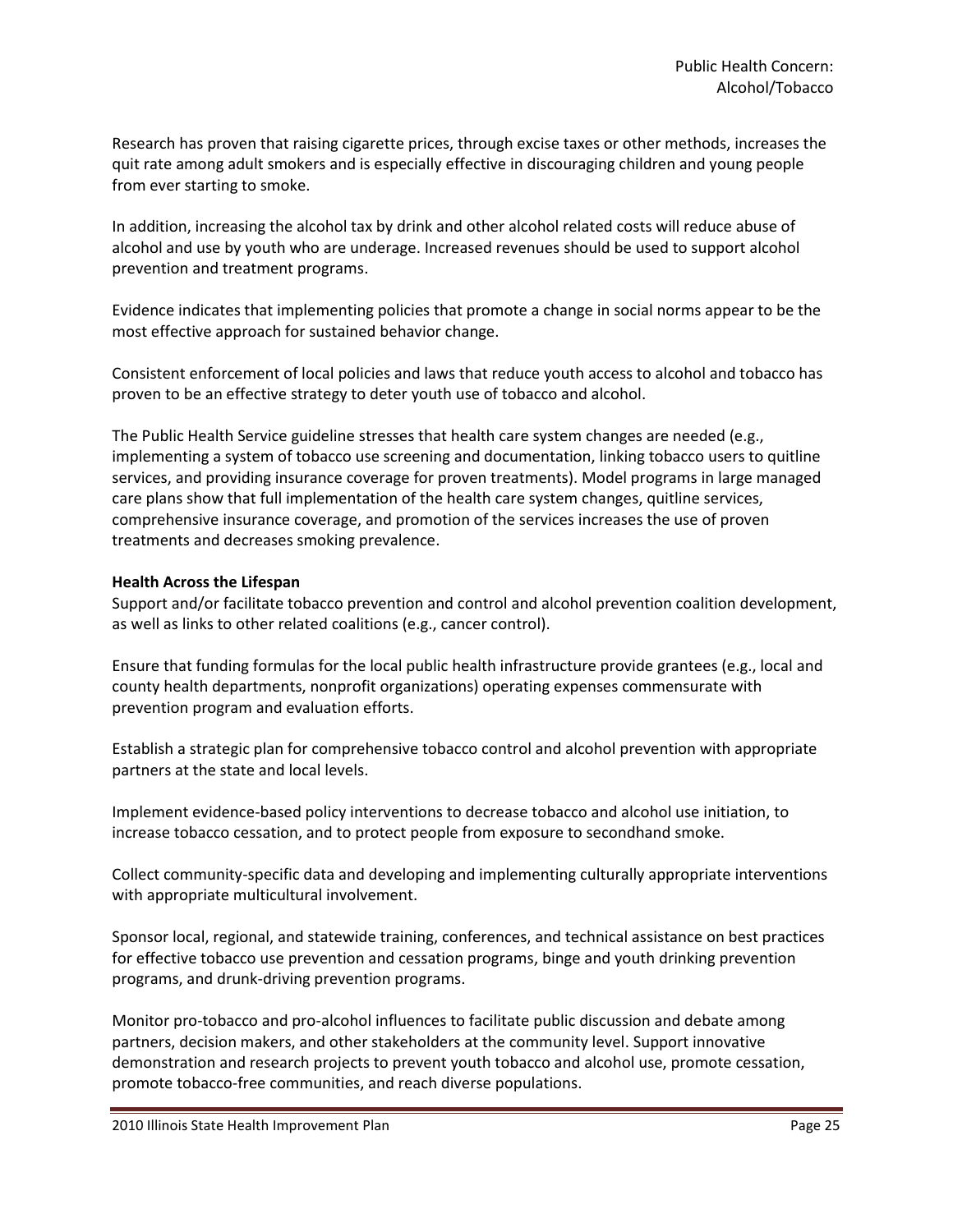Conduct mass media education campaigns combined with other community interventions.

Beverage Alcohol Sellers and Servers Education and Training (BASSET) to prevent overserving alcohol to adults is an effective strategy to reduce adult overconsumption of alcohol and drunk driving.

Develop and implement smoking cessation programs for pregnant women.

### **Social Determinants of Health**

Because some populations experience a disproportionate health and economic burden from tobacco and alcohol use, a focus on eliminating such disparities is necessary.

In an effort to identify and eliminate disparities, the state program should:

- Conduct a population assessment to guide efforts.
- Seek consultation from specific population groups and community-based organizations.
- Ensure that disparity issues are an integral part of state and local tobacco control and an alcohol prevention strategic plan.
- Provide funding to organizations that can effectively reach, involve, and mobilize identified specific populations.
- Provide culturally competent technical assistance and training to grantees and partners.
- Provide health communications to address tobacco- and alcohol-related disparities in appropriate languages that support community-level interventions.
- Ensure quitline services are culturally competent and have adequate reach and intensity to meet the required needs of population subgroups.
- Reduce out-of-pocket costs for patients.
- Implement health care provider reminder systems (alone or combined) with provider education.

Children and adults with disabilities and special needs have particular challenges and often have less access to prevention and treatment services. Intervention services should ensure accessibility to all.

#### **Community Engagement/Education**

Effective community programs involve and influence people in their homes, work sites, schools, places of worship, places of entertainment, health care settings, civic organizations, and other public places. Changing policies that can influence societal organizations, systems, and networks necessitates the involvement of community partners.

Promote and train communities to use the strategic prevention framework to assess the issue of alcohol and tobacco, to identify the intervening variables relevant to the community, and to select evidencebased strategies to address the identified intervening variables.

Promote community support and involvement at the grassroots level in implementing strategies for health care providers to reach their patients with the Public Health Service (PHS) cessation guidelines and evidence-based youth alcohol prevention strategies.

Promote public discussion among partners, decision makers, and other stakeholders about tobacco- and alcohol-related health issues and pro-tobacco and alcohol influences.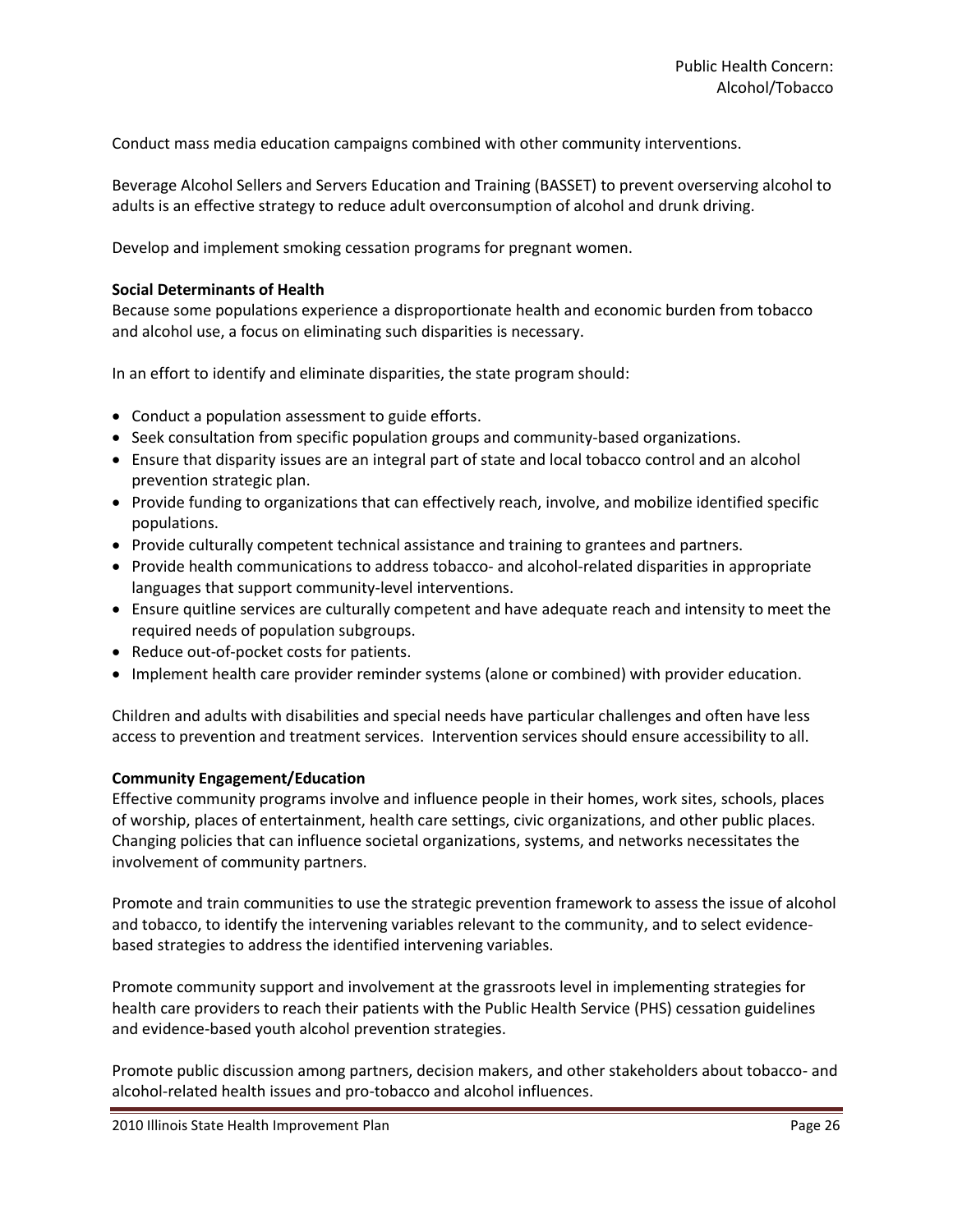- Establish a local strategic plan of action that is consistent with the state's strategic plan.
- Ensure local grantees measure and evaluate social norm change outcomes (e.g., policy adoption, increased compliance) resulting from their interventions.

Use grassroots promotions, local media advocacy, event sponsorships, and other community tie-ins to support and reinforce the statewide campaign and to counter pro-tobacco and pro-alcohol influences.

Fetal Alcohol Syndrome Disorders (FASD) are a devastating outcome of alcohol consumption during pregnancy. Communities should be engaged in broad public education on the dangers of alcohol consumption while pregnant.

### **Leadership/Collaboration/Integration**

Sustain, expand, and promote the services available through population-based counseling and treatment programs, such as cessation quitlines.

- Cover treatment for tobacco and alcohol use under both public and private insurance, including individual, group, and telephone counseling and all FDA-approved medications.
- Eliminate cost and other barriers to treatment for underserved populations, particularly the uninsured and populations disproportionately affected by tobacco use.
- Make the health care system changes recommended by the PHS guideline.

Alcohol and tobacco use are critical issues on college campuses, and it is important to engage higher education in the development of solutions and interventions.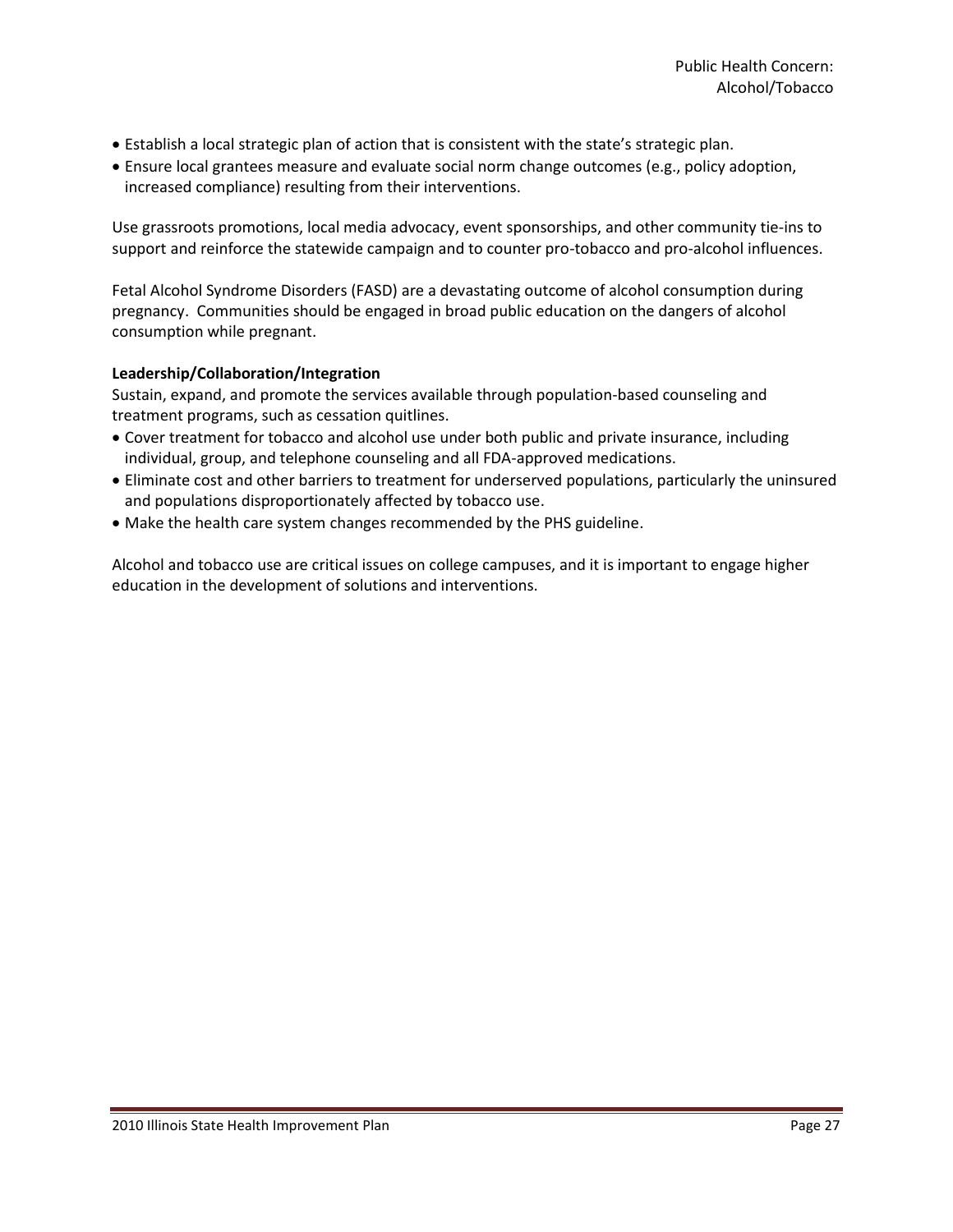# **PRIORITY HEALTH CONCERN-USE OF ILLICIT DRUGS/MISUSE OF LEGAL DRUGS**

Use of illicit drugs cause harm to both the individuals through increased risk of injury, disease, and death, and to communities through increased injuries and decreased community safety. Non-medical use of over-the-counter and prescription drugs is high, particularly among youth. Misuse of legal drugs can lead to injury, addiction, and death. Accidental misuse of legal/prescription drugs also poses a health threat, particularly among the elderly who may be using many prescriptions that interact and cause unintentional injury. Therefore, the public health system should work to:

- Decrease the use of illegal drugs among adults and adolescents.
- Decrease the intentional misuse of legal drugs.

Strategic Issue:

How can the Illinois public health system monitor priority health concerns and risk factors and implement effective strategies to reduce them?

### **Long-term Outcome**

1. Decrease the use of illegal drugs.

### **Intermediate Outcomes**

- Reduce past-month use of illicit substances.
- Increase proportion of adolescents who remain drug free.
- Reduce the number of children who start using drugs at an early age.
- Assess the effectiveness of existing programs targeting illegal drug use.

### **Long-term Outcome**

2. Decrease the misuse of legal drugs.

### **Intermediate Outcomes**

Reduce past-year non-medical use of prescription drugs.

### **Health Care Reform/Policy**

Under the HITECH Act, health information exchanges must incorporate the use of electronic prescribing. EHR and HIE should be used to ensure that individuals who have multiple prescriptions are monitored for potentially dangerous drug interactions and over-prescribing.

Programs that effectively reduce illegal drug use should be funded.

Health care policy developments present opportunities to collaborate with non-traditional partners on reducing the use of illegal drugs and the misuse of legal drugs. Substance abuse is addressed in Title I, Quality, Affordable Health Care for All Americans; Title II, Role of Public Programs; and Title V, Workforce. Mental health and substance abuse issues are referenced together. In Title I, individuals with mental health or substance-related disorders are noted as special populations for enrollment in public insurance programs. Title II gives states the option to provide health homes for Medicaid enrollees with chronic conditions, including substance abuse. States also are offered the opportunity in Title III to receive grants for community health teams in patient-centered medical homes, which may include behavioral and mental health providers. The National Prevention, Health Promotion and Public Health Council are directed to address behavioral and mental health. The home visiting program for supporting maternal and child health also is encouraged to be used in communities with high concentrations of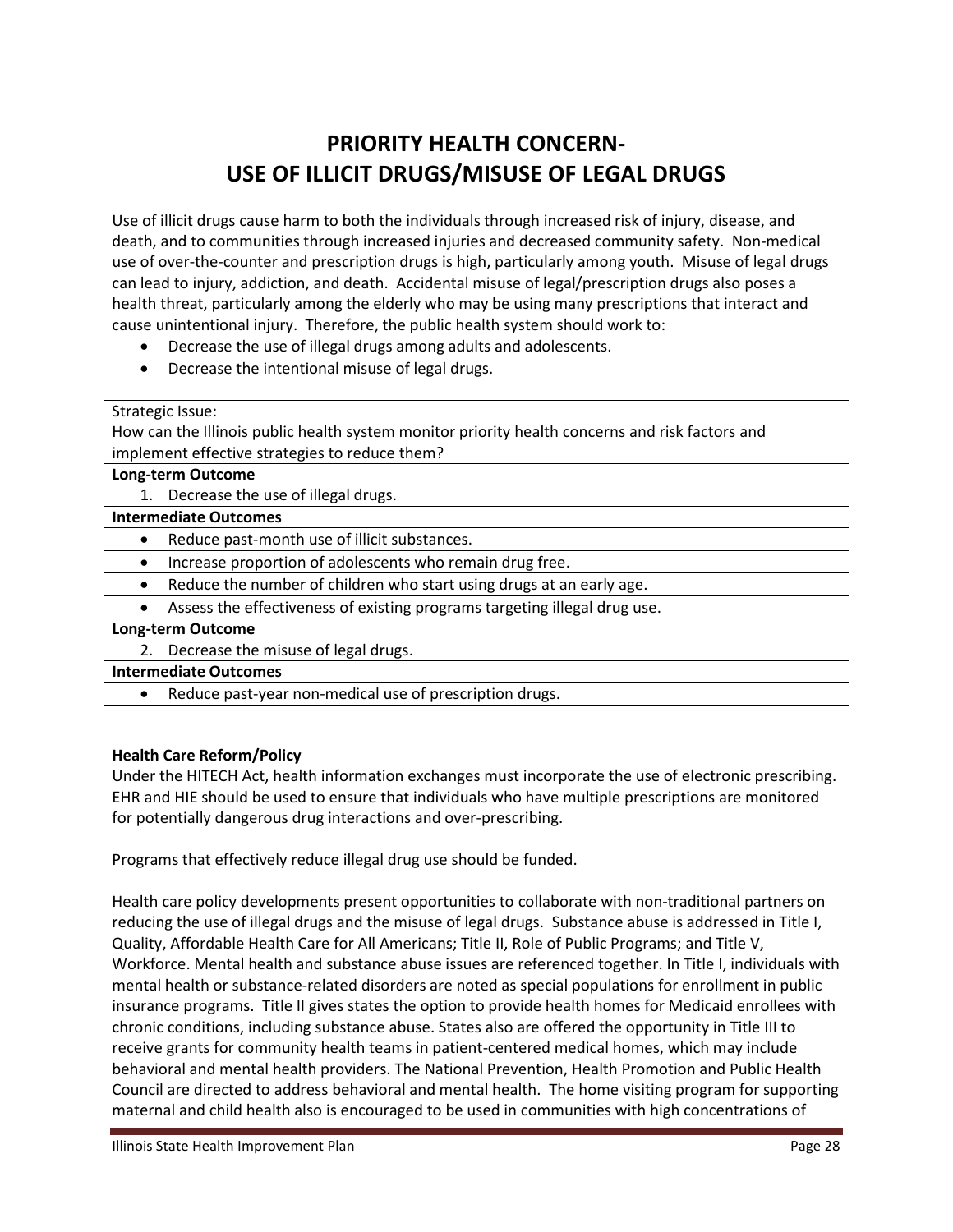substance abuse. The workforce section identifies substance abuse as an important area of expertise, as well as needed training area. The Health Reform Act does not use the terms "illicit drugs" or "misuse of legal drugs." No references were found to prescription drug abuse. The workforce section also provides for cultural competency training of the health care workforce.

Research shows a strong deterrent to youth substance use are strategies that reduce youth access to alcohol and tobacco. Local ordinances and policies that promote swift and appropriate consequences for the purchase of alcohol or tobacco products are one example. Increased law enforcement and compliance checks to ensure retailers are checking youth identification and refusing sales to minors are also effective. These strategies, combined with media advocacy, can shift community norms tolerant of youth alcohol or tobacco use and change a community's environment.

### **Health Across the Lifespan**

Support and facilitate coalition development focusing on youth substance abuse prevention and young adults. While there has been a decrease in the use of illegal drugs among youth over the past several years, there has been an increase in the use of other substances, such as inhalants and abuse of overthe-counter medications.

Support and link to coalitions serving the elderly population to identify and to promote strategies to reduce misuse of prescription and over-the-counter medications.

Sponsor local, regional, and statewide training, conferences, and technical assistance on best practices for effective substance abuse prevention.

### **Social Determinants of Health**

Social determinants are of particular relevance with respect to the health and well-being of minority drug users. While minorities use drugs at similar rates as non-minorities, low-income and other disadvantaged minorities experience more severe health impacts, including higher incidence of HIV/AIDS (a very high proportion of new drug-related cases are among minority groups) and higher rates of drug overdose fatalities. High rates of homicide among youth in minority communities also are linked to the drug trade in those communities.

Provide culturally competent technical assistance and training to grantees and partners.

Provide health communications to address substance abuse related disparities in appropriate languages that support community-level interventions.

Children and adults with disabilities and special needs have particular challenges and often have less access to prevention and treatment services. Intervention services should ensure they are accessible to all.

#### **Community Engagement/Education**

Development of community networking groups, town hall meetings, schools, and community action to reduce and prevent illicit drug use. Effective community programs involve and influence people in their homes, work sites, schools, places of worship, places of entertainment, health care settings, civic organizations, and other public places. Changing policies that can influence societal organizations, systems, and networks necessitates the involvement of community partners.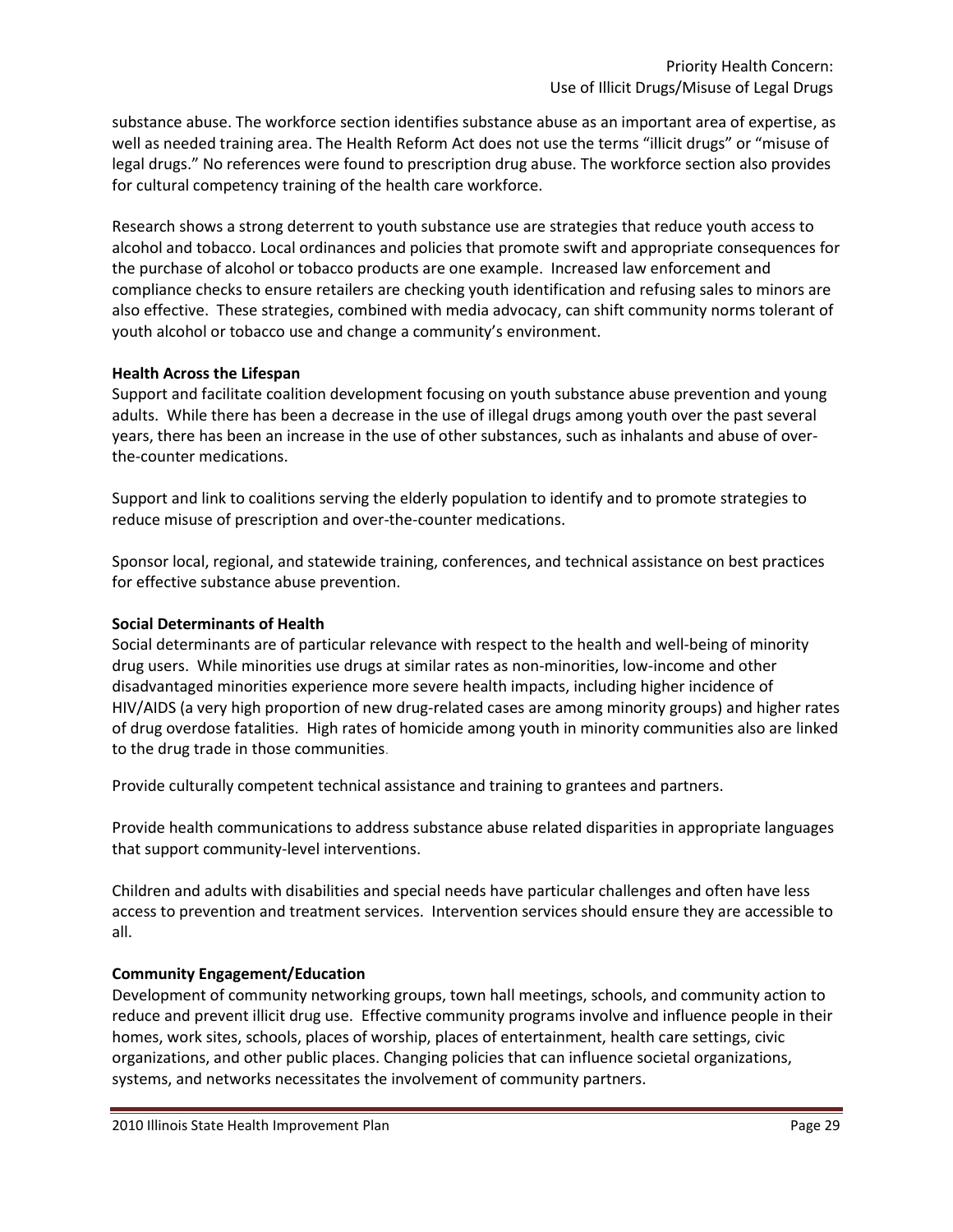Build on community assets to promote community cohesiveness and community engagement in preventing and reducing drug abuse. Support effective community problem-solving strategies, teach communities how to assess their local substance abuse-related problems and develop a comprehensive plan to address them.

### **Leadership/Collaboration/Integration**

Despite common stereotypes, 77 percent of adults who use illicit substances are employed. Employers can collaborate within the public health system to promote drug abstinence and drug-free workplaces.

Implementing treatment programs for drug users as an alternative to incarceration can save resources and improve health.

Connect with academic partners and identify how research on smoking can be translated to prevention of illegal drug use.

Drug use is a critical issue on college campuses, and it is important to engage higher education in the development of solutions and interventions.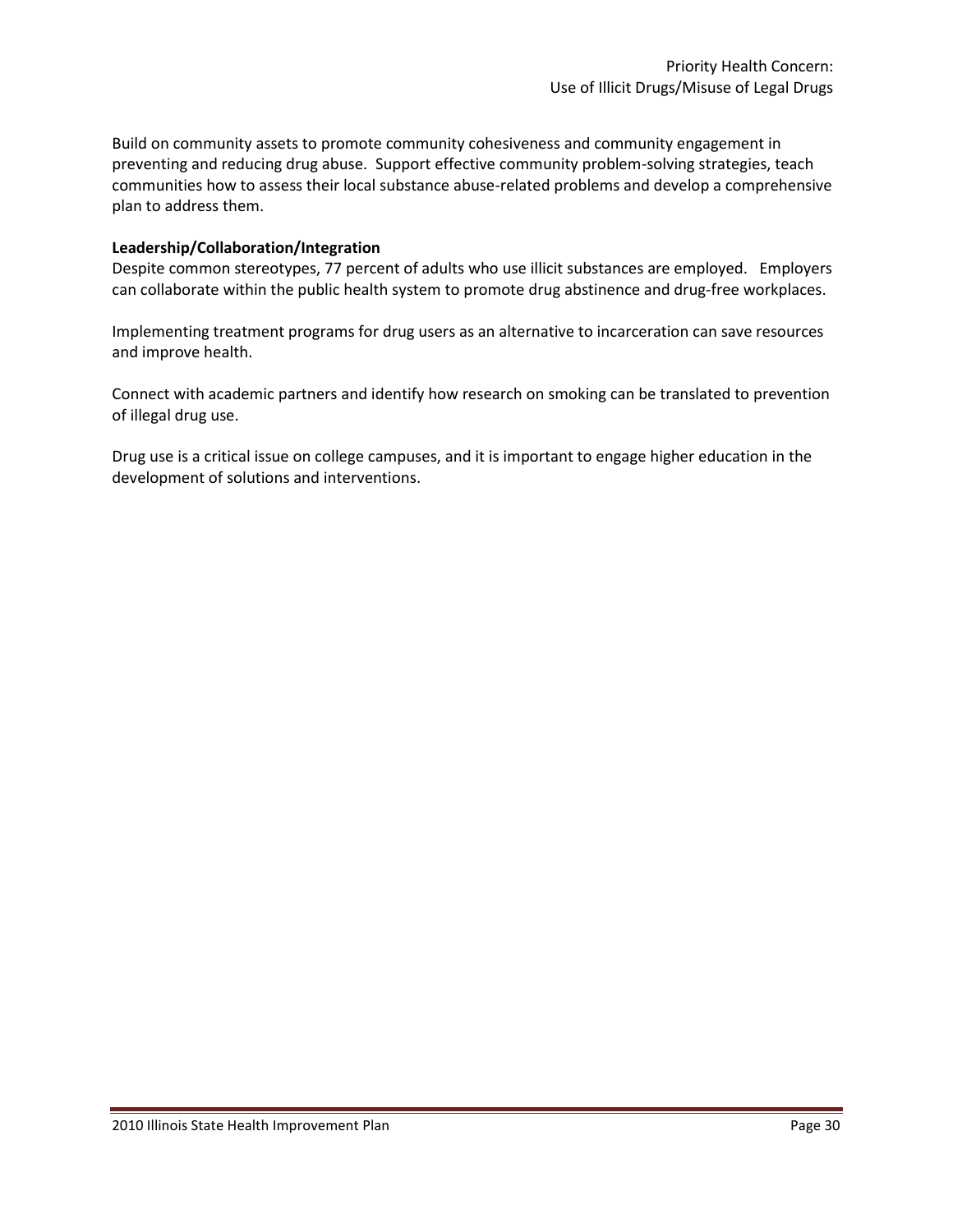# **PRIORITY HEALTH CONCERN – MENTAL HEALTH**

There is a clear connection between mental and physical health. Mental health is fundamentally important to overall health and well-being. Mental disorders affect nearly one in five Americans in any given year. Mental disorders are illnesses that, when left untreated, can be just as serious and disabling as physical diseases, such as cancer and heart disease. Therefore, the public health system should work to:

- Prevent mental illness and intervene early with those at risk of mental health issues.
- Increase treatment of mental health issues in the most appropriate setting.

### **Strategic Issue** How can the Illinois public health system monitor priority health concerns and risk factors and implement effective strategies to reduce them? **Long-term Outcome 1.** Increase prevention and early identification of mental health issues and those at risk for mental health issues. **Intermediate Outcomes** Increase community-based primary mental health promotion programs. Increase the training to conduct and to deliver mental health screenings across the lifespan by primary-care providers. Increase mental health education and screenings in primary care settings and schools for adolescents by professionally trained personnel. • Increase mental health data collection, monitoring, and utilization for policy formation and program development. Increase resources and funding within community- and school-based programs to support children, adults, and families to develop positive social and emotional capacities and skills. **Long-term Outcome** 2. Increase the proportion of those persons with mental health problems and disorders who receive early treatment in the appropriate settings utilizing best practices. **Intermediate Outcomes** Increase the number of children and adolescents with mental health problems and disorders who receive early treatment in the appropriate setting. • Increase the number of adults with mental health problems and disorders who receive treatment in the appropriate setting. • Increase the number of homeless, incarcerated, and veterans with mental health problems who receive treatment. Translate and monitor the use of evidence-informed and evidence-based practices into the delivery of mental health services. • Increase the proportion of those persons with co-occurring substance abuse and mental health problems who receive treatment for both. Increase resources and funding of community mental health and social services to support persons with mental health problems across the lifespan. Increase the integration of mental health services within primary care settings and vice versa. Leverage electronic health records or create other mechanisms to share patient data across systems of care. **Long-term Outcome** 3. Reduce suicide attempts and suicide rates across the lifespan.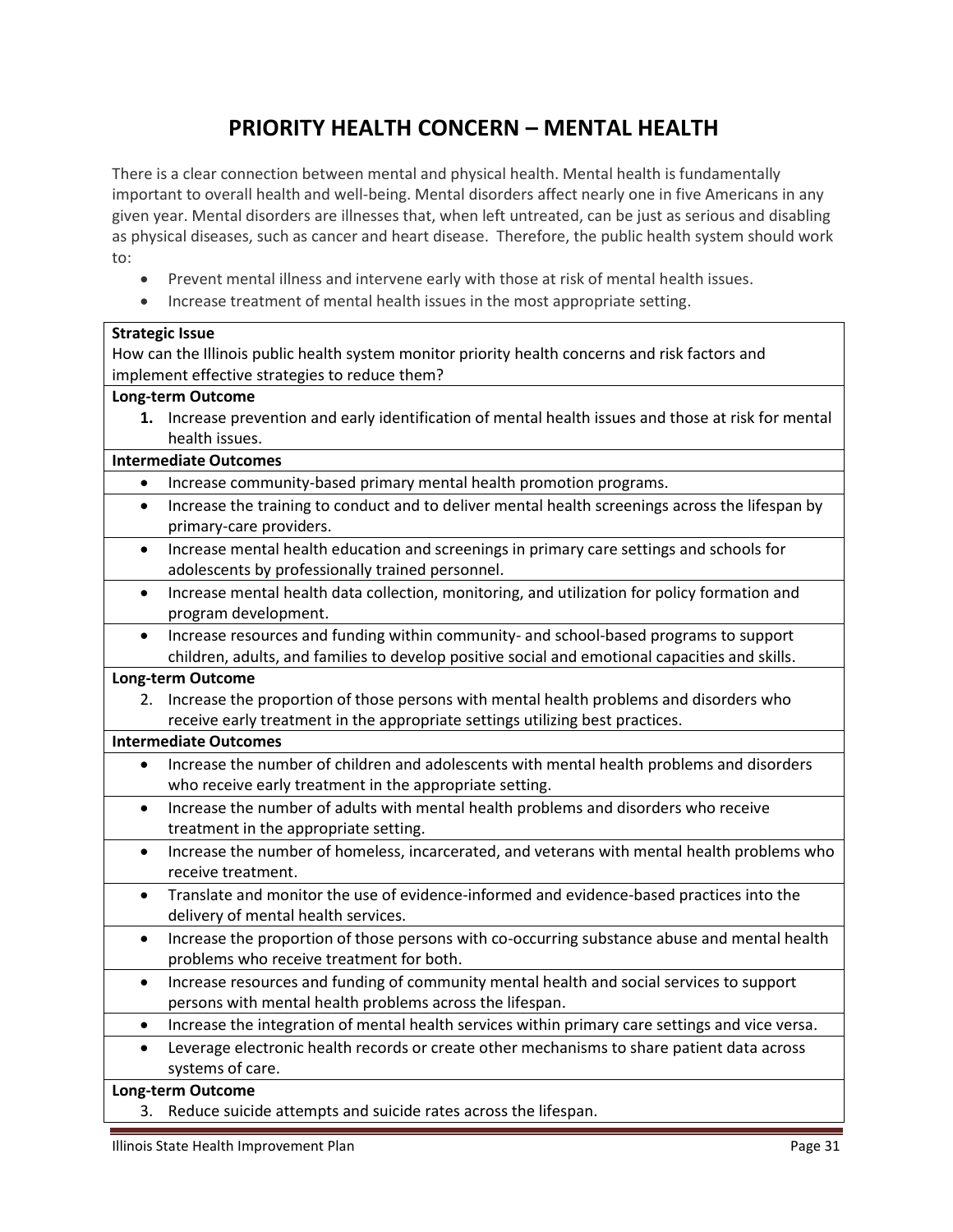### **Intermediate Outcome**

Implement the strategies identified in the state Suicide Prevention Plan.

### **Health Care Reform/Policy**

Mental health is a major topic of the act. Title I and Title II requires the inclusion of behavioral health treatment for mental health and substance use disorder services in the health insurance essential health benefits. Group health plans must have mental health parity. Individuals with mental health or substance-related disorders are noted as special populations for enrollment in public insurance programs. States have the option to provide for medical assistance through a health home to eligible individuals with chronic conditions, including the prevention and treatment of mental illness and substance abuse. One serious and persistent mental health condition qualifies as a chronic condition under this section. States also are offered the opportunity in Title III to receive grants for community health teams in patient-centered medical homes, which may include behavioral and mental health providers. The National Prevention, Health Promotion and Public Health Council are directed to address behavioral and mental health.

Title V includes mental health professionals in workforce education and training grants. In addition, demonstration projects will provide coordinated and integrated services to special populations through the co-location of primary and specialty care services in community-based mental and behavioral health settings. Specific mention of addressing mental health issues includes the following: postpartum depression, emergency psychiatric services, delivery via school-based health centers, Medicare wellness visits, and community prevention grants. The workforce section also provides for cultural competency training of the health care workforce.

Federal health care reform includes provisions for the development of accountable care organizations or ACOs. The ways in which the ACO models may apply to behavioral health providers should be considered. In addition medical home models may promote the coordination of primary medical and specialty behavioral health services for both Medicaid, unfunded, and other patients.

Under the HITECH Act, community mental health providers are not eligible for the incentive payments authorized to promote implementation and meaningful use of electronic health records. Federal policy should be monitored to ascertain whether eligibility is corrected in pending legislation. In addition, strategies should be developed to assist mental health/safety net providers with start-up EHR funding to ensure that mental health information is included in individuals' health records and the HIE. Interoperability of EHR systems across state agencies providing services and supports to persons with mental illness also is critical.

State policy should focus on the continued development of policies and systems change that promotes prevention, early intervention, and treatment with cultural and linguistic effectiveness, and coverage initiatives that ensure accessibility and affordability for youth and adults.

The current state budget crisis jeopardizes many public health and health services, but proposed cuts of \$90 million in mental health services stand out as potentially devastating to access to mental health care. Both public facilities and community-based agencies will be forced to dramatically cut services or, in some instances, close. Urgent action is needed to maintain mental health services and minimize the effects of these cuts. In addition, expanded access to licensed social workers requires full funding under state health programs and plans.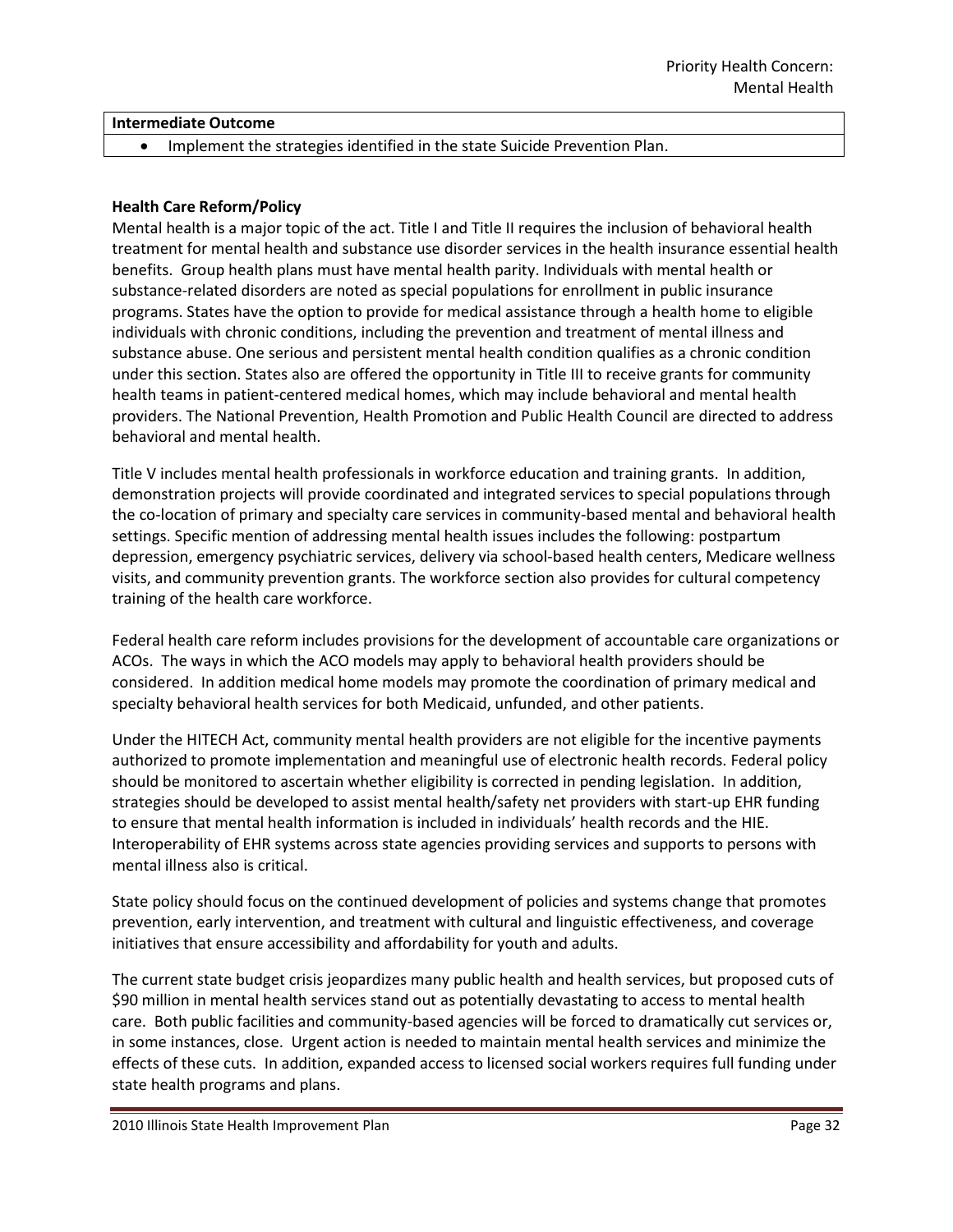### **Health Across the Lifespan**

Mental health issues impact persons from birth through end of life and need to be addressed differently across development and life stages. Age-appropriate services need to be integrated within the various health and public health systems that serve young children, adolescents, teens, young adults, adults, and the elderly. Post-partum women at risk for depression should be screened and referred/provided access to services. Using an evidence base, the mental health system should ensure screenings for individuals and populations at particular risk for mental illness, such as family members of those with mental health problems and veterans at risk for post-traumatic stress disorder.

Research has established a relationship between depression and chronic disease. Individuals with chronic diseases should be screened and, if necessary, treated for depression.

Increasing access to mental health services across the lifespan will require the development of the appropriate workforce. While there is a shortage of psychiatrists across the state, the shortage of child psychiatrists, particularly outside the Chicago metropolitan area, must be addressed if the delivery system is to meet the needs of behavioral health patients across the lifespan and across the state. In addition, services must be developed to meet the needs of the non-elderly mentally ill person who may be currently receiving care in inappropriate nursing home settings. Finally, a particular focus is needed on providing screening and services to seniors who are at risk for mental health issues, including dementia and Alzheimer's disease.

### **Social Determinants of Health**

The health care and public health systems need to develop a more comprehensive understanding that mental health is a vital part of overall health status, and the implications that social and economic conditions have on mental health, including environmental and behavioral factors, income, education, race/ethnicity, and societal stigma. Health care and public health systems need to work to integrate health care and mental health services across all systems in Illinois.

Mental health services and systems need to recognize and address cultural differences in the perception of mental health and willingness to seek services. Mental health screening tools must be reviewed to assure they do not contain cultural or social biases.

Children and adults with disabilities and special needs have particular challenges and often have less access to prevention and treatment services. Intervention services should ensure they are accessible to all.

### **Community Engagement/Education**

Promoting mental health and wellness, and education on prevention, on early identification, and on treatment of mental health issues needs to be integrated in communities at the grassroots level. Communities must be engaged, educated, and empowered to both promote mental health and help build systems of care locally through collaboration among community members, professionals, and local health and public health systems.

Comprehensive health education programs in schools should include a strong focus on improving mental health and supporting and promoting children's self-esteem.

A robust community mental health system is needed to provide behavioral health services in the most appropriate and least restrictive setting, and will improve care and reduce costs. More transportation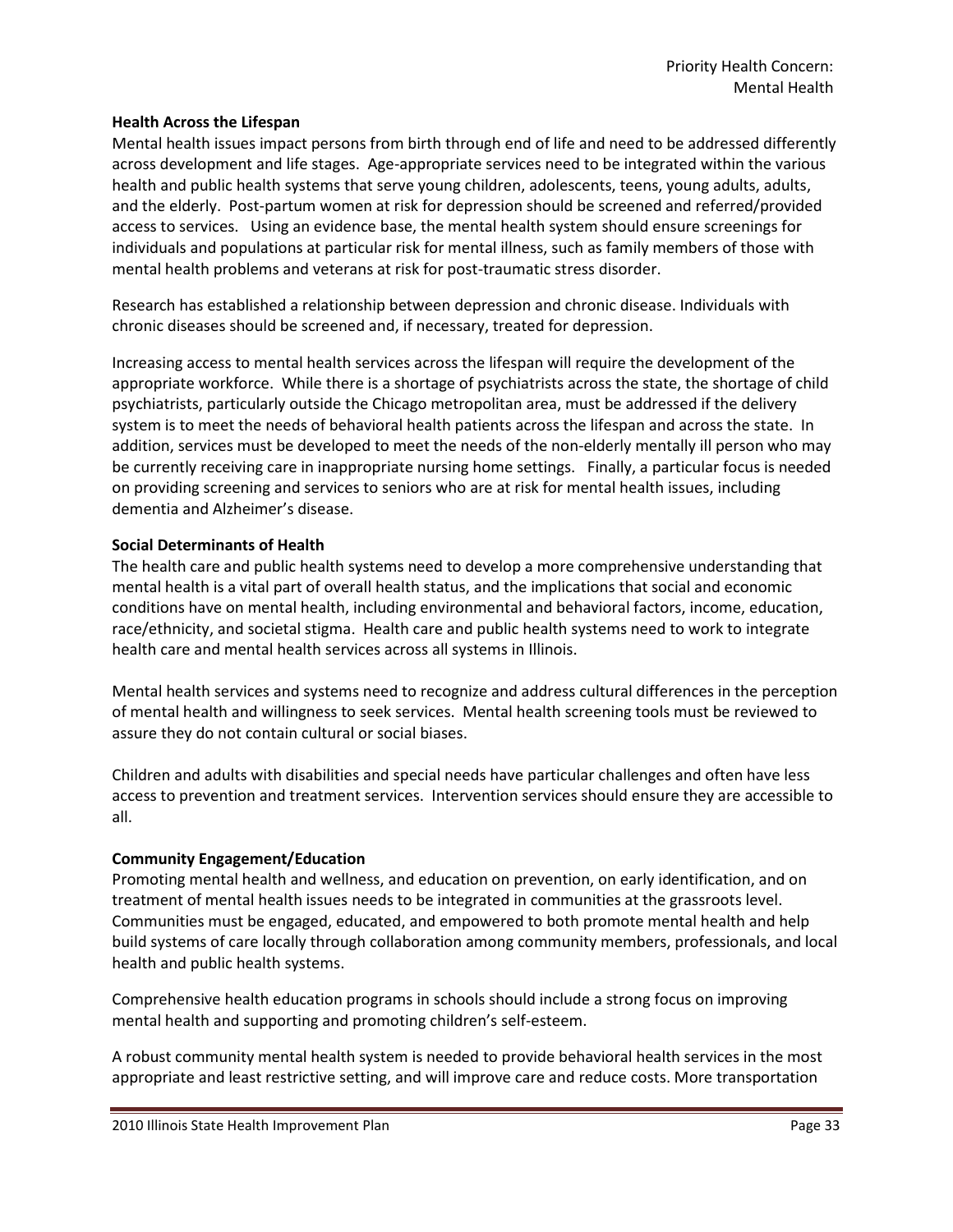options, greater use of technology, and enhanced training for health care professionals who interface with patients with mental illness will improve the delivery system. This will maximize the ability of patients to receive care in their communities, particularly in rural settings.

Efforts must be made at the community level to reduce the stigma of mental illness in order to promote care-seeking.

### **Leadership/Collaboration/Integration**

Rather than the current system organized around funding streams, the behavioral health system should be organized, funded, and regulated for a coordinated, comprehensive continuum of care that is patient centered, delivered according to the best known evidence and practices, and is accessible, costeffective, culturally competent, and recovery oriented. Care should be delivered at the right time and in the right setting. There needs to be a mechanism that includes all of the state agencies that have a responsibility for either funding or regulating behavioral health services to articulate a unified vision and goals for a behavioral health system of care organized around patients/consumers. Acute inpatient and/or crisis services designed, staffed, and funded appropriately must be available to serve persons with serious mental illness whose conditions require stabilization and treatment.

The Children's Mental Health Partnership (CMHP) has created and is implementing a plan that addresses numerous issues related to mental health delivery systems and services and primary prevention strategies. Coordinating and complementing the work of the CMHP is needed in implementing the SHIP.

Transitions and continuity of care for adult and juvenile ex-offenders need to be addressed. The public health system should ensure that the Illinois departments of Corrections and Juvenile Justice provide documentation of diagnoses and treatment in order to promote appropriate treatment postincarceration and reduce recidivism.

Mental health is a critical issue on college campuses, and it is important to engage higher education in the development of solutions and interventions.

Among public health system stakeholders, employers can be specifically engaged to support improved mental health through workplace efforts.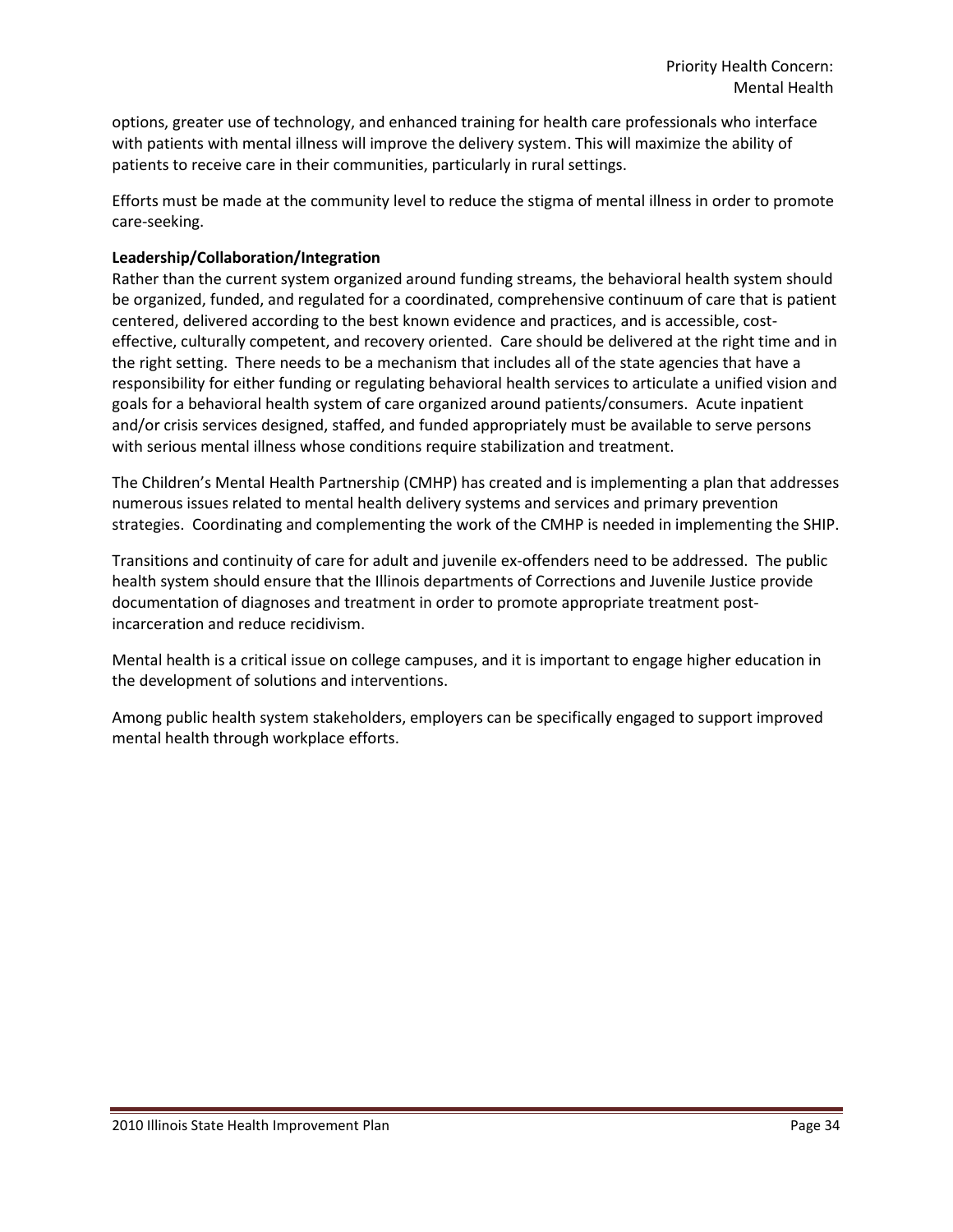# **PRIORITY HEALTH CONCERN – NATURAL AND BUILT ENVIRONMENT**

The natural and built environment impact health both through exposure to pollutants, diseases, and toxins and by limiting or enhancing healthy lifestyles, such as walking and proper nutrition<sup>1</sup>. The public health system should act to:

- Reduce outdoor and indoor environmental exposure to pollutants and infectious diseases.
- Improve the built environment to reduce pollution and promote healthy lifestyles.

| <b>Strategic Issue</b>                                                                                           |                                                                                                   |  |  |  |
|------------------------------------------------------------------------------------------------------------------|---------------------------------------------------------------------------------------------------|--|--|--|
| How can the Illinois public health system monitor priority health concerns and risk factors and                  |                                                                                                   |  |  |  |
| implement effective strategies to reduce them?                                                                   |                                                                                                   |  |  |  |
| <b>Long-term Outcome</b>                                                                                         |                                                                                                   |  |  |  |
|                                                                                                                  | 1. Significantly reduce the negative health impacts caused by pollution (air, land, water, point  |  |  |  |
| source, etc.).                                                                                                   |                                                                                                   |  |  |  |
| <b>Intermediate Outcomes</b>                                                                                     |                                                                                                   |  |  |  |
| $\bullet$                                                                                                        | Ensure community and private water supplies that meet the regulations of the Safe Drinking        |  |  |  |
| Water Act and other regulatory standards.                                                                        |                                                                                                   |  |  |  |
| Reduce, prevent, and monitor waterborne disease outbreaks and other negative impacts<br>$\bullet$                |                                                                                                   |  |  |  |
|                                                                                                                  | stemming from drinking water supplies and recreational water with better surveillance and         |  |  |  |
| data.                                                                                                            |                                                                                                   |  |  |  |
| $\bullet$                                                                                                        | Reduce air toxin emissions and decrease the risk of adverse health effects related to air toxins. |  |  |  |
| Reduce point source (factories, drycleaners, lead-based painted houses, mercury, etc.) pollution.<br>$\bullet$   |                                                                                                   |  |  |  |
| Reduce exposure to toxic and polluted land and facilities.<br>$\bullet$                                          |                                                                                                   |  |  |  |
| Increase green infrastructure (parks, preserves, natural areas), particularly in high density urban<br>$\bullet$ |                                                                                                   |  |  |  |
| areas.                                                                                                           |                                                                                                   |  |  |  |
| Promote the appropriate collection and disposal of outdated and unused prescription and over-<br>$\bullet$       |                                                                                                   |  |  |  |
| the-counter medication.                                                                                          |                                                                                                   |  |  |  |
| $\bullet$                                                                                                        | Reduce exposure to environmental pollutants in vulnerable communities.                            |  |  |  |
| <b>Long-term Outcome</b>                                                                                         |                                                                                                   |  |  |  |
| 2.                                                                                                               | Reduce negative impacts caused by indoor pollution (schools, homes, etc.) and promote the         |  |  |  |
| "healthy homes" concept.                                                                                         |                                                                                                   |  |  |  |
| <b>Intermediate Outcomes</b>                                                                                     |                                                                                                   |  |  |  |
| Eliminate elevated blood toxin levels in children.<br>$\bullet$                                                  |                                                                                                   |  |  |  |
| $\bullet$                                                                                                        | Decrease the number of Illinois homes found to have lead-based paint or related hazards.          |  |  |  |
| $\bullet$                                                                                                        | Increase the awareness of environmentally friendly household supplies, such as cleaners, paints,  |  |  |  |
|                                                                                                                  | and building materials, to improve overall health and indoor air quality.                         |  |  |  |
| <b>Long-term Outcome</b>                                                                                         |                                                                                                   |  |  |  |
| 3.                                                                                                               | Improve built environments to reduce pollution while enhancing opportunities for healthier        |  |  |  |
| lifestyles.                                                                                                      |                                                                                                   |  |  |  |
| <b>Intermediate Outcomes</b>                                                                                     |                                                                                                   |  |  |  |
| $\bullet$                                                                                                        | Reduce the number of single-person automobile trips through improvements to the public            |  |  |  |
| transportation system.                                                                                           |                                                                                                   |  |  |  |
| Increase the "walkability" of communities through construction and promotion of walk paths,<br>$\bullet$         |                                                                                                   |  |  |  |
|                                                                                                                  | bike paths, recreational facilities, and parks and by adopting multimodal policies, such as       |  |  |  |

 1 The linkages between the natural and built environment and obesity are addressed in the section on obesity.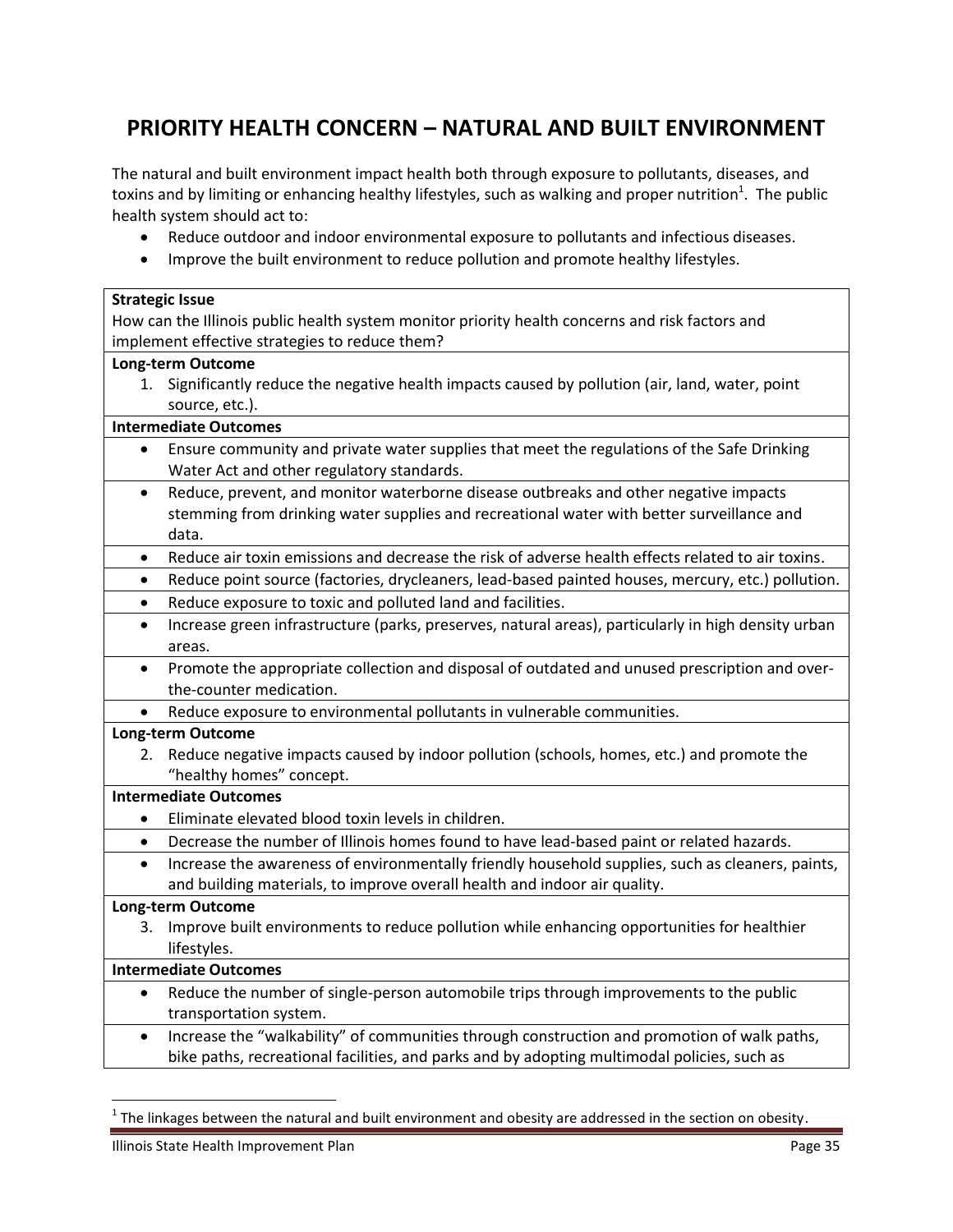complete streets or livable communities.

- Increase collaboration between urban planners, transportation planners, and public health departments.
- Expand the use of Health Impact Assessment, to include personal health and public impact when evaluating improvements or changes to the built environment.
- Decrease the use of personal transportation by improving and promoting public transportation infrastructure and development in close proximity to existing transit hubs.
- Increase opportunities for people to live near where they work to reduce commute times and to increase time for healthy lifestyles.

### **Health Care Reform/Policy**

Develop greater collaboration and cooperation between federal agencies, state of Illinois agencies, and surrounding states' agencies to improve cleanup methods and schedules for ground water and contaminated sites. Create evolving policies that reflect changes in the environment to promote use of best practices and changing science. Advocate for the inclusion of Health Impact Assessments by transportation departments.

The Health Reform Act did not have many references to the natural and built environment. The National Prevention, Health Promotion and Public Health Council includes the administrator of the Environmental Protection Agency (EPA). The National Health Care Workforce Commission is asked to consult with the EPA. And the Community Preventive Services Task Force is directed to study the social, economic, and physical environments that can have broad effects on the health and disease of populations and health disparities among sub-populations and age groups. Community Transformation grants do reference the submission of detailed plans that include the policy, environmental, programmatic, and infrastructure changes needed to support active living and access to nutritious foods in a safe environment.

Other federal opportunities to leverage include the CDC's healthy communities program, transportation and housing/sustainable communities initiatives, and initiatives that may be included in proposed climate change/energy policy legislation that focus on reducing particulate matter and emissions.

Increase integration between health improvement plans and polices, such as the SHIP or local IPLANs, with county and local comprehensive community development plans.

Advocate for inclusion of healthier lifestyle policies and health prevention and promotion strategies in the health planning efforts throughout the state, particularly in urban areas required to develop longterm transportation and/or land use plans.

#### **Health Across the Lifespan**

Reducing toxin exposure in the built environment an improving air and water quality should help to reduce negative health affects experienced by living organisms due to excessive exposure. Residents of all ages benefit from built environment that emphasize walkable communities, complete streets, safe-routes to school, and open space and parks. Improvements in transportation infrastructure reduce congestion and improve the air quality for all residents. Cleaning up areas where pollution has been identified benefits everyone.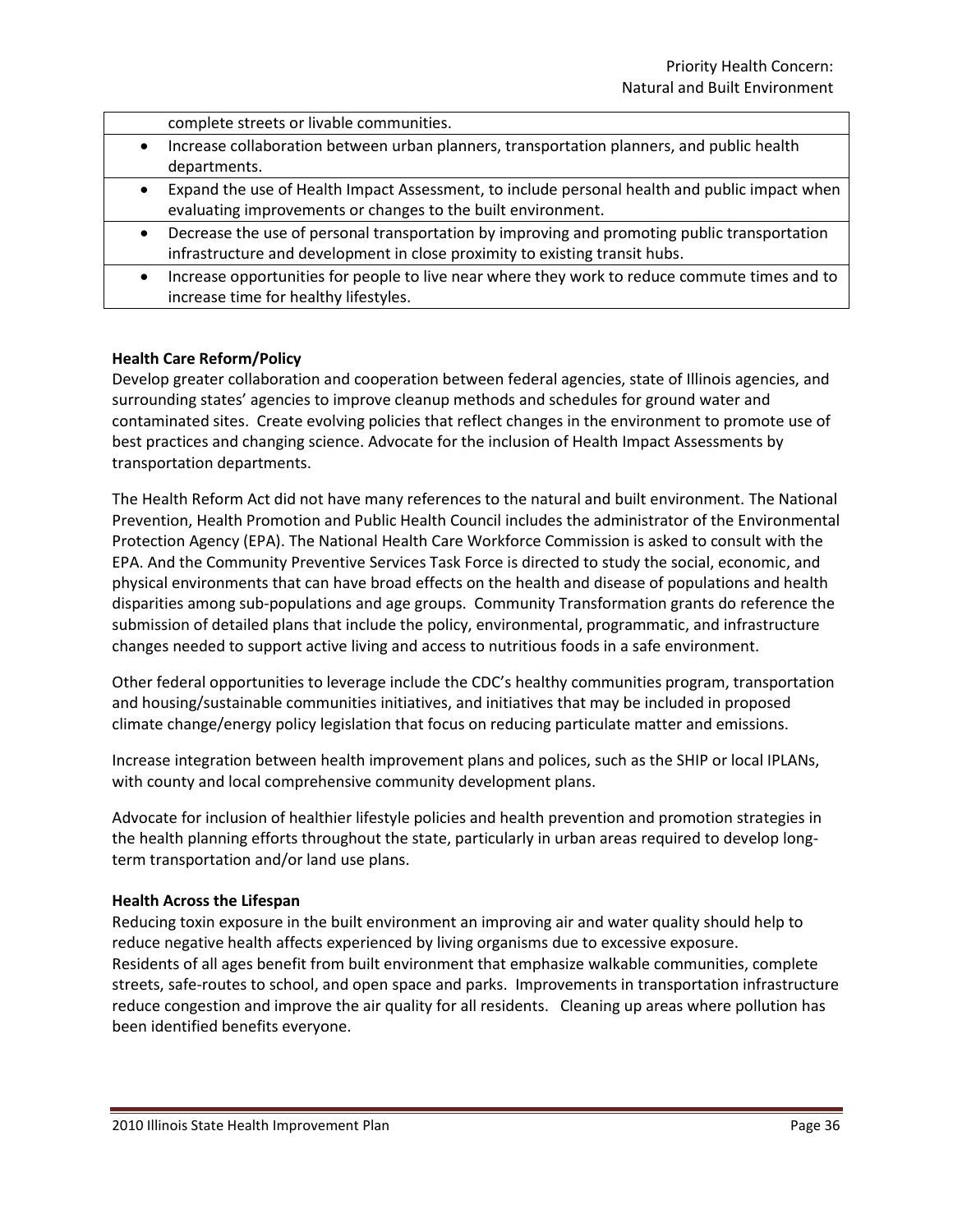### **Social Determinants of Health**

The health care and public health systems need to recognize that a disproportionate number of toxic exposures are in minority and low-income areas. Public health care systems should partner with other agencies and environmental justice advocates to address awareness to increased toxin exposure to vulnerable populations.

The built environment in low-income areas often lack both private and public investments to make the significant changes, such as increased open space or parks, building bike trails or sidewalks.

There is often a spatial imbalance between where people live and work that creates long commutes. Research demonstrates long commute times are associated with poorer health outcomes because people have less time available to do things, such as cook healthy meals, exercise, and recreate. These imbalances affect the broader population, but are particularly acute for low-income communities. Community planning and economic development should address the job/housing spatial imbalance.

#### **Community Engagement/Education**

Open communication with education in communities can promote awareness of health threats and change potentially harmful behavior. Affected citizens need to be empowered to improve the environmental health of their homes and communities. Create policy reflecting the need for better outreach and education to exposed persons in high-risk areas.

Non-health community activities provide an opportunity to discuss health issues. Public meetings, such as school boards and village councils, provide opportunities to influence changes in the natural and built environment that can improve people's health.

#### **Leadership/Collaboration/Integration**

Collaboration and partnerships that can effectively communicate the risk of health exposure to toxins and strategies for incorporating the use of sustainable environmentally sound practices will require a sharing of responsibility across organizations. This approach will work only if it becomes a core value of multiple public and private organizations.

Public health officials need to engage in and leverage planning and public policy efforts that would not typically be viewed as health related. Health is interwoven in everything that people do and is affected by numerous decisions that are made in other arenas. Health advocates and leaders need to engage in these processes so that the impact on health is considered, such as housing, transportation, land use, adaptive re-use, zoning and building codes, and neighborhood lead community development initiatives. The public health system should promote "health in all policies" and apply strategies, such as Health Impact Assessments, which evaluate polices in diverse arenas to ascertain their potential impact on improving or harming health.

The Chicago Metropolitan Agency on Planning (CMAP) comprehensive plan for Northeastern Illinois, *GO TO 2040,* includes strategies and goals related to the relationship between the built environment and health, and should be used as a resource in implementation of this priority.

Increase the proportion of the state's elementary, middle, and high schools that have official school policies and engage in practices that promote a healthy and safe school environment. Ensure the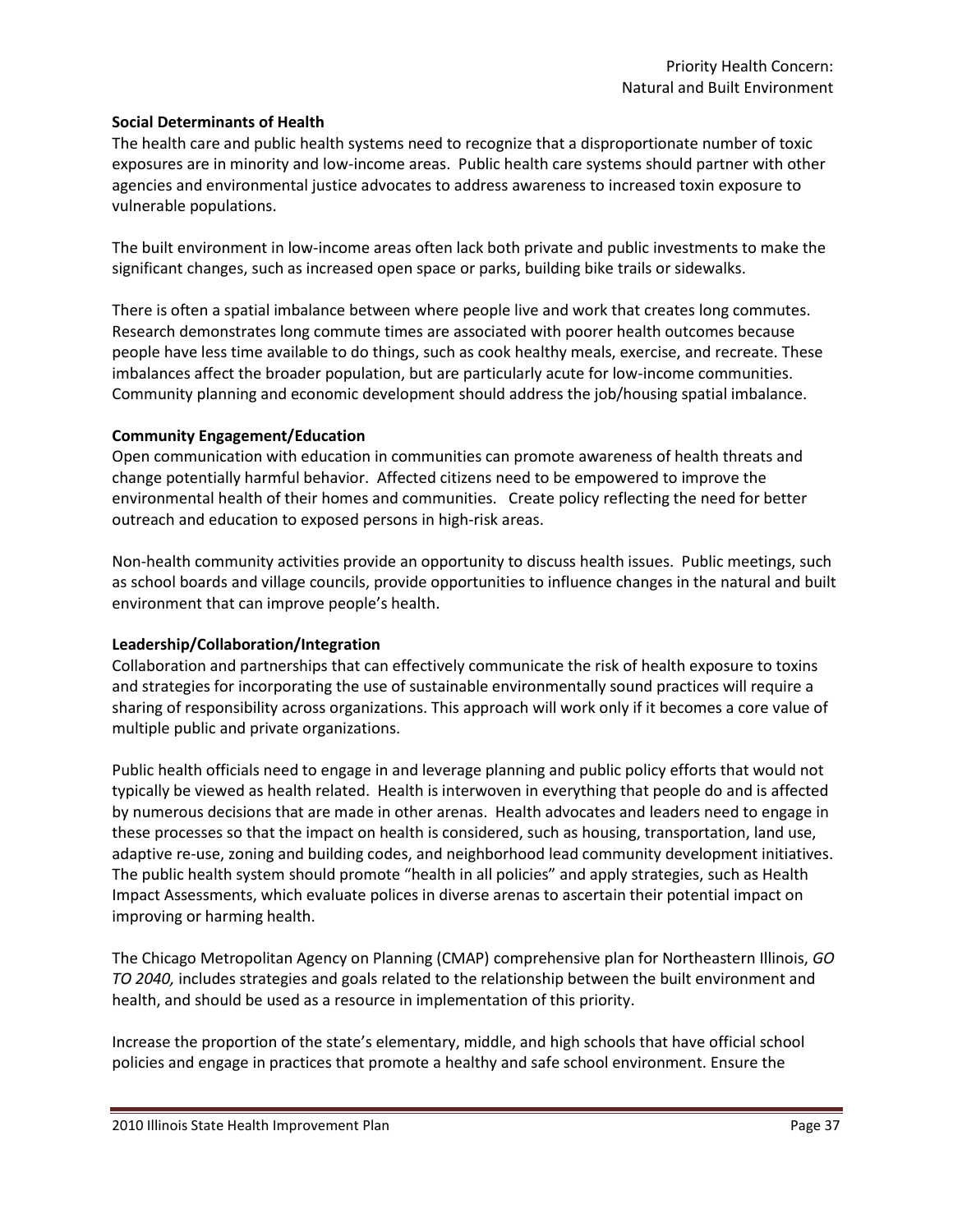curriculum for continuing education units for environmental health professionals are developed around the core competencies for environmental health professionals.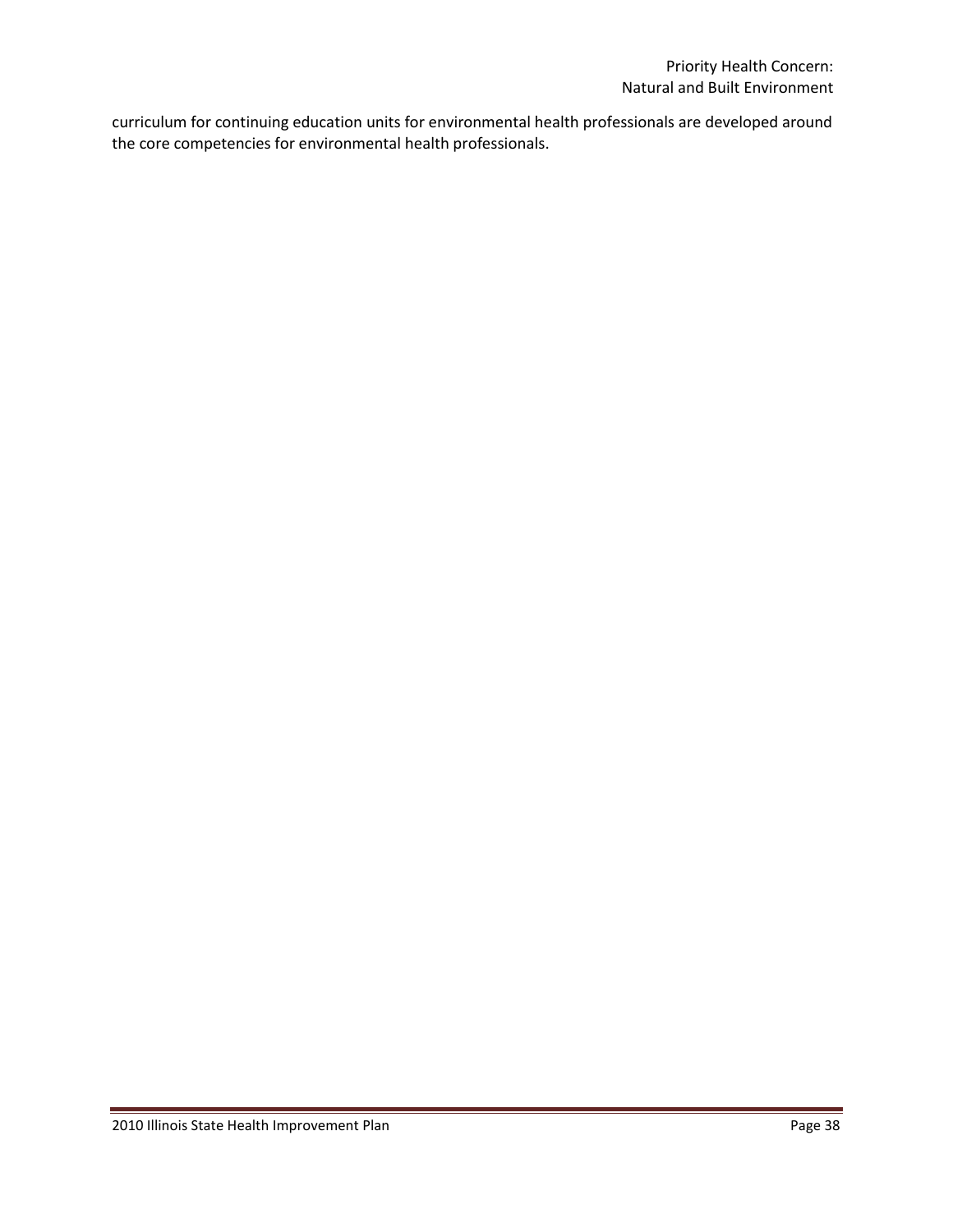# **PRIORITY HEALTH CONCERN – OBESITY: NUTRITION AND PHYSICAL ACTIVITY**

Obesity, sedentary lifestyle and poor nutrition are risk factors for numerous chronic diseases and they exacerbate others, including heart disease, diabetes, hypertension, asthma, and arthritis. Obesity has reached an alarming rate, with 62 percent of adults overweight; 21 percent of children in Illinois are obese, the forth worst rate in the nation. The public health system must act quickly to reverse this epidemic through:

- Implementation of individual, family, environmental, and policy initiatives to increase physical activity.
- Implementation of individual, family, environmental, and policy initiatives to improve nutrition.

### **Strategic Issue**

How can the Illinois public health system monitor priority health concerns and risk factors and implement effective strategies to reduce them?

### **Long-term Outcomes**

- 1. Reduce the proportion of children and adolescents who are overweight or obese.
- 2. Reduce the proportion of adults who are overweight or obese.

### **Intermediate Outcomes**

- Increase consumption of fruits, vegetables, and whole grains.
- Reduce consumption of calories from saturated fat, added sugars, and sodium.
- Increase consumption of water.
- Decrease consumption of sugar-sweetened beverages.
- Increase consumption of low-fat dairy among children older than 2 years of age.
- Increase rates of breastfeeding initiation and breastfeeding six months postpartum.
- Increase the proportion of children, adolescents, and adults who meet guidelines for physical activity.
- Decrease the proportion of children, adolescents, and adults who lead sedentary lifestyles.
- Increase initiation and early onset of physical activity.
- Enhance the built environment to increase safe opportunities for physical activity and improve infrastructure for physical activity – parks, playgrounds, sidewalks, safe routes to school and school sating, multipurpose use of schools to increase physical activity during non-school hours, enhanced community walkability, and increase access to affordable opportunities for physical activity.
- Increase the access to fresh produce by expanding availability of affordable healthy foods in communities and schools in the long term. Facilitate travel across communities in the short term so residents of low-access communities can more easily access produce in higher-access communities.

### **Health Care Reform/Policy**

Develop resources for prevention and promotion programs through tax and other revenue initiatives that also serve the purpose of affecting health behaviors, such as by increasing the cost of unhealthy foods and beverages relative to healthier options.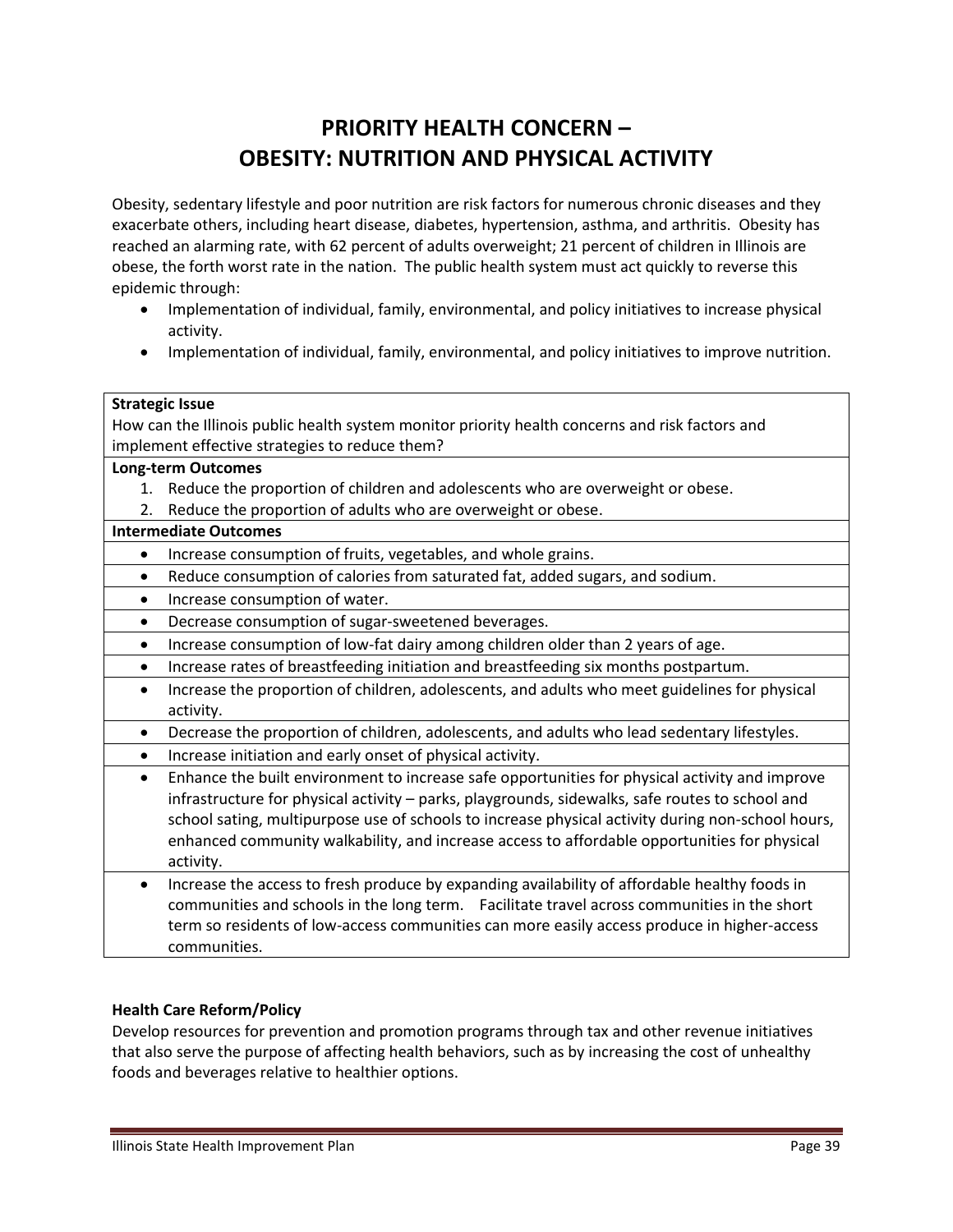In the federal health reform bill, weight management, physical fitness, and nutrition are components of wellness and prevention programs to be included in reporting requirements for group and individual health insurance plans in Title I. Nutritionists are eligible to be included in the health team for medical homes in Title III. Under Title IV, the newly established National Prevention, Health Promotion and Public Health Council will have as a primary goal the reduction of tobacco use, along with reducing sedentary behavior and poor nutrition. Education and outreach campaigns will be developed regarding preventive benefits, including guidelines for nutrition, regular exercise, and obesity reduction. Competitive grants also will be made for community preventive health activities, including the creation of healthy food options, physical activity opportunities and promotion of healthy lifestyle. Similar initiatives on physical activity, nutrition, and obesity are included in the Healthy Aging, Living Well grants for Medicare beneficiaries. For FY2010 through FY2014, \$25 million is appropriated for the Childhood Obesity Demonstration Project, Section 1139A (e) (8) of the Social Security Act. Nutrient content disclosure, including suggested daily caloric intake, is required for vending machines and for chains with 20 or more locations. A pilot program will be established for providing individualized wellness plans, which are inclusive of nutritional counseling and physical activity, to at-risk populations who utilize community health centers. Title V offers grants to promote the community health workforce who will support community-based culturally and linguistically appropriate health and nutrition education. Nutritional support also is identified as a key competency for personal or home care aides.

Promote availability and use of fresh local foods in schools. Include comprehensive health education in schools, including education on nutrition and physical activity. Reinstate physical education and recess in schools. Establish and enforce a strong competitive foods policy (i.e., a policy regarding foods in vending machines and sold a la carte) in all Illinois schools.

Establish statewide nutrition and physical activity standards for all licensed childcare providers and health care facilities.

Establish a statewide surveillance system to monitor obesity among children younger than those surveyed through the Youth Risk Behavioral Surveillance System.

Implement the Illinois Fresh Food Fund to encourage grocery stores in underserved communities.

Encourage insurance practices that reimburse for preventive services and for the care of obese patients (nutrition education, multi-component obesity interventions, etc).

#### **Health Across the Lifespan**

Expand systems and opportunities to combat obesity and increase physical activity across the lifespan in schools, child care, the workplace, and settings serving seniors.

Promote development of community gardens to engage children and families in producing and eating fruits and vegetables.

Educate school children on healthy food choices, and eliminate unhealthy foods from school menus to model healthy eating.

Support worksite wellness initiatives that focus on healthy lifestyle promotion.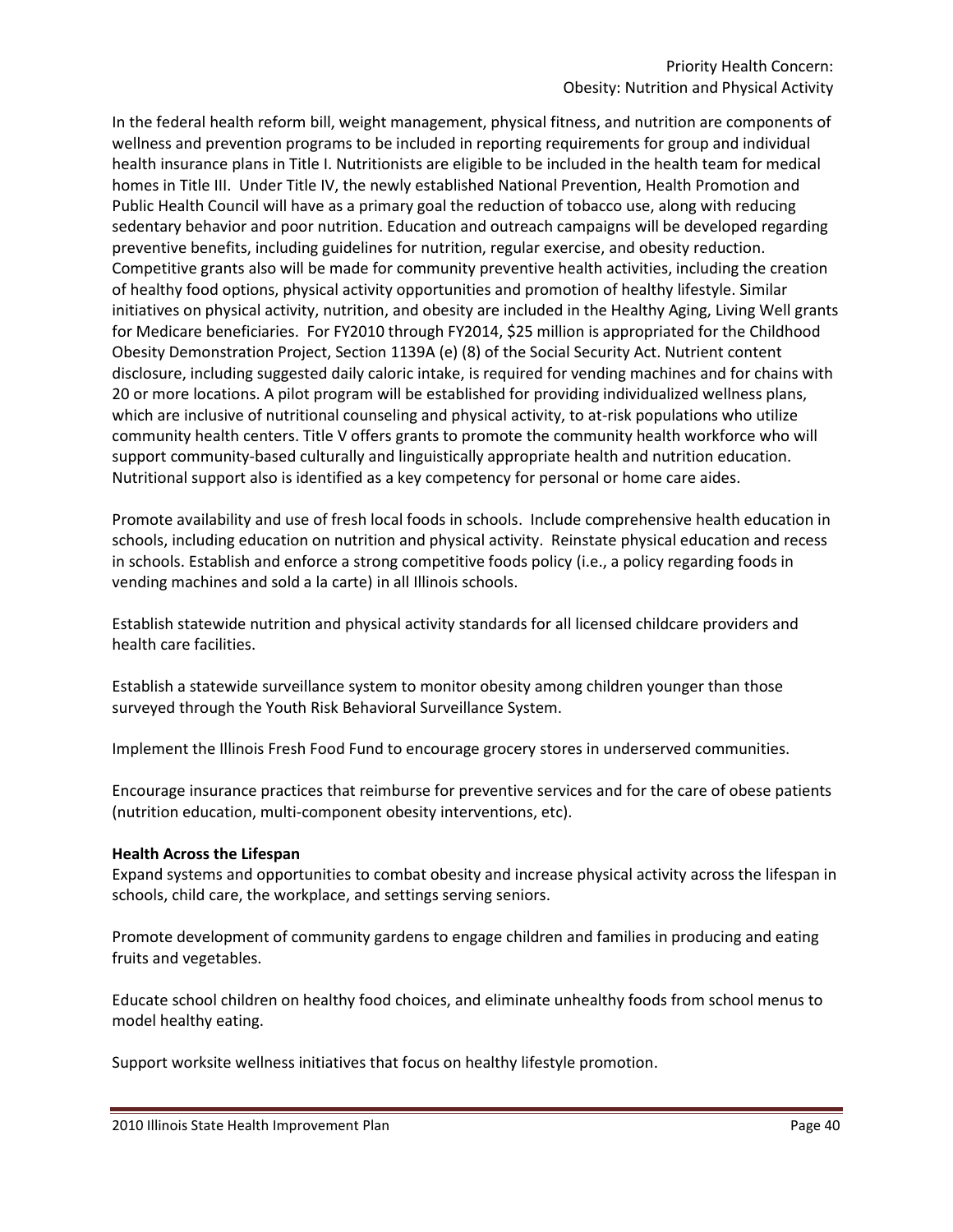Educate seniors raising children about childhood obesity and healthy lifestyles for children of all ages.

Improve nutrition standards in senior centers, "Meals on Wheels" programs, and other food resources for senior citizens.

Integrate health education --including healthy eating and activity-- in prenatal care programs.

### **Social Determinants of Health**

The public health system must incorporate strategies to reduce "food deserts" and increase local access to healthy foods. The public health system should work to provide opportunities for and education about physical activity and healthy eating, particularly to the low income and minority most at risk for heart disease and diabetes. Current efforts to promote and develop an Illinois farm and food economy, including the development of urban farms and farm-to-school initiatives, are an important part of the strategy to improve access to food in underserved communities.

The public health system must work with other disciplines to ensure that the built environment supports physical activity by increasing safety, reducing crime, and strengthening infrastructure for active transportation.

Ensure equitable access to safe and affordable parks, gyms, and other facilities for physical activity.

Ensure equitable access to healthy and affordable food by promoting traditional (groceries, corner stores, restaurants) and non-traditional (farmers' markets, produce carts and kiosks) food retail in all communities, particularly to the low-income and minority communities most at risk for heart disease and diabetes.

Children and adults with disabilities and special needs have particular challenges and often have less access to prevention and treatment services. Intervention services should ensure they are accessible to all.

#### **Community Engagement/Education**

Engage the community through culturally competent approaches (e.g., in nutrition education) and provide resources to create culturally appropriate adaptations of traditional cooking and activities.

#### **Leadership/Collaboration/Integration**

State level leadership is needed to promote coordination of strategies and efforts across communities, and to promote sharing of evidence-based and best practices regarding effective programs and strategies.

Ensure community safety by reducing violence and hazardous traffic to increase access to local physical activity.

Work with restaurants, schools, and social centers (e.g., churches) to increase the healthiness of prepared foods and expand the choices available for healthy food selection.

Establish a multi-agency task force at the state level (modeled on Chicago's Inter-departmental Task Force on Childhood Obesity and the newly emerging federal multi-agency taskforce).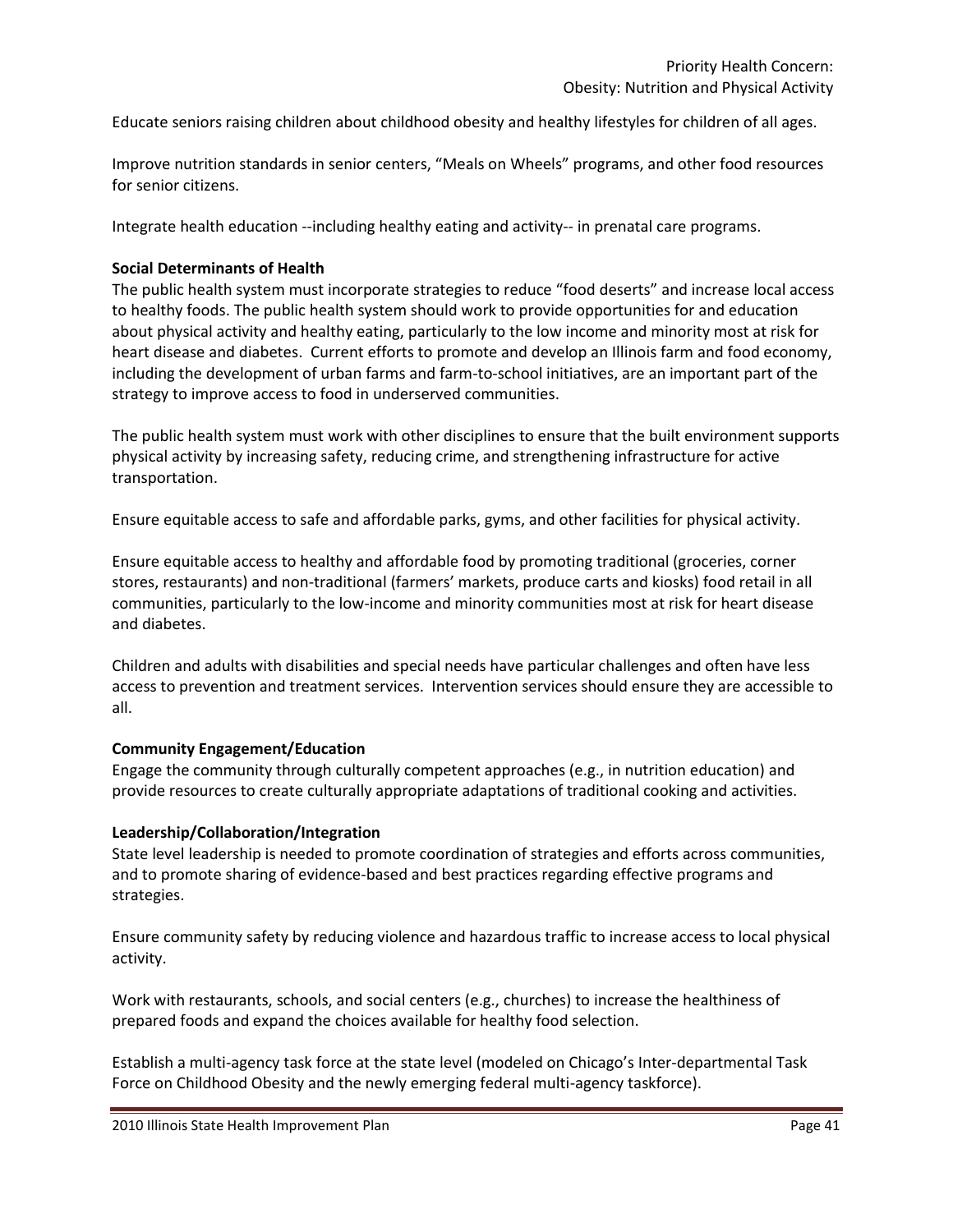Coordinate with the Illinois Food, Farms and Jobs Council on development of strategies to improve access to fresh foods, especially in underserved areas/food deserts.

In an effort to foster obesity prevention and management, build capacity and provide support to local health departments and other components of the public health system to address healthy lifestyle promotion.

Align incentives to promote healthy behaviors through enhanced physician and clinical service reimbursements. Engage physicians and health care providers to develop systems to help families to improve nutrition and physical activity and to reduce obesity. Such practices should foster coordinated models of care that use: care coordinators, nutritionists, and mental health services; electronic health records to determine BMI, waist circumference, etc; and data management systems and health information exchange to support surveillance to inform practice and public health policies regarding obesity and health.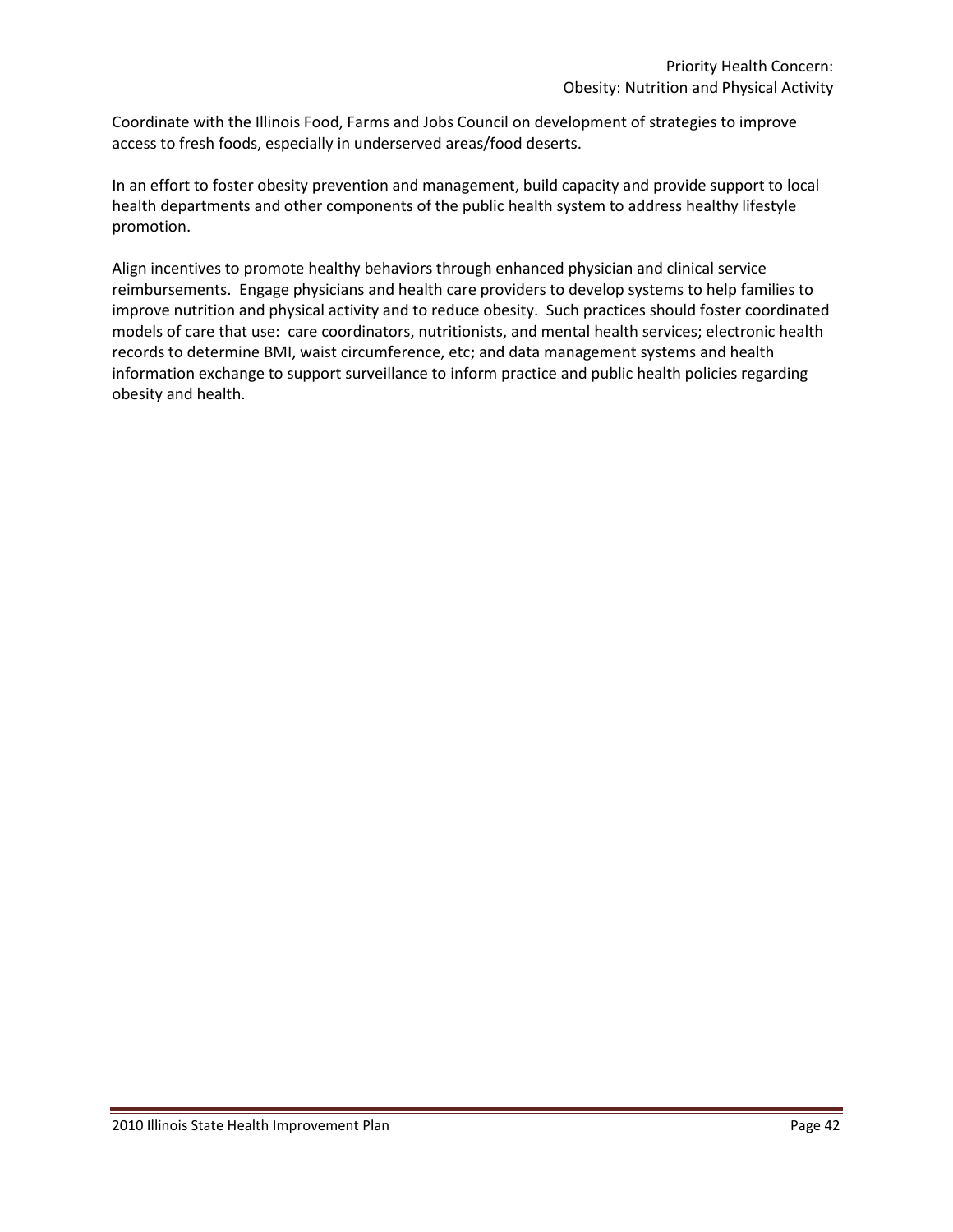# **PRIORITY HEALTH CONCERN -ORAL HEALTH**

Good oral health is important to overall health. Poor oral health is a risk factor for chronic diseases such as heart disease and diabetes. The public health system should ensure:

- Access to preventive oral health services.
- Screening and treatment for oral cancers and other oral health related conditions.

#### **Strategic Issue**

How can the Illinois public health system monitor priority health concerns and risk factors and implement effective strategies to reduce them?

#### **Long-term Outcome**

1. Increase the proportion of adults and children dental preventive and treatment services each year, particularly among low-income and minority communities.

### **Intermediate Outcomes**

- Identify and address oral health needs of communities and gaps in sources of care, through federally qualified health centers and other community resources.
- Provide adequate reimbursement for oral health services in publicly funded programs.
- Leverage workforce initiatives and workforce policy issues to improve access to oral health care services in underserved communities.

#### **Long-term Outcome**

2. Reduce the incidence of oral health related conditions in the Illinois population.

### **Intermediate Outcomes**

- Increase the detection of oral and pharyngeal cancers at the earliest stage and assure improved quality/standardization of these examinations administered by oral health care providers and promote screenings by other health care providers.
- Increase the proportion of children, adolescents, and adults who receive treatment for dental caries and periodontal disease.

### **Health Care Reform/Policy**

Title I of the health reform legislation requires qualified health plans to offer pediatric oral care as an essential health benefit. Title IV has a number of oral health provisions, including that school-based health centers are required to provide referral to and follow-up for oral health services. A national oral health care prevention education campaign is established with a special focus on children, pregnant women, parents, elderly, individuals with disabilities, and ethnic and racial minorities. Demonstration grants also will be awarded to show the effectiveness of dental caries disease management. As part of updating national oral health care surveillance activities, the Pregnancy Risk Assessment Monitoring System (PRAMS) will be updated as it relates to oral health care. The National Health and Nutrition Examination Survey will include tooth-level surveillance. Title V addresses workforce needs for access to oral health care, through study by the National Health Care Workforce Commission and training for general, pediatric, and public health dentistry.

Mobile clinics can be deployed to improve access in underserved communities.

### **Health Across the Lifespan**

Provide oral health care services in long-term care facilities to ensure continuity of care across the lifespan. Engage organizations serving seniors to promote oral and pharyngeal cancer screening among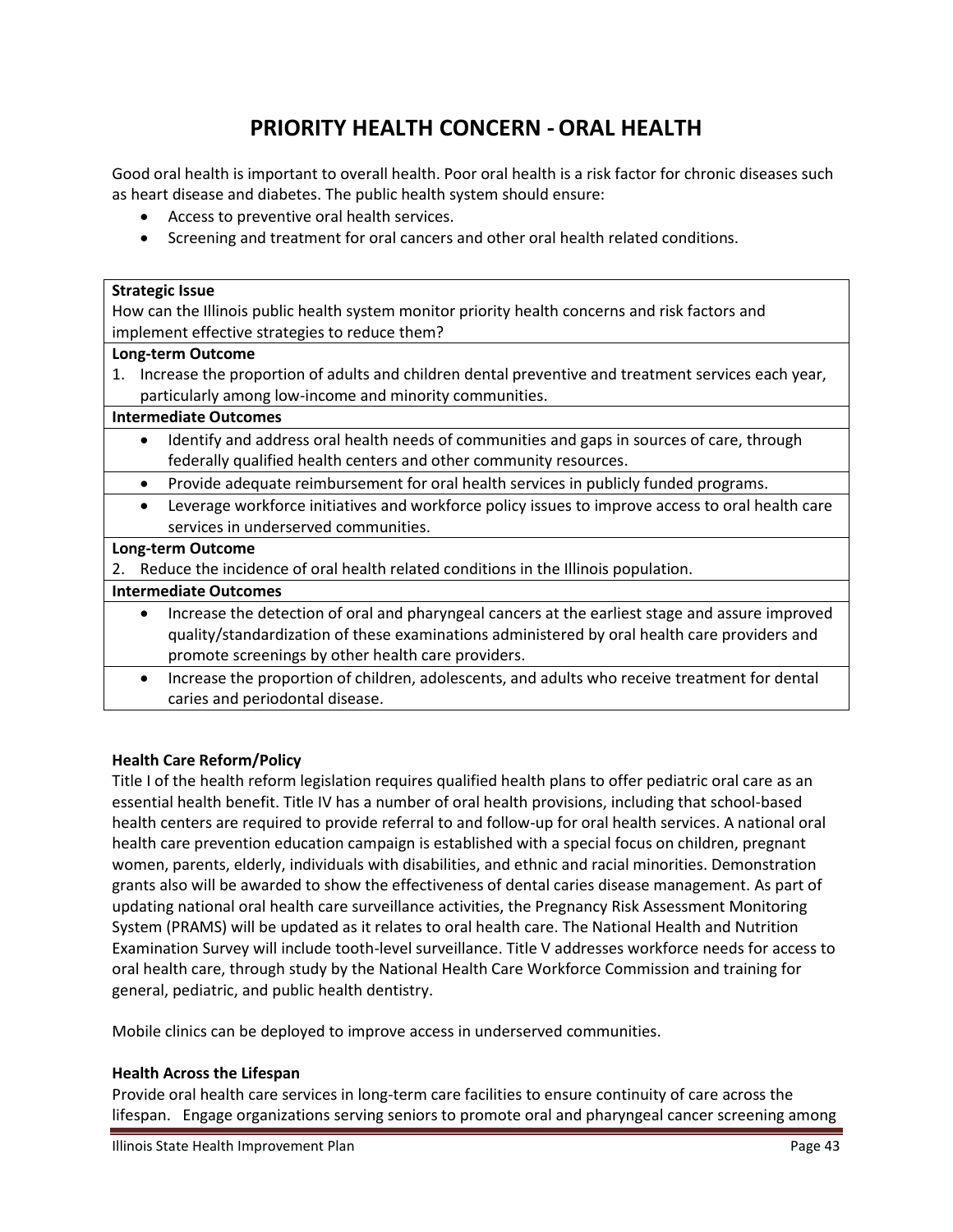older adults. Promote early detection of caries in preschool and school-aged children through school/community provider partnerships. Increase the proportion of school-based health centers with an oral health component offering comprehensive services, such as dental sealants, topical fluoride, dental care, and oral health education.

Promote/provide oral health care services to pregnant women and women of childbearing age to reduce the incidence of prematurity and infant mortality associated with poor oral health.

### **Social Determinants of Health**

Low-income, minority, and rural communities have limited access to oral health services. The public health system must ensure affordable cost and equitable access to oral health care. Access issues include both limited sources of care and lack of oral health coverage for services. Coverage for oral health care should be increased through expanding Medicaid coverage and increasing rates, and incentives should be implemented to promote oral health care for the elderly and people with disabilities.

Children and adults with disabilities and special needs have particular challenges and often have less access to prevention and treatment services. Intervention services should ensure they are accessible to all.

### **Community Engagement/Education**

Increase engagement, connectedness, and collaboration between community groups that have oral health objectives in their action agendas, children's and children's health advocacy groups, faith-based health-focused initiatives, colleges of dentistry, and local health departments to effectively promote, educate, and advocate for oral health care services at the local level. Utilize community prevention and health education strategies to reduce risk factors for oral and pharyngeal cancers, such as tobacco use.

### **Leadership /Collaboration/Integration**

The Illinois Department of Public Health's Oral Health Plan is an important resource that should be utilized to inform and guide work on the SHIP Oral Health priority.

Increase the public's knowledge about the importance of oral health care, including knowledge about the connections between oral health and chronic disease, such as heart disease, diabetes, and other negative health outcomes.

Increase statewide collaboration and integration of organizations devoted to oral health care issues to unite leadership and share resources in achieving Illinois oral health goals. Promote collaboration between primary care and oral health care providers to ensure that oral health is promoted in primary care settings, particularly for children.

Identify and make use of a variety of community-based strategies to deliver oral health care.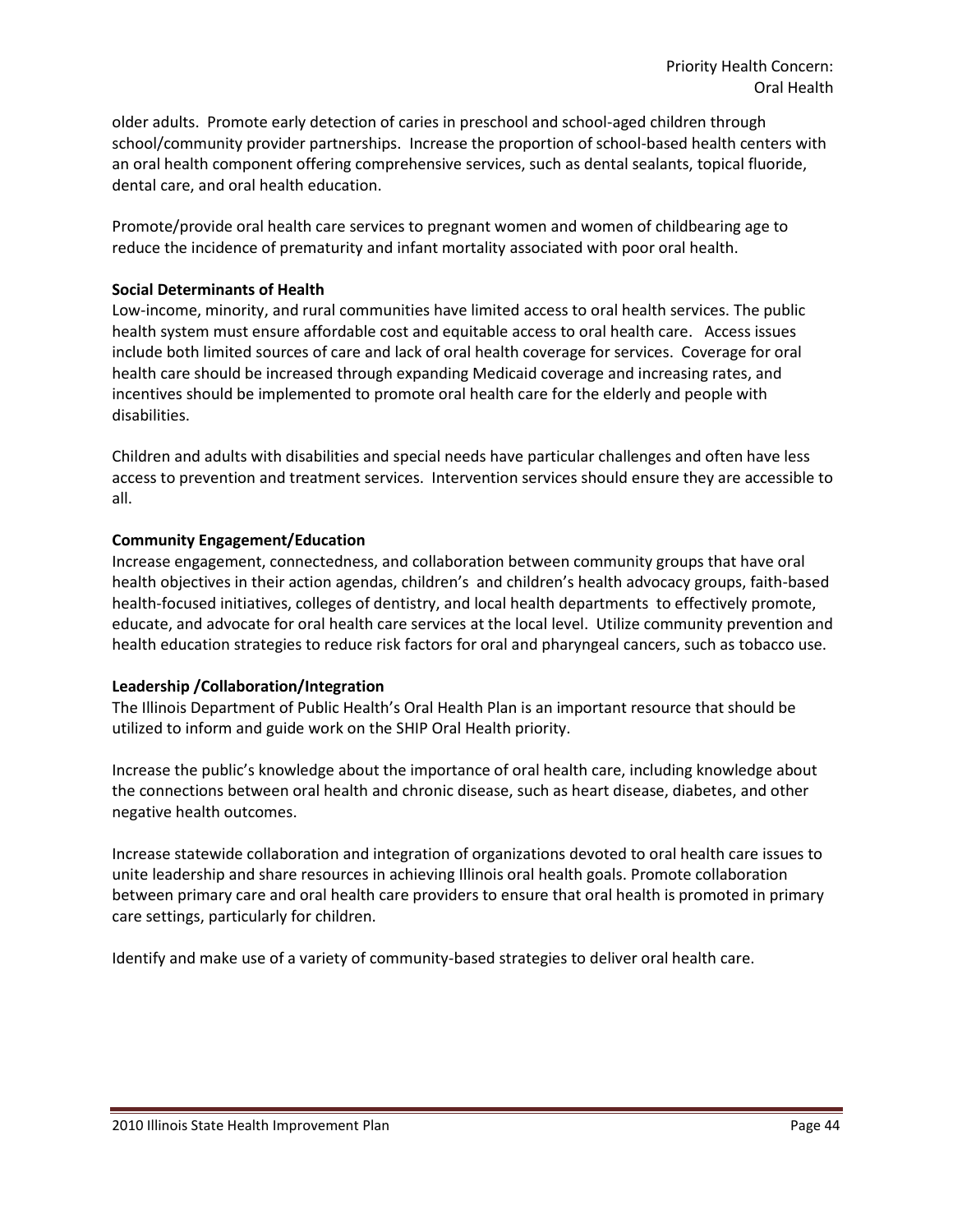# **PRIORITY HEALTH CONCERN- PATIENT SAFETY AND QUALITY**

Patient injury in the health care system is preventable.

The public health system should:

 Engage the health care system in implementing processes that promote safety and reduce errors.

| <b>Strategic Issue</b>                                                                                   |  |  |  |  |
|----------------------------------------------------------------------------------------------------------|--|--|--|--|
| How can the Illinois public health system monitor priority health concerns and risk factors and          |  |  |  |  |
| implement effective strategies to reduce them?                                                           |  |  |  |  |
| <b>Long-term Outcome</b>                                                                                 |  |  |  |  |
| Increase patient safety and reduce medical errors across the health care sector.<br>1.                   |  |  |  |  |
| <b>Intermediate Outcomes</b>                                                                             |  |  |  |  |
| Reduce incidence of health care associated infections by implementing the state plan.                    |  |  |  |  |
| Reduce patient mortality at health care institutions by lowering the overuse, underuse, and<br>$\bullet$ |  |  |  |  |
| misuse of invasive and unnecessary medical procedures.                                                   |  |  |  |  |
| Eliminate "never events" from occurring in hospitals and other medical settings.<br>$\bullet$            |  |  |  |  |
| Reduce medication errors and patients' unintentional misuse of medications.<br>$\bullet$                 |  |  |  |  |
| Expand the number of and promote best practices to increase patient safety.                              |  |  |  |  |
| Collect information on best practices and incidents of medical error.<br>$\bullet$                       |  |  |  |  |
| Promote the use of Web-based public and health care provider education strategies.<br>$\bullet$          |  |  |  |  |
| Increase the use of electronic prescribing by health care providers.                                     |  |  |  |  |
| Better inform the public about the potential dangers of over-the-counter medications.                    |  |  |  |  |
| Prevent misuse of prescription drugs among the elderly.                                                  |  |  |  |  |
| Improve quality in the health care system.<br>2.                                                         |  |  |  |  |
| <b>TBD</b>                                                                                               |  |  |  |  |
| TBD                                                                                                      |  |  |  |  |
|                                                                                                          |  |  |  |  |

### **Health Care Reform/Policy**

Patient safety and the reduction of medical errors is addressed in Title I of the health care reform bill as part of rewarding quality through market-based incentives and quality improvement programs in health benefit exchanges. Title III has numerous references to patient safety. It links payments to quality outcomes (including patient safety) under Medicare. A national strategy for quality improvements in health care is also established to improve the delivery of health care services, patient health outcomes, and population health. A program is also established to improve hospital readmission rates through the use of patient safety organizations. Patient safety programs are also noted for Medicare Advantage organizations.

The Illinois Department of Public Health's Center for Quality Improvement and Patient Safety will be central in addressing patient safety. Illinois should explore ways that efforts to increase patient safety can be integrated into any health care reform effort so that local efforts and resources can be optimized.

Use EHR adoption and HIE development to promote patient safety and quality.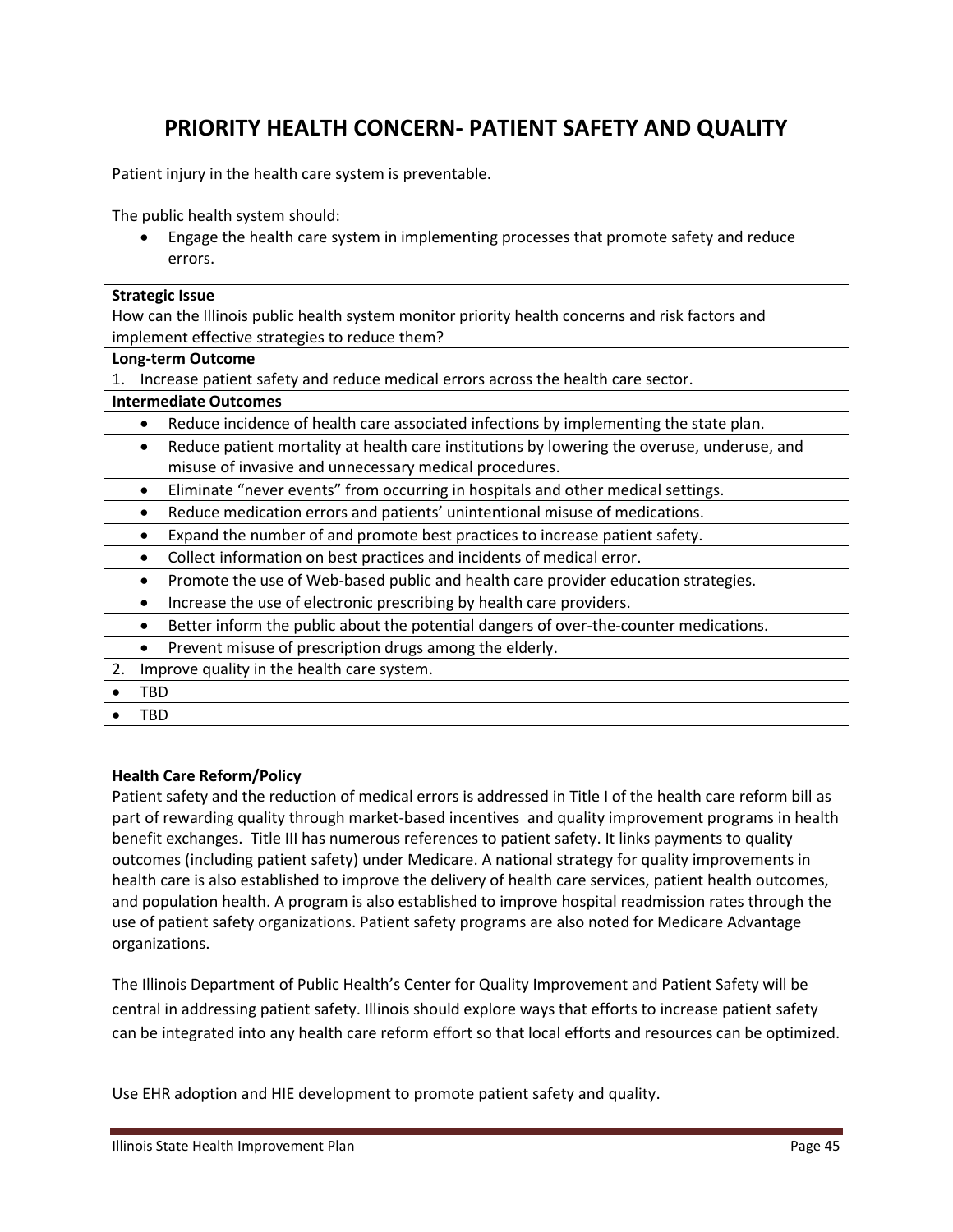### **Health Across the Lifespan**

While medical errors can occur throughout the lifespan, the elderly are at heightened risk because of their heavy use of the health system and because health literacy among the elderly is low. Children are particularly vulnerable to medication errors due to various system factors, including dosage miscalculations by health care providers, parents, and caregivers.

### **Social Determinants of Health**

Health literacy among consumers of health care is a key factor in their being able to avoid misuse of medications. Health care providers must improve their cultural and linguistic communications skills in order to reduce medical errors among limited English proficient individuals.

### **Community Engagement/Education**

Efforts to increase patient safety and quality will be more effective when they engage the community organizations in high-risk communities. Community organizations can guide the development and implementation of culturally and linguistically appropriate interventions.

### **Leadership/Collaboration/Integration**

The issues of patient safety and quality are beginning to develop strong leadership in the public health system at the state level, but these efforts would benefit from more resources and stronger linkages to statewide and local agencies and organizations.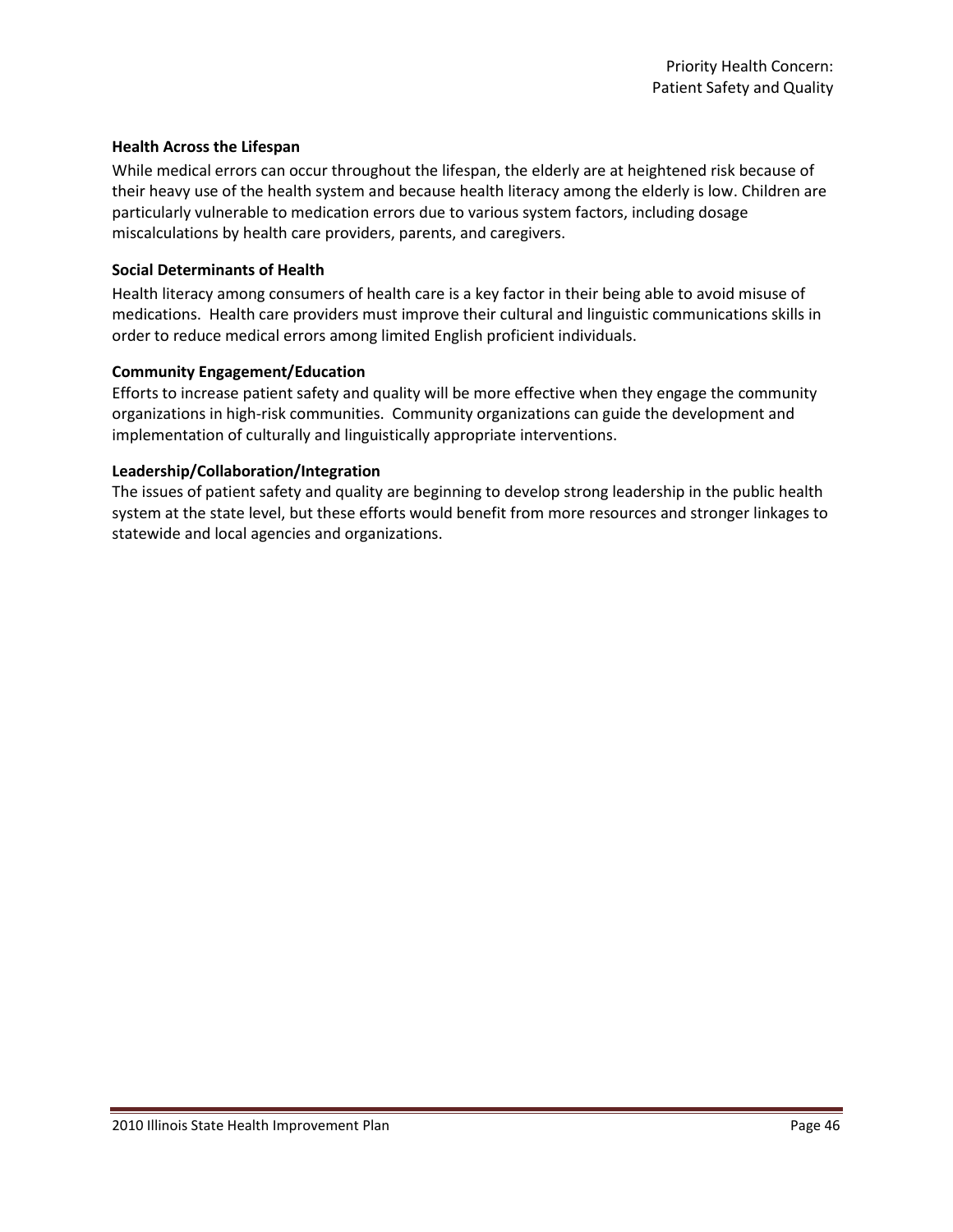# **PRIORITY HEALTH CONCERN –UNINTENTIONAL INJURY**

The leading cause of death among children and adolescents is injury. Unintentional injury is preventable.

The public health system should:

- Promote personal safety devices and safe habits at work, in the home, and for automobiles, motorcycles, and bicycles.
- Identify mechanisms through which injury can be prevented.

### **Strategic Issue**

How can the Illinois public health system monitor priority health concerns and risk factors and implement effective strategies to reduce them?

### **Long-term Outcome**

1. Reduce the occurrence of unintentional injury.

### **Intermediate Outcomes**

- Promote the use of motorcycle helmets and safe use of motorcycles.
- Increase the use of bicycle helmets; promote safe bicycling among bicyclists and automobile drivers.
- Decrease the rate of unsafe driving (driving while under the influence of alcohol, cell phone use, texting), by adolescents and adults.
- Increase the use of child restraint seats in cars, particularly booster seats for children between 5 and 8 years of age.
- Increase the use of smoke detectors and promote fire prevention in homes.
- Increase the number of local health departments that have an active unintentional injury prevention program for each age group.
- Establish a review by Child Fatality Review Team of 100 percent of all deaths to children (age 0- 17) from external causes (intentional and unintentional injury) and use the data to identify prevention needs.

### **Health Care Reform/Policy**

Title III of the health care reform legislation provides for health care delivery system research to improve quality, including a focus on minimizing distress and injury to the health care workforce. Assessing and reducing injury is highlighted in wellness programs for both the elderly via Medicare and the general workforce. Primary care training and enhancement includes injury control in Title V. Title VI allows for a nursing home compare Web site that lists injuries of residents in the facility. The Elder Justice Act addresses elder abuse, neglect and exploitation.

### **Health Across the Lifespan**

The risks of unintentional injury vary by age. Efforts to prevent unintentional injury are more effective if they are targeted for the age groups most at risk.

The leading cause of death among children and adolescents is injury, including motor vehicle and bicycle injuries, accidental drowning, and fire injury. Older adults are particularly vulnerable to falls.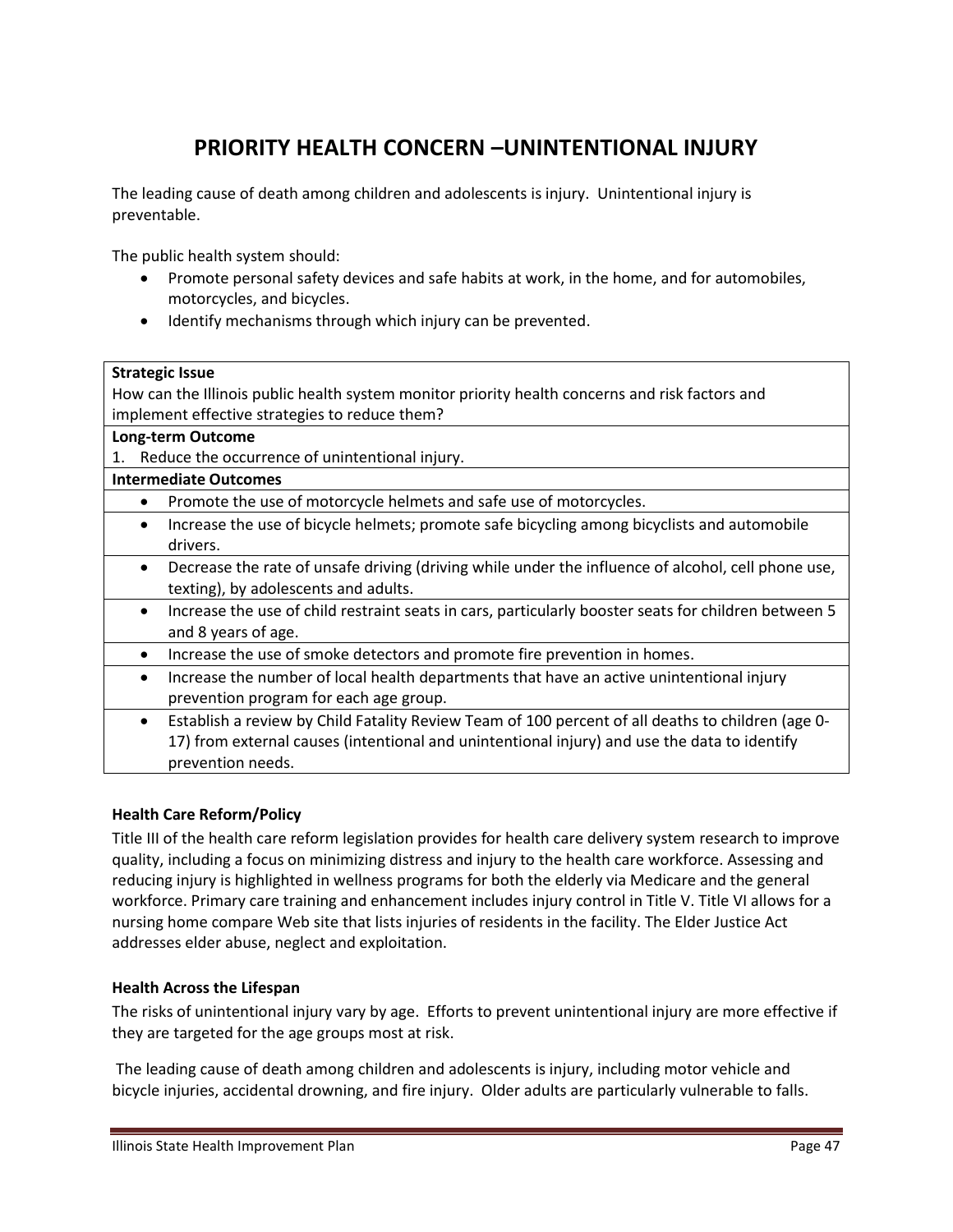### **Social Determinants of Health**

Individuals living in low-income communities (rural, suburban, or urban) are at heightened risk of certain unintentional injuries, such as falls, burns, scalding and drowning. Efforts to reduce injury are more effective when they take into account the specific risks posed in the individual's environment.

Children and adults with disabilities and special needs have particular challenges and often have less access to prevention and treatment services. Intervention services should ensure they are accessible to all.

### **Community Engagement/Education**

Efforts to reduce unintentional injuries will be more effective when they engage the community organizations in high-risk communities. Community organizations can guide the development and implementation of culturally and linguistically appropriate interventions.

### **Leadership/Collaboration/Integration**

The issue of unintentional injury is beginning to develop strong leadership in the public health system at the state level, but these efforts would benefit from more resources and stronger linkages to statewide and local agencies and organizations.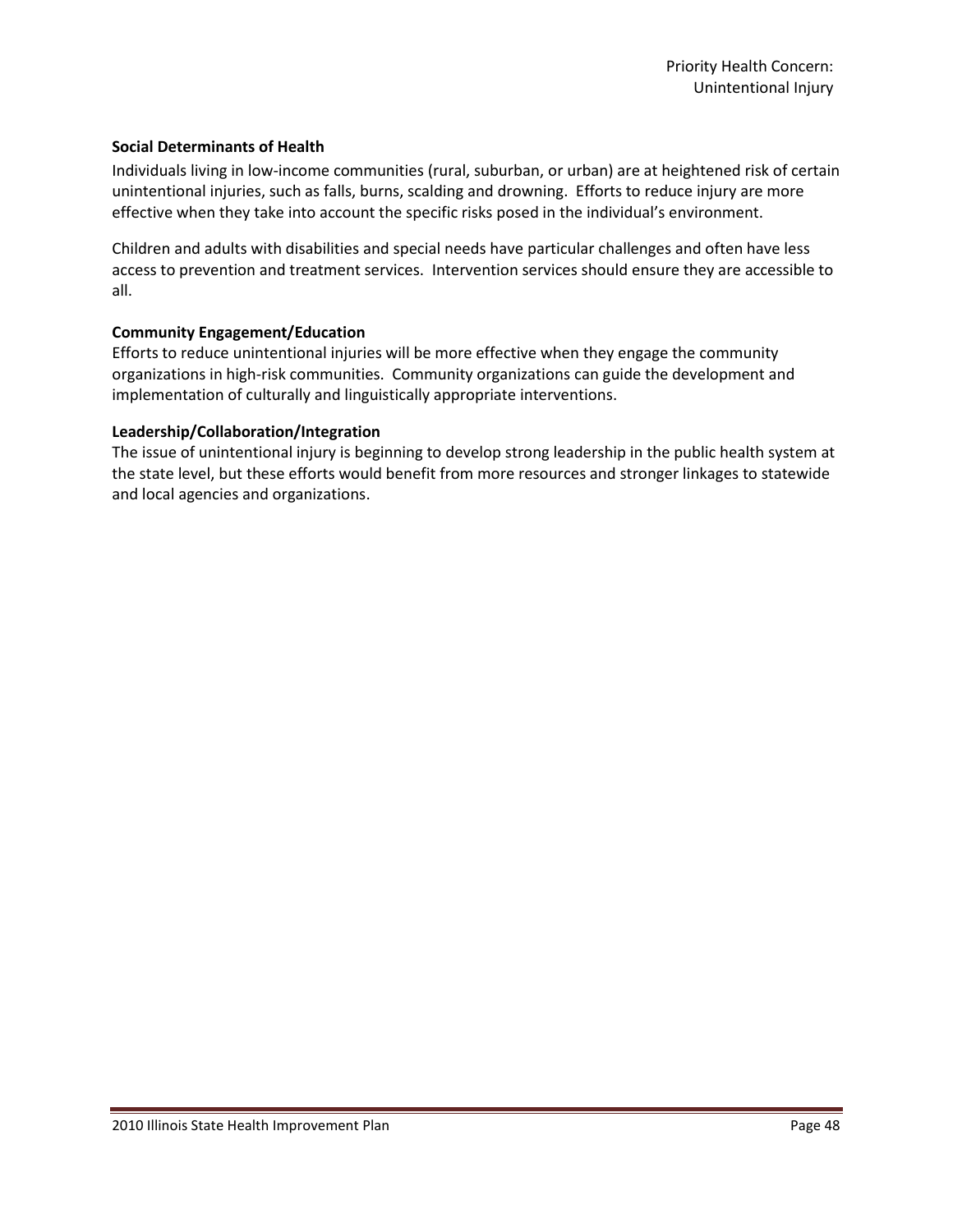# **PRIORITY HEALTH CONCERN – VIOLENCE**

Violence is a health concern as both a source of injury and mortality and, particularly for children exposed to violence, is a risk factor for chronic disease and substance abuse in adults. Lack of safety in communities is a social determinant associated with an array of health issues. The public health system should work to prevent all forms of interpersonal violence through:

- An increase in protective factors for safe and peaceful families and communities.
- A reduction of risk factors and implementation of early interventions.
- Collaborative implementation of evidence-based violence prevention strategies.

### **Strategic Issue**

How can the Illinois public health system monitor priority health concerns and risk factors and implement effective strategies to reduce them?

### **Long-term Outcome**

1. Reduce violence and exposure to violence.

### **Intermediate Outcomes:**

- Increase protective factors: 1) parent/caregiver knowledge and skills for fostering peaceful families and raising children to resist violence; and 2) social/emotional skills and pro-social attitudes related to building healthy, non-violent relationships and community connectedness among youth.
- Reduce risk factors and mediate the impact of their consequences, including: 1)reducing the prevalence and ameliorating the consequences of adverse childhood experiences, including exposure to violence, that contribute to childhood trauma; and 2) increasing early intervention and treatment of mental health problems associated with violence and aggression.
- Collect and utilize data on violence to develop interventions and systems approaches.
- Increase community collaborations that take a public health approach to violence prevention and utilize best-available evidence when developing and implementing strategies and programs.
- Reduce children's exposure to violence, maltreatment, and maltreatment fatalities.
- Reduce violence by current or former intimate partners.
- Reduce incidence of abuse/neglect of older persons.
- Reduce sexual assaults, physical assaults, and homicides.
- Reduce physical fighting and weapon carrying among adolescents.
- Reduce the prevalence and ameliorate the consequences of adverse childhood experiences that contribute to childhood trauma.

### **Health Care Reform/Policy**

The following elements of the national health care reform legislation have direct implications for violence prevention efforts in Illinois and the state needs to be prepared to take advantage of these opportunities:

- Funds for expansion of home visiting program. These programs contribute to reductions in child abuse and neglect, and to increases in positive parenting skills.
- Funds to promote evidence-based prevention programming, which, presumably, will include violence prevention.
- Better data collection on health disparities. Violence, particularly homicide, disproportionately impacts young people of color in low-income communities.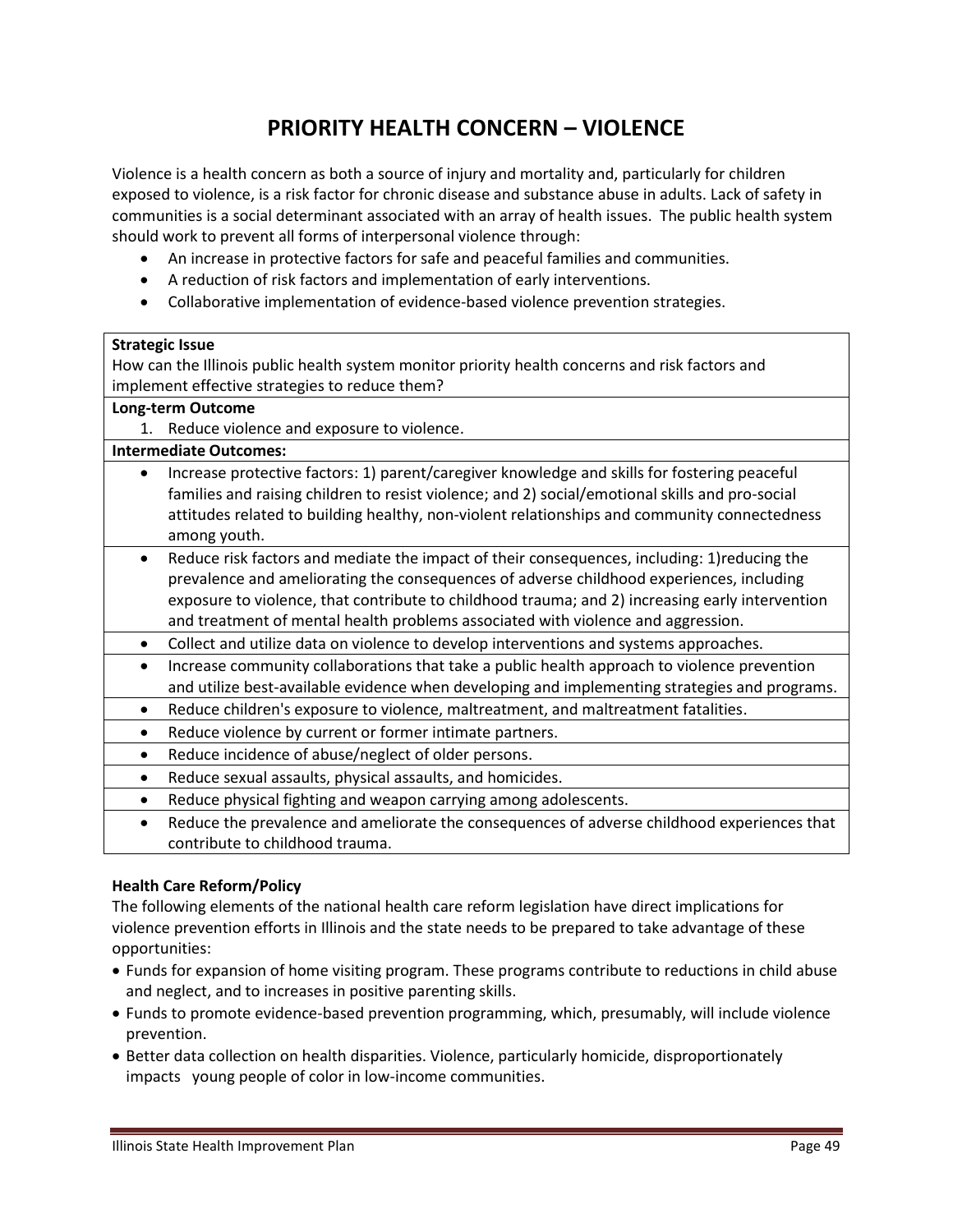Title II expands the home-visitation program, which is targeted in communities with high concentrations of domestic violence as well as the prevention of child abuse. The National Prevention, Health Promotion and Public Health Council in Title IV also prioritizes the prevention of domestic violence. The Elder Justice Act focuses on the prevention of abuse of the elderly.

State and local policies, in addition to addressing issues, such as illegal firearms, and resources for prevention, also should serve to reduce the underlying conditions, including poverty, excess reliance on punishment and incarceration, and oppression, which significantly impact violence and its disproportionate impact on minority racial and ethnic groups.

### **Health Across the Lifespan**

Violent behavior is significantly influenced by the developmental life course and the exposure to risk and protective factors that change over time. Effective violence prevention efforts should begin in early childhood and continue throughout adolescence and adulthood. Special attention should be paid to critical life developmental stages, such as early childhood, adolescence, early adulthood/childbearing years, and old age, which are critical periods for reducing risks of child abuse and exposure to violence, early aggression, youth violence, domestic violence, and elder abuse. In addition, there should be attention to critical periods for promoting protective factors that increase resiliency, such as social and emotional skills, positive youth development, and availability of trauma-informed early intervention and mental health treatment services across the lifespan.

### **Social Determinants of Health**

A number of social determinants of health have been proven to have a significant impact on violent behavior. These determinants include poverty and unemployment, community cohesion and resource availability, adverse childhood experiences, safe affordable housing, safety of public places, and racial and gender discrimination. A comprehensive public health approach to violence prevention requires strategies and programs be implemented that address these social determinants.

Children and adults with disabilities and special needs have particular challenges and often have less access to prevention and treatment services. Intervention services should ensure they are accessible to all.

### **Community Engagement**

Broad, multi-sector community engagement is key to successfully preventing violence and promoting health and safety. The community includes community-based organizations, health and human service providers, educators, law enforcement, residents, grassroots activists, the faith community, and local businesses. Their input, engagement, and leadership help ensure that planning, programming, and policies will meet their community's unique needs, support local community priorities, build on existing efforts, and enhance outcomes. Engaging community members also can help build the capacity of individuals and organizations to forge solutions for their community. Furthermore, because violence prevention is an ongoing and long-term effort, community members can help maintain political will as elected leadership changes.

Resources and policies are particularly needed to ensure the safety of women and children fleeing domestic violence.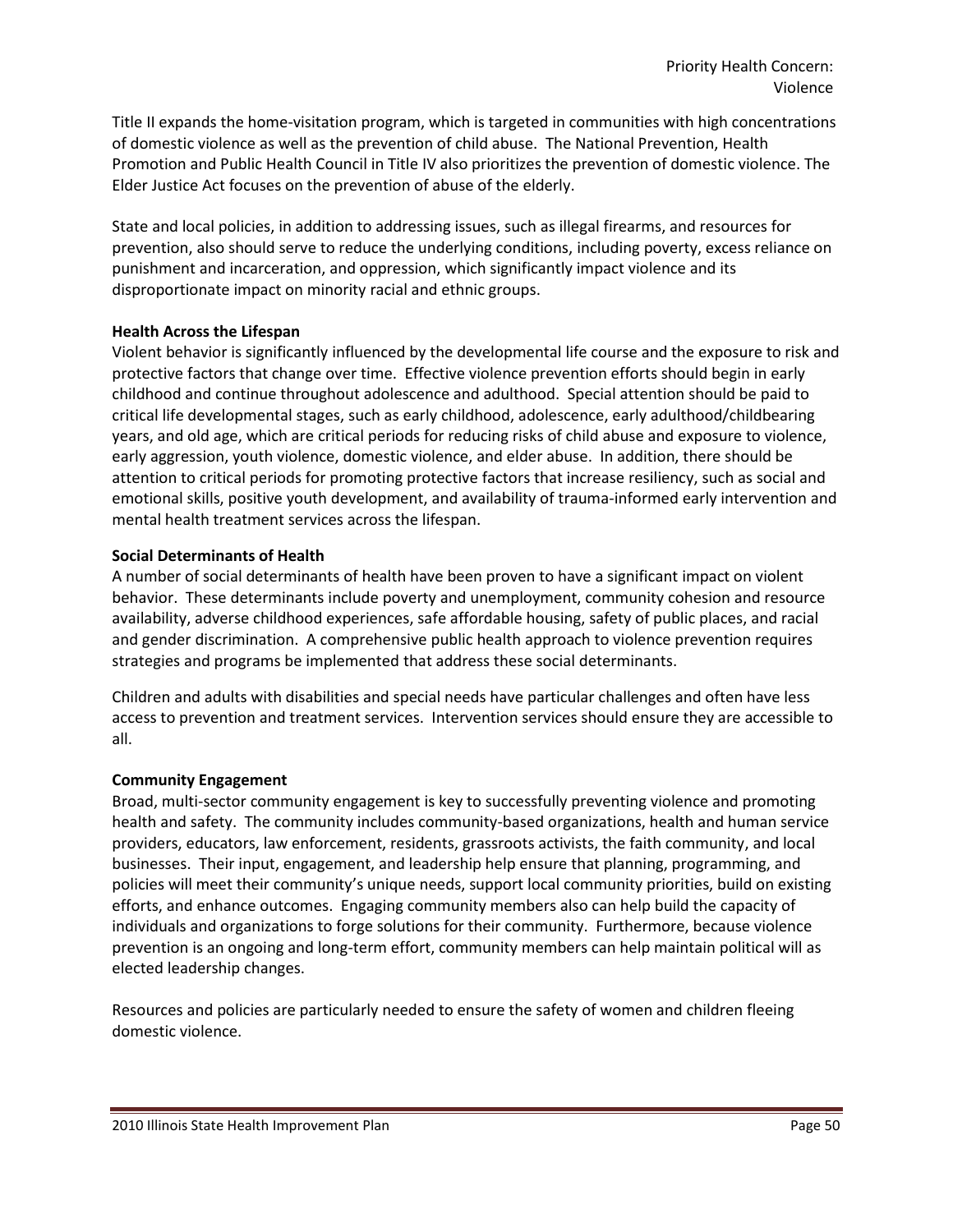### **Leadership/Collaboration/Integration**

Preventing violence and promoting health and safety requires participation and leadership from a wide range of partners. Multi-sector collaboration is needed at the national, state, and local level that integrates prevention and promotion efforts to address multiple risk behaviors (e.g., substance abuse, teen pregnancy, bullying) as well as multiple risk and protective factors associated with violence. Such collaborations require dedicated staff and resources to ensure the necessary functions of collaboration, coordination, integration, and networking are carried out in an organized and sustainable manner.

Violence is a critical issue on college campuses, and it is important to engage higher education in the development of solutions and interventions.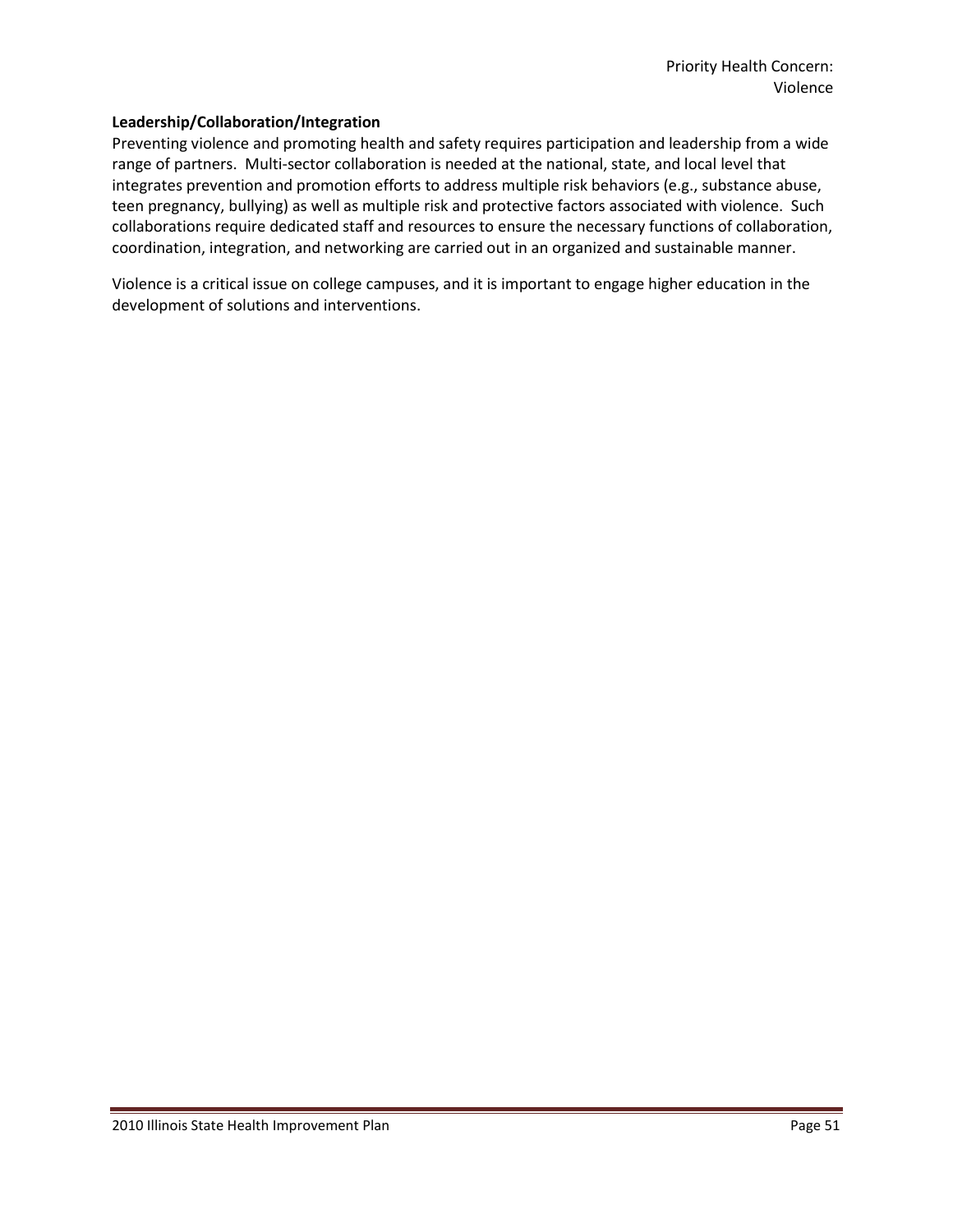### Access<sup>2</sup>

The potential for or actual entry of a population into the health system. Entry is dependent upon the wants, resources, and needs that individuals bring to the care-seeking process. The ability to obtain wanted or needed services may be influenced by many factors, including travel, distance, waiting time, available financial resources, and availability of a regular source of care.

### Access to Care

Accesses to care problems include lack of access for health, mental health, dental, vision, and specialty services and prevention education. The affordability of and ability to pay for care, which are tied to health insurance difficulties, are also prominent access to care issues. Other issues include limited outreach services, the relationship between malpractice rates and the loss of physicians, the ability to navigate the system, the lack of community-based services, and long wait times for services.

### **Accountable Care Organizations**<sup>3</sup>

Current health reform debate has led to the consideration of Accountable Care Organizations (ACOs) as a measure to combat high health care expenditures. ACOs can generally be defined as a local entity and a related set of providers, including at least primary care physicians, specialists, and hospitals, that can be held accountable for the cost and quality of care delivered to a defined subset of traditional Medicare program beneficiaries or other defined populations. The primary ways the entity would be held accountable for its performance are through changes in traditional Medicare provider payment featuring financial incentives for superior performance based on comprehensive

 $\overline{\phantom{a}}$ 

quality and spending measurement and monitoring. Public reporting of cost and quality information to affect public perception of an ACO's worth is another way of holding the ACO accountable for its performance

### **Adverse Childhood Experiences (ACE)**<sup>4</sup>

Childhood abuse, neglect, and exposure to other traumatic stressors. The ACE Study uses the ACE Score, which is a count of the total number of ACE respondents reported. This score is composed of exposure to the following conditions during childhood: abuse (emotional, physical, or sexual); neglect (emotional or physical); or household dysfunction (including mother treated violently, substance abusing household member, mentally ill household member, parental separation or divorce, and incarceration of a member of the household). The State Health Improvement Plan (SHIP) process focused on the ACE's of abuse, neglect, mother treated violently, substance abusing household member, and mentally ill household member.

### **Advocacy**<sup>5</sup>

The process of supporting and enabling people to express their views and concerns, access information and services, defend and promote their rights, and explore choices and options. Advocates support and argue the case for service users and help them put across their point of view.

### **Bias**

l

Bias is to influence in an unfair way often based upon preconceived notions, judgment, or feelings toward an individual or group. Bias is dangerous by ignoring research and evidencebased decision-making. Bias can lead to ineffective health care delivery, limit access to care for groups, and disproportionately place burden upon certain populations leading to

<sup>2</sup> National Public Health Performance Standards Program (NPHPSP) Glossary,

www.cdc.gov/od/ocphp/nphpsp/documents/gl ossary.pdf

 $3$  Urban Institute

http://www.urban.org/publications/411975.ht ml

<sup>4</sup> CDC www.cdc.gov/nccdphp/ace/index.htm <sup>5</sup> Public Health Electronic Library (UK)

www.phel.gov.uk/glossary/glossaryAZ.asp?getl etter=A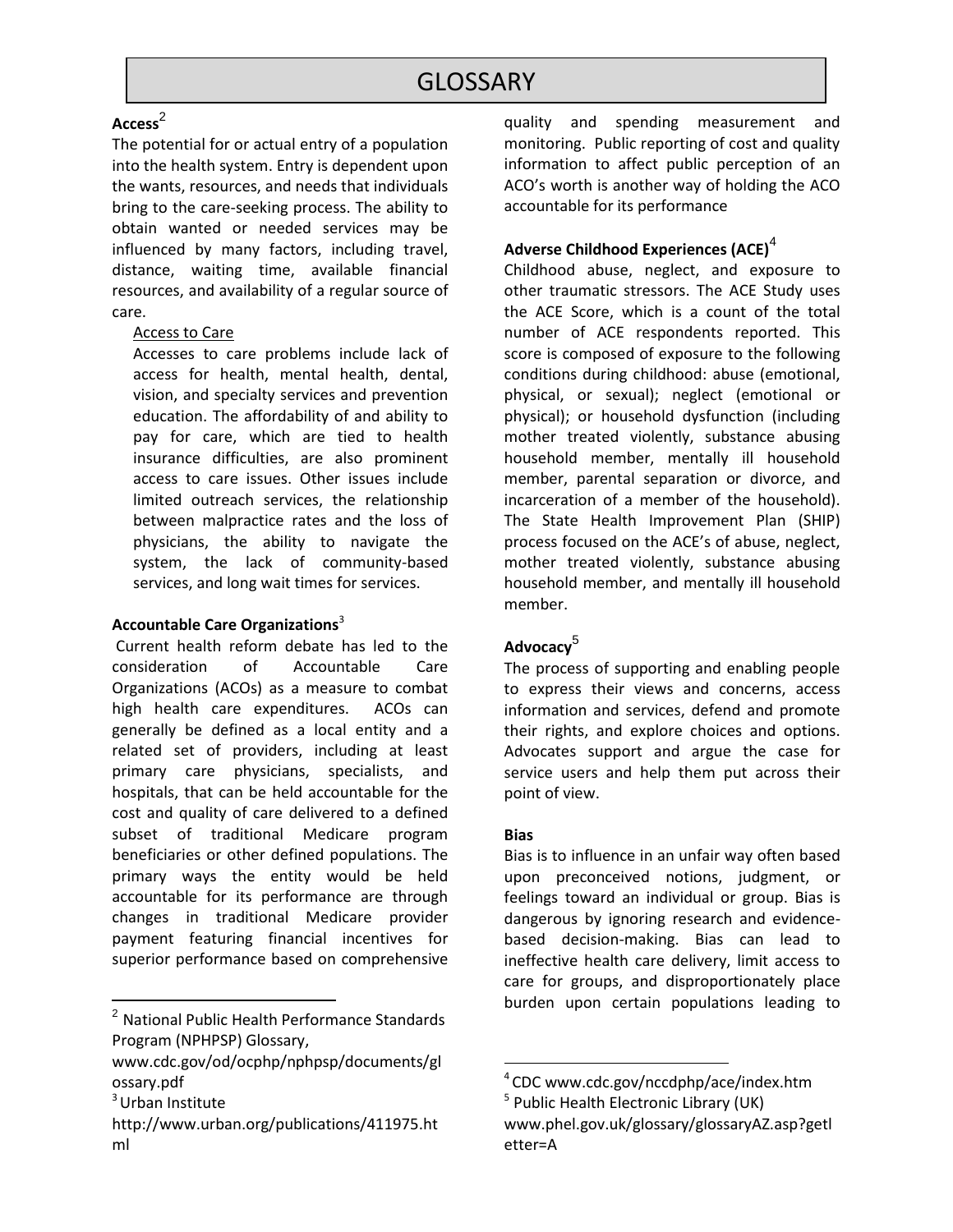health disparities, inequality, and increased morbidity/mortality.

### **Child Health Examination Surveillance System**

Child Health Examination Surveillance System (CHESS) is a proposed Illinois statewide data aggregation initiative slated to be operational in each school district under the Illinois State Board of Education to aggregate childhood BMI (Body Mass Index) data and make the data available to regional planners, public health authorities, health providers, and the community for policy development, health promotion, and program planning efforts.

## **Comprehensive Health Education** 6

Comprehensive health education is the combination of planned social actions and learning experiences based on current, scientifically proven information designed to enable people to gain control over the determinants of health and health behaviors, and the conditions that affect their health status and the health status of others. The planned social actions and learning experiences include modules to support an understanding of the biological, emotional, psychological, social and sexual components of health and behaviors leading to health. The ideal goal of comprehensive health education is to facilitate voluntary adaptations of behaviors conducive to health.

### **Cultural and Linguistic Effectiveness**

The capacity of an organization and its personnel to communicate effectively and convey information in a manner that is easily understood by diverse audiences, including persons of limited English proficiency, those who have low literacy skills or are not literate and individuals with disabilities. Individuals also must be effective in how to draw on the community-based values, traditions, and customs to work with knowledgeable persons

l

of and from the community in developing targeted interventions and communications. The combination of Cultural and Linguistic Effectiveness in health care allows for better health care delivery by providers, particularly for populations that experience cultural and linguistic barriers that drastically effect the ability of individuals and families to access vital health care services.

### **Determinants of Health**<sup>7</sup>

Direct causes and risk factors that, based on scientific evidence or theory, are thought to directly influence the level of a specific health problem. These may be defined as the "upstream" factors that affect the health status of populations and individuals. Roughly divided into the social environment (cultural, political, policy, economic systems, social capital, etc.), the physical environment (natural and built), and genetic endowment. The determinants of health affect both individual response (behavior and biology) and the prevalence of illness and disease.

### **Discrimination**

Is the unfair treatment of an individual or a group on the basis of prejudice and is considered to be a critical barrier in achieving optimal health for special populations. Issues related to achieving optimal health include alienation from the health system within minority communities, as well as linguistic and cultural barriers, such as the lack of translated materials and the lack of knowledge of culturally-influenced health practices in communities.

### **Electronic Health Record**<sup>8</sup>

The Electronic Health Record (EHR) is a longitudinal electronic record of patient health information generated by one or more

 $\overline{\phantom{a}}$ 

 $6$  Meeting Global Health Challenges, XIV World Health Conference of Health Education, World Health Organization, International Union for Health Education

<sup>&</sup>lt;sup>7</sup> NPHPSP Glossary

www.cdc.gov/od/ocphp/nphpsp/documents/gl ossary.pdf

<sup>&</sup>lt;sup>8</sup> Healthcare Information and Management Systems Society

http://www.himss.org/ASP/topics\_ehr.asp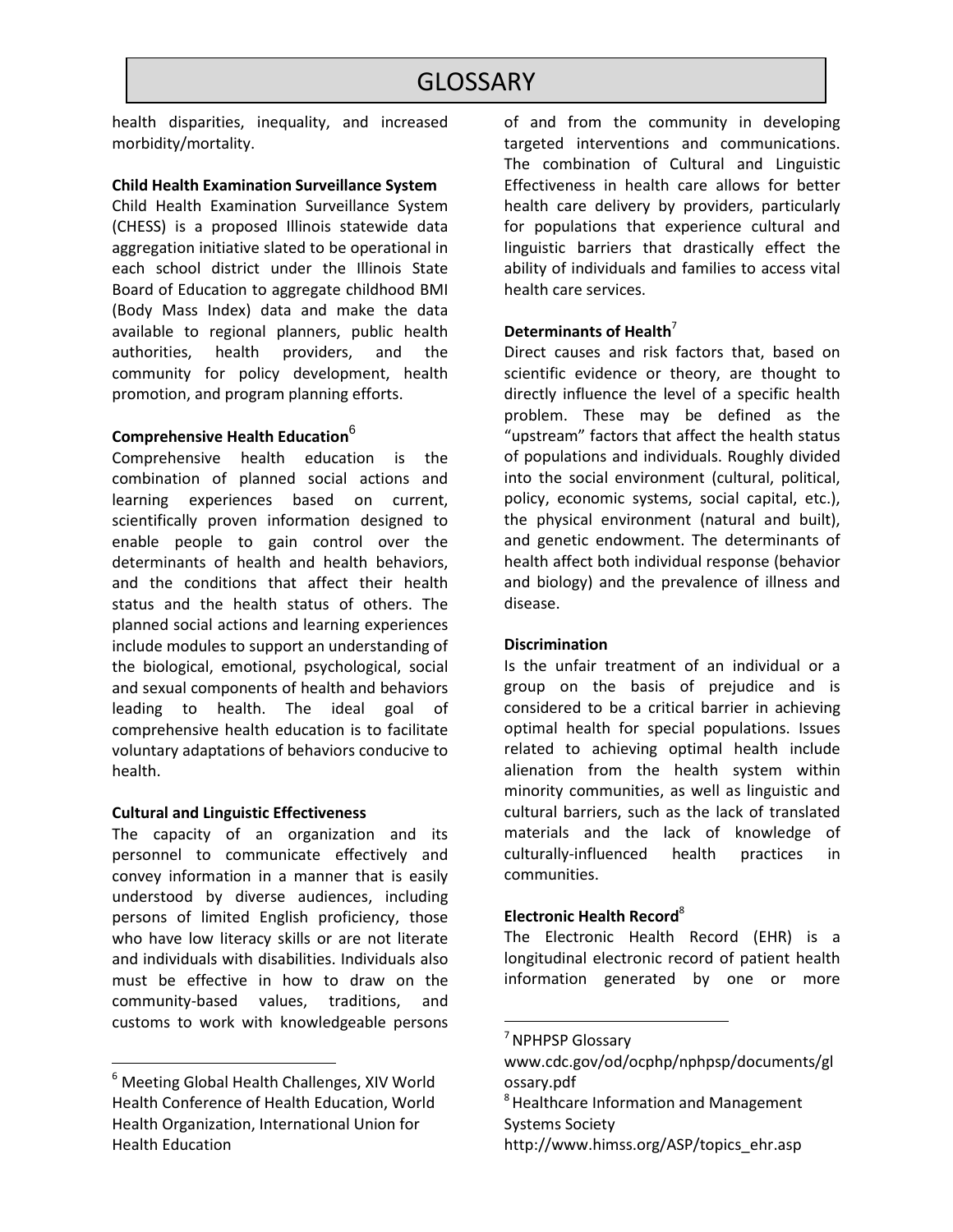encounters in any care delivery setting. Included in this information are patient demographics, progress notes, problems, medications, vital signs, past medical history, immunizations, laboratory data, and radiology reports. The EHR automates and streamlines the clinician's workflow. The EHR has the ability to generate a complete record of a clinical patient encounter, as well as supporting other care-related activities directly or indirectly via interface,including evidence-based decision support, quality management, and outcomes reporting.

#### **Evidence-based Practice**<sup>9</sup>

Evidence-based practice is the process of systematically reviewing, appraising, and using programs, policies or other practices that have been researched and found to be effective in achieving their desired goal.

### Health<sup>10</sup>

l

Health is a state of complete physical, mental, and social well-being and not merely the absence of disease or infirmity.

### **Health Care System**<sup>11</sup>

A system comprised of the health providers institutions, and resources that are accessed by individuals for their personal, clinical care, and health needs. Personal health care includes a system of primary and specialty health care providers (general practitioners, surgeons), mental health (therapists, counselors), oral health (dentists, hygienists), pharmaceutical (pharmacists), vision (optometrists), and others. (chiropractic, nutritionists, physical therapists), all with the primary purpose of improving the

personal health of an individual. The Health Care System also encompasses health insurance companies and payment models, allowing one to pay for their health care and also their access to personal health care within a system.

### **Health Disparities**

Health disparities are the differences in incidence, prevalence, mortality, and burden of diseases and other adverse health conditions that exist among specific population groups in the United States.

### **Healthy Home**<sup>12</sup>

A Healthy Homes concept is a comprehensive approach to addressing the broad range of housing deficiencies and hazards associated with unhealthy and unsafe homes. These hazards include environmental exposures (carbon monoxide, lead-based paint), rodent infestation, and risk of electrical incidents and/or fire – all significant sources of physical and physiological injury, leading to a detrimental health affects and lowered quality of life. This approach utilizes strategies that effectively identify, assess, prevent, and mitigate household hazards that lead to significant health problems.

### **Health Impact Assessment** <sup>13</sup>

Health impact assessment (HIA) is defined as a comprehensive methodology and tools by which a prospective program or policy can be assessed for its potential distributive effects on the health of a target population. HIA can be used to objectively evaluate the would-be health effects of a program or policy prior to construction or implementation. In doing so, HIA can provide recommendations to maximize positive health outcomes, while reducing adverse health outcomes and/or health disparities. The HIA process requires nontraditional stakeholders and partners also are involved in making decisions outside the realm of traditional public health domains, such as

 $\overline{\phantom{a}}$ 

<sup>&</sup>lt;sup>9</sup> CDC, Evidence-based Practice Centers www.ahrq.gov/clinic/epc/ and Association of State and Territorial Health Officials www.astho.org/?template=evidence\_based\_ph \_practice.html

 $\overline{10}$  World Health Organization

www.who.int/about/definition/en

<sup>&</sup>lt;sup>11</sup> World Health Organization, World Health Report 2000: Health Systems: Improving Performance, www.who.int/whr/en/

<sup>12</sup> CDC http://www.cdc.gov/healthyhomes/

<sup>&</sup>lt;sup>13</sup> CDC origin.cdc.gov/healthyplaces/hia.htm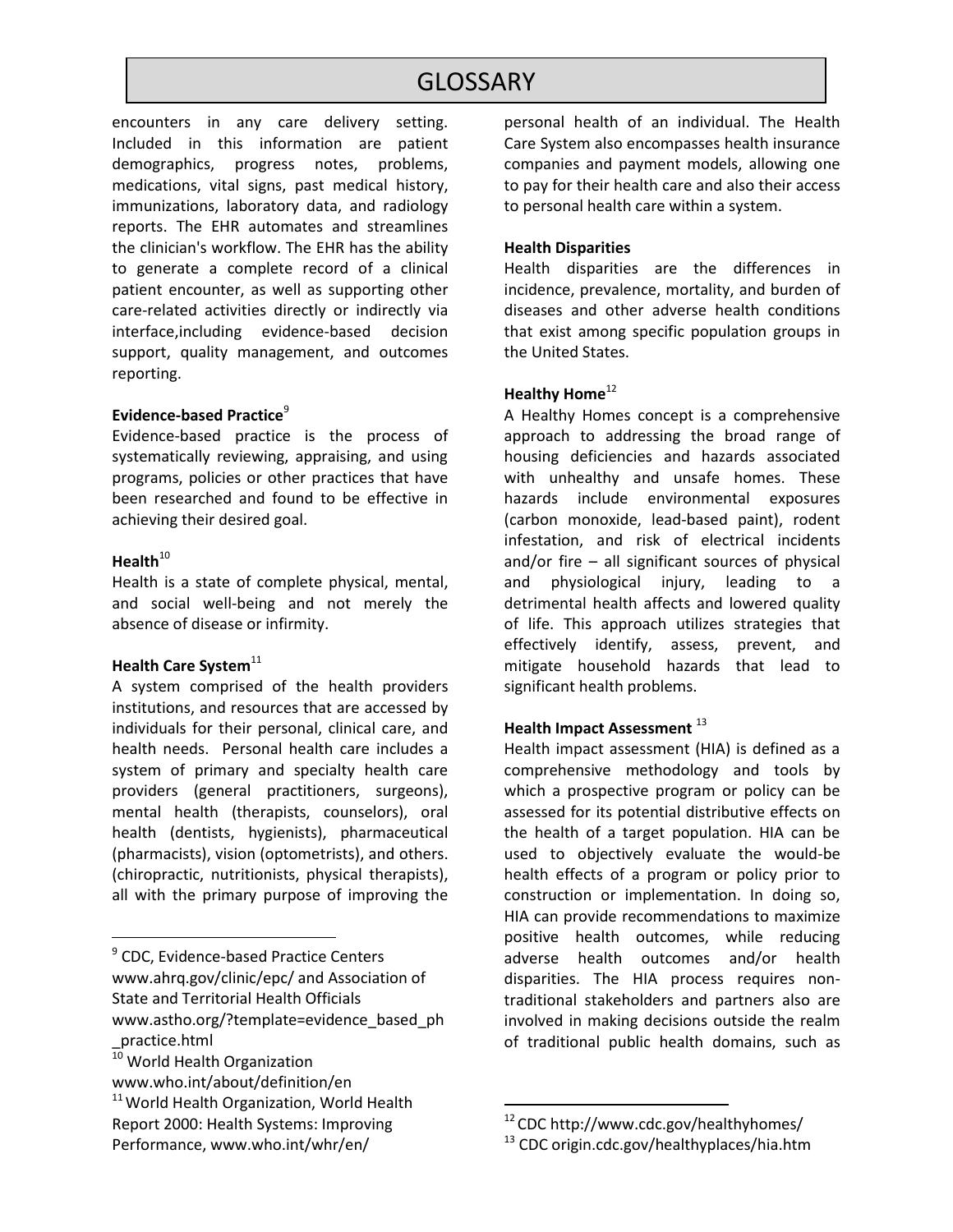transportation infrastructure and the built/natural environment.

### **Health Information Exchange**<sup>14</sup>

Health Information Exchange (HIE) provides the capability to electronically move clinical information among disparate [health care](http://en.wikipedia.org/wiki/Health_care) information systems while maintaining the meaning of the information being exchanged. The goal of HIE is to facilitate access to and retrieval of clinical data to provide safer, more timely, efficient, effective, equitable, patientcentered care. HIE is also useful to [public health](http://en.wikipedia.org/wiki/Public_Health) authorities to assist in [analyses of the health of](http://en.wikipedia.org/wiki/Clinical_surveillance)  [the population.](http://en.wikipedia.org/wiki/Clinical_surveillance) HIE systems facilitate physicians and clinicians meeting high standards of patient care through electronic participation in a patient's [continuity of care](http://en.wikipedia.org/wiki/Continuity_of_care_document) with multiple providers. HIE benefits also include reduced expenses associated with: duplicate tests, time involved in recovering missing patient information, paper, ink and associated office machinery, manual printing, scanning and faxing of documents, the physical mailing of entire patient charts, and manual phone communication to verify delivery of traditional communications, referrals and test results.

# **Health Promotion**<sup>15</sup>

The science and art of helping people change their lifestyle to move toward a state of optimal health. Optimal health is defined as a balance of physical, emotional, social, spiritual, and intellectual health. Lifestyle change can be facilitated through a combination of efforts to enhance awareness, change behavior, and create environments that support good health practices.

### **HITECH Act<sup>16</sup>**

 $\overline{\phantom{a}}$ 

Signed into law in February 2009, the federal Health Information Technology for Economic

<sup>14</sup> Illinois Health Information Exchange http://hie.illinois.gov/

and Clinical Health (HITECH) Act promotes the adoption and implementation of electronic health information exchange (HIE) and synonymous technology by health care providers. Under this act, health care providers are given incentives to incorporate and demonstrate the utility of HIE and electronic health records (EHR) in practice settings. This act also establishes provision for grants to fund training programs, provide IT support and facilitate the adoption of EHR by care providers.

### **Illinois Health Survey**<sup>17</sup>

The Illinois Health Survey in an initiative to create a broad-based health survey charged with providing a predictable, reliable stream of relevant data that describes the health status and health needs of Illinoisans of all ages. This multi-sector initiative emphasizes the collection of health data that is timely within two years, flexible in responding to changing health needs, accurate in informing public health on current health needs, and accessible to public health authorities and health care providers to aid health policy and program development.

#### **Multi-sector Partnerships**

Multi-sector partnerships are the collaboration of a variety of sectors or fields. In public health, multi-sector partnerships can include government public health officials, hospital administrators, legislators, health insurance agents, trade union representatives, physicians, and other professionals working in the health care field.

### **Never Events**<sup>18</sup>

The National Quality Forum (NQF) defines 27 serious and adverse reportable events in health care (SREs) that are termed as "never events." These events are considered to be rare medicalassociated errors that should never occur during the treatment of a patient. Examples of such errors include leaving a foreign object

<sup>17</sup> Illinois Health Survey

l

www.illinoishealthsurvey.org <sup>18</sup> National Quality Forum

www.qualityforum.org

<sup>&</sup>lt;sup>15</sup> American Journal of Health Promotion www.healthpromotionjournal.com

<sup>&</sup>lt;sup>16</sup> Health Information Technology for the Future of Health and Care healthit.hhs.gov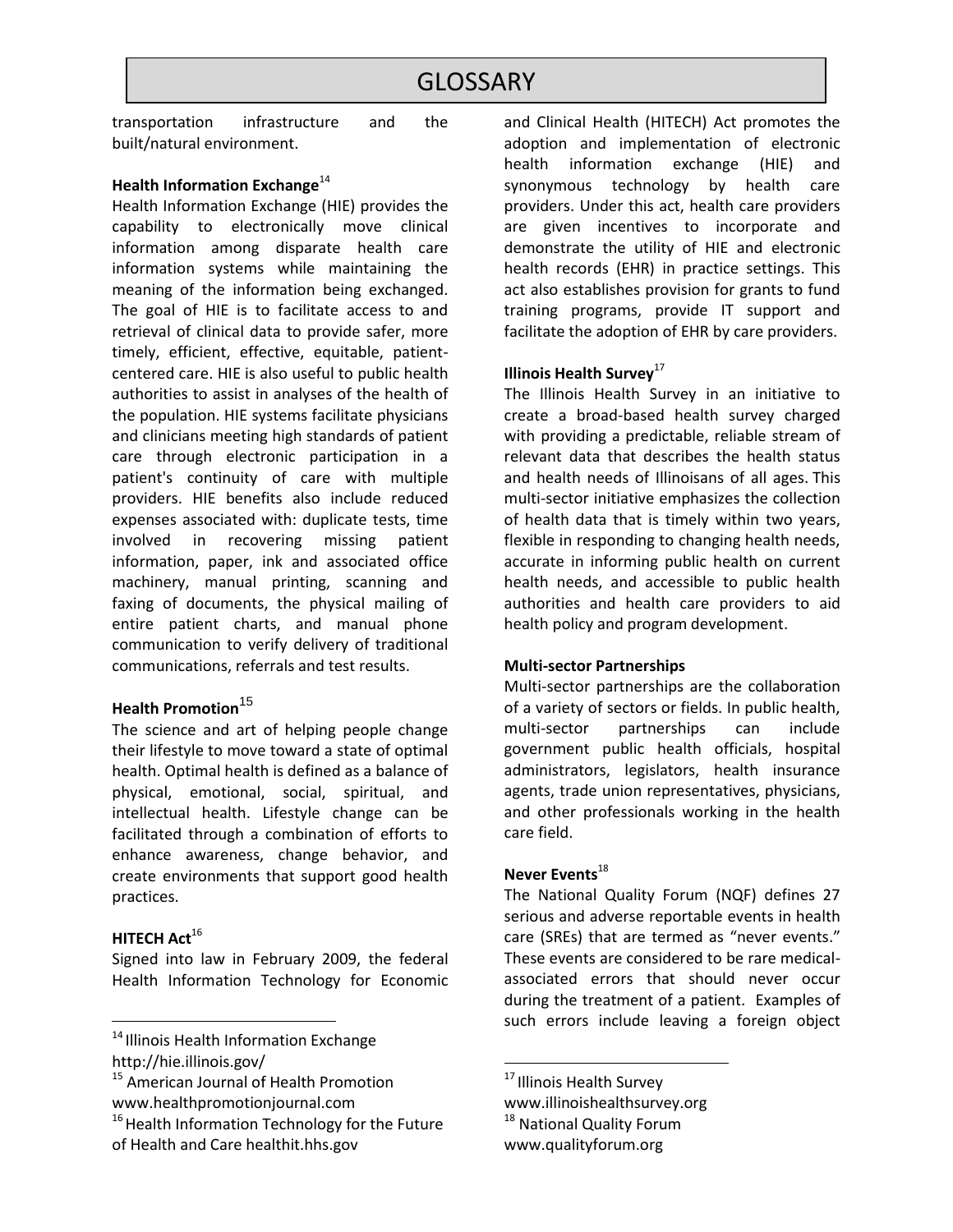inside a body during surgery, or performing surgery on the wrong body part and/or on the wrong patient, as well as discharging a newborn to the wrong parents.

### **Patient-centered Medical Homes**<sup>19</sup>

Patient-centered Medical Homes (PCMH) is described as the first point of contact for all patients engaging in the health care system. PCMH also encompasses comprehensive, integrated health care and services focusing on continuity of care, managing chronic health problems and illnesses, and prevention. Health professionals active in the continuum of primary care include general practice physicians, dentists, pharmacists, nurses, vision health practitioners, and other allied health professionals. PCMH also emphasizes and supports the use of Electronic Health Records (EHR) and Health Information Exchange (HIE) to facilitate care across health care providers.

#### **Point Source**

Point source is identified as a singly distinct and localized source of environmental (air, water, ground) pollution. While point source pollution has no geometric extent, the pollution can be traced back to a single source of origin.

### Prevention<sup>20</sup>

 $\overline{\phantom{a}}$ 

Prevention is a method of averting health problems (e.g., disease, injury) through interventions. Preventing and reducing the incidence of illness and injury may be accomplished through three mechanisms: activities reducing factors leading to health problems (primary); activities involving the early detection of, and intervention in the potential development or occurrence of a health problem (secondary); and activities focusing on the treatment of health problems and the

prevention of further deterioration and recurrence (tertiary). Selective prevention interventions are targeted to individuals or a sub-group of the population whose risk of developing disorders is significantly higher than average. The risk may be imminent, or it may be a lifetime risk. Conversely, universal prevention interventions address the health issues of the entire population that it targets without regard for individualized or specific health/risk-factors characteristic to sub-groups within the population. Universal preventative interventions are provided to everyone within the population, such as a school or community. A specific example can be an obesity prevention program that utilizes already established school-curricula within a community or even statewide to educate all school children on healthy eating.

### Provider<sup>21</sup>

A person, agency, department, unit, subcontractor or other entity that delivers a health-related service, whether for payment or as an employee of a governmental or other entity. Examples include hospitals, clinics, free clinics, community health centers, private practitioners, the local health department, etc.

### **Public Health**<sup>22</sup>

The science and the art of preventing disease, prolonging life, and promoting physical health and mental health and efficiency through organized community efforts toward a sanitary environment; the control of community infections; the education of the individual in principles of personal hygiene; the organization of medical and nursing service for the early diagnosis and treatment of disease; and the development of the social machinery to ensure to every individual in the community a standard of living adequate for the maintenance of health.

l

<sup>&</sup>lt;sup>19</sup> Patient-Centered Primary Care Collaborative www.pcpcc.net and American Academy of Family Physicians

http://www.aafp.org/online/en/home/member ship/initiatives/pcmh.html

<sup>&</sup>lt;sup>20</sup> Public Health Agency of Canada, www.phacaspc.gc.ca/vs-sb/voluntarysector/glossary.html

<sup>&</sup>lt;sup>21</sup> NPHPSP Glossary

www.cdc.gov/ocphp/nphpsp/documents/glossa ry.pdf

 $22$  Ibid.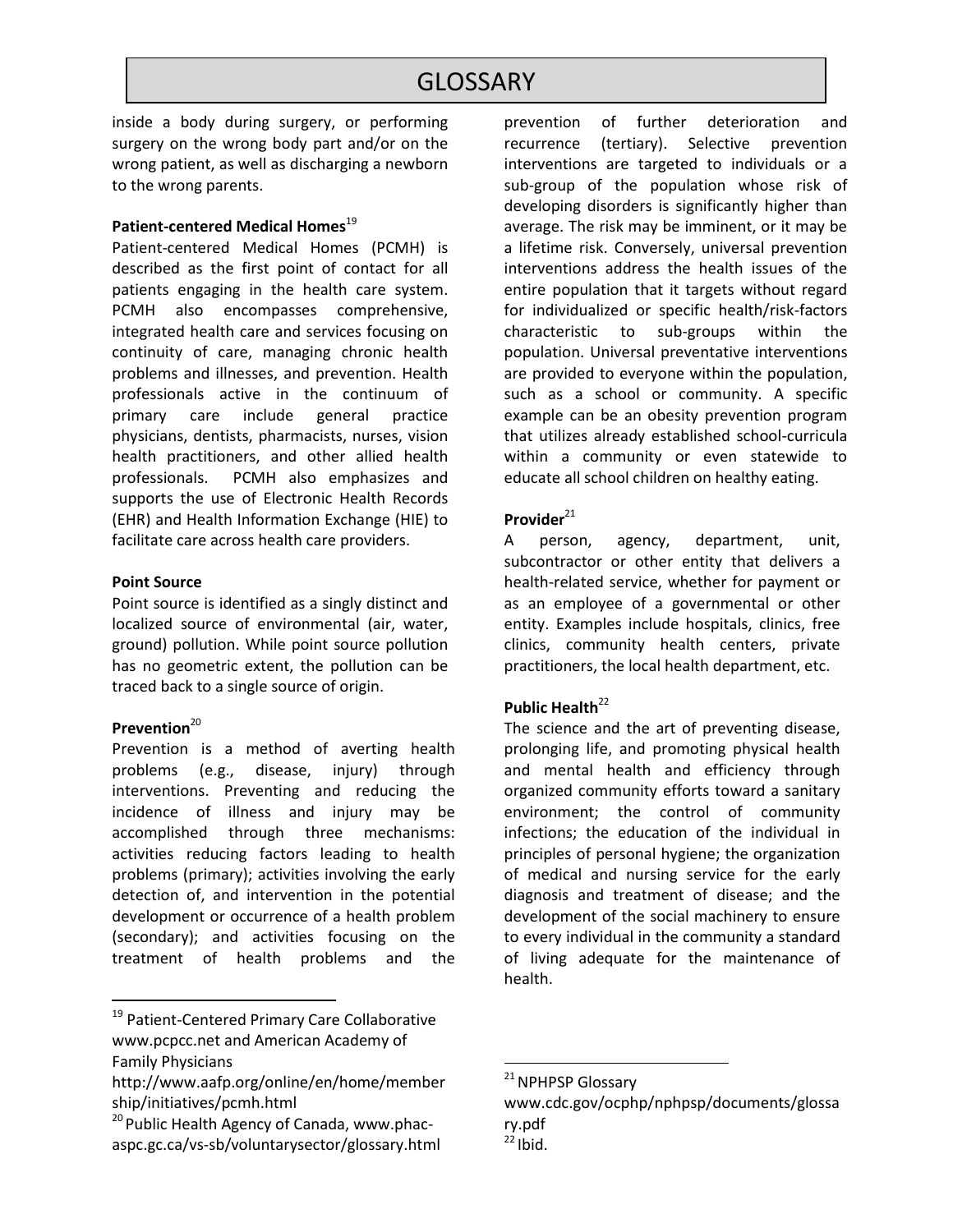### **Public Health Infrastructure**<sup>23</sup>

The systems, competencies, relationships and resources that enable performance of public health's core functions and essential services in every community. Categories include human, organizational, informational, and fiscal resources.

### **Public Health System**<sup>24</sup>

The collection of public, private, and voluntary entities as well as individuals and informal associations that contribute to the public's health within a jurisdiction.

### **Public Health Worker**<sup>25</sup>

Individuals who are responsible for providing the essential public health services whether or not they work in an official health agency. At the state level, many workers have public health responsibilities even though they may work for non-public health agencies, such as environment, agriculture, and education departments. This definition does not include those workers who occasionally contribute to the public health effort while fulfilling other responsibilities.

### **Safe Drinking Water Act<sup>26</sup>**

The Safe Drinking Water Act (SDWA) a federal law that ensures the quality of drinking water nationwide. Under SDWA, the Environmental Protection Agency (EPA) establishes standards for drinking water quality and oversees the states, localities, and water suppliers who implement those standards. SDWA authorizes the EPA to set national health-based standards for drinking water to protect against both naturally-occurring and man-made contaminants that may be found in drinking water. EPA, states, and water systems then work together to make sure that these standards are met.

### **Social Determinants of Health**

See *Determinants of Health*

### **Special Populations**

The special populations identified in the State Health Improvement Plan include: African-American Asian Disabled Lesbian, gay, bisexual, transgender (LGBT) **Homeless** Incarcerated/formerly incarcerated Latinos (including immigrants and non-English speakers) Low-income (including uninsured) Mentally ill Other ethnicities: Middle Eastern, Native American, Polish, non-English speakers Rural **Seniors** Women Youth/children These special populations can be summarized in the following categories: race/ethnicity, geography, socioeconomic status, gender,

### **Specialty Care**

Health care services that are generally considered outside standard medical-surgical services because of the specialized knowledge required for service delivery and management. Examples of specialty care include (not limited to) specific surgical services like cardiothoracic surgery, to specific foci of care under broader general primary care for a specialized population, such as pediatric oncology, behavioral pediatrics, perinatology, etc.

ability, sexual orientation, age, and legal status.

### Surveillance<sup>27</sup>

Public health surveillance procedures are defined as the systematic collection and analysis of public health data derived from the population to contextualize the distributive impact of a clinical syndrome, to anticipate

l  $23$  Ibid.

 $24$  Ibid

<sup>&</sup>lt;sup>25</sup> www.healthypeople.gov

<sup>26</sup> EPA http://www.epa.gov/ogwdw/sdwa/

 $\overline{a}$  $27$  CDC

http://www.cdc.gov/ncphi/disss/nndss/phs/ove rview.htm